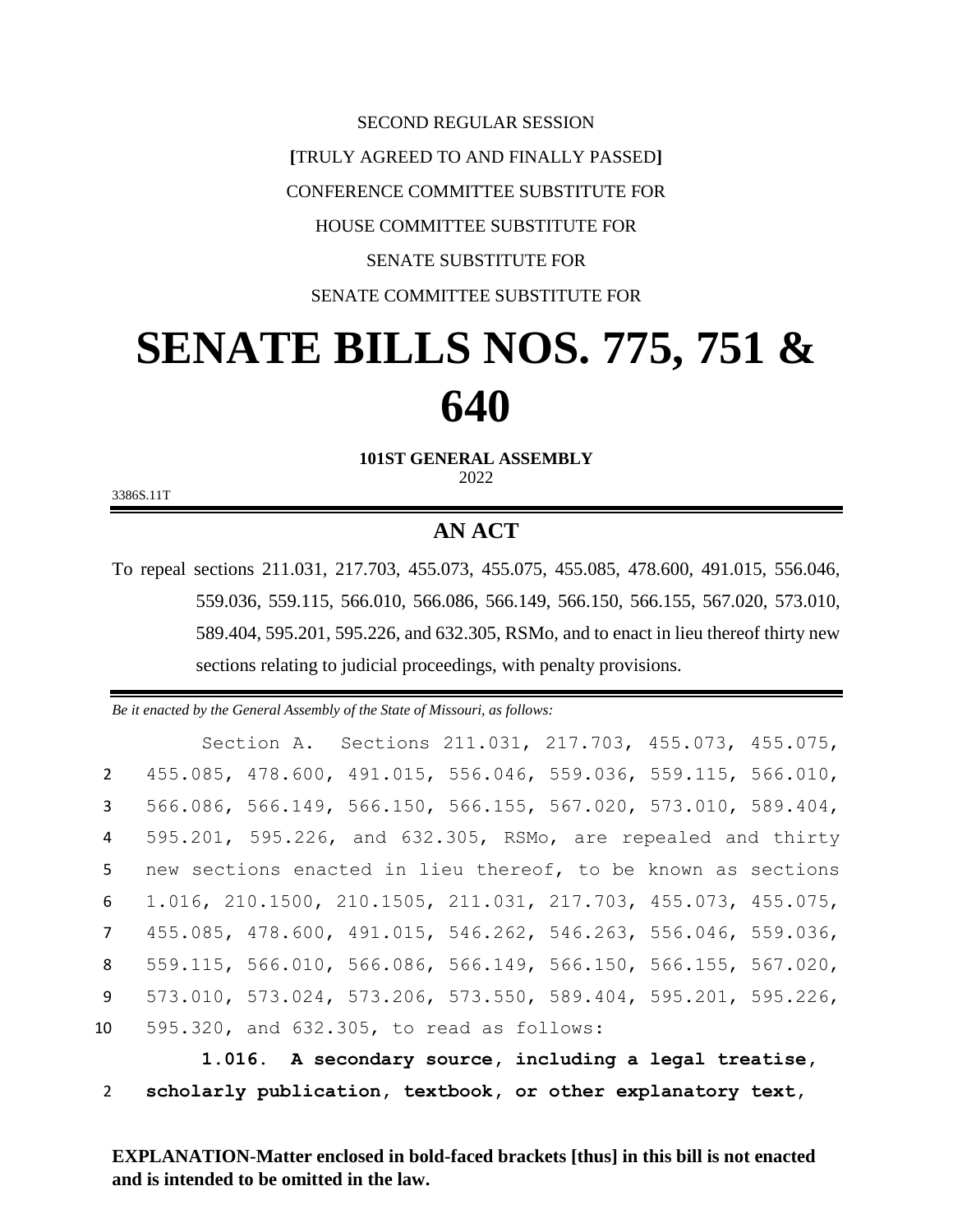**does not constitute the law or public policy of this state to the extent its adoption would create, eliminate, expand, or restrict a cause of action, right, or remedy, or to the extent it is inconsistent with, or in conflict with, or otherwise not addressed by, Missouri statutory law or Missouri appellate case law precedent.**

 **210.1500. 1. When a child is located by a police officer or law enforcement official and there is reasonable cause to suspect the child may be a victim of sex trafficking or severe forms of trafficking as those terms are defined under 22 U.S.C. Section 7102, the police officer or law enforcement official shall immediately cause a report to be made to the children's division in accordance with section 210.115. Upon receipt of a report by the children's division and if the children's division determines that the report merits an investigation, the reporting official and the children's division shall ensure the immediate safety of the child and shall coinvestigate the complaint to its conclusion.**

 **2. If the police officer or law enforcement official has reasonable cause to believe that the child is in imminent danger of suffering serious physical harm or a threat to life as a result of abuse or neglect due to sex trafficking or sexual exploitation and such officer or official has reasonable cause to believe the harm or threat to life may occur before a juvenile court is able to issue a temporary protective custody order or before a juvenile officer is able to take the child into protective custody, the police officer or law enforcement official may take or retain temporary protective custody of the child without the consent of the child's parent or parents, guardian, or any**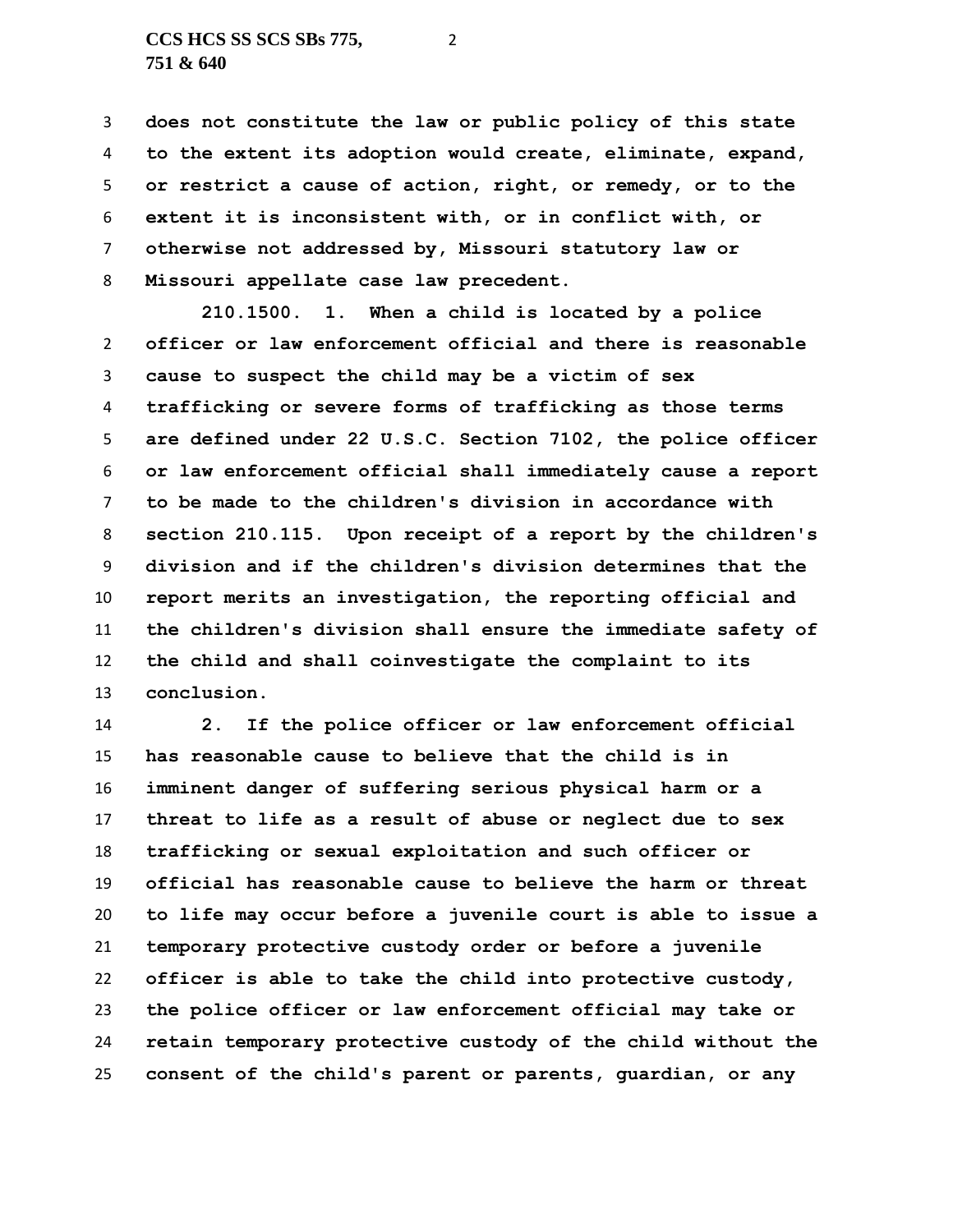**other person legally responsible for the child's care, as provided under section 210.125.**

 **3. If the child is already under the jurisdiction of the court under paragraph (a) of subdivision (1) of subsection 1 of section 211.031 and in the legal custody of the children's division, the police officer or law enforcement official, along with the children's division, shall secure placement for the child in the least restrictive setting in order to ensure the safety of the child from further sex trafficking or severe forms of trafficking.**

 **4. The children's division and the reporting officer or official shall ensure a referral is made to the child advocacy center for a forensic interview and an evaluation, as necessary to ensure the medical safety of the child, by a SAFE CARE provider as defined under section 334.950. The child shall be assessed utilizing a validated screening tool specific to sex trafficking to ensure the appropriate resources are secured for the treatment of the child.**

 **5. For purposes of this section, multidisciplinary teams shall be used when conducting an investigation. Multidisciplinary teams shall be used in providing protective or preventive social services, including the services of law enforcement upon the request by the department of social services, a liaison of the local public school, the juvenile officer, the juvenile court, and other agencies, both public and private, to secure appropriate services to meet the needs of the child.**

 **210.1505. 1. There is hereby created the "Statewide Council on Sex Trafficking and Sexual Exploitation of Children" to consist of the following members:**

**(1) The following four members of the general assembly:**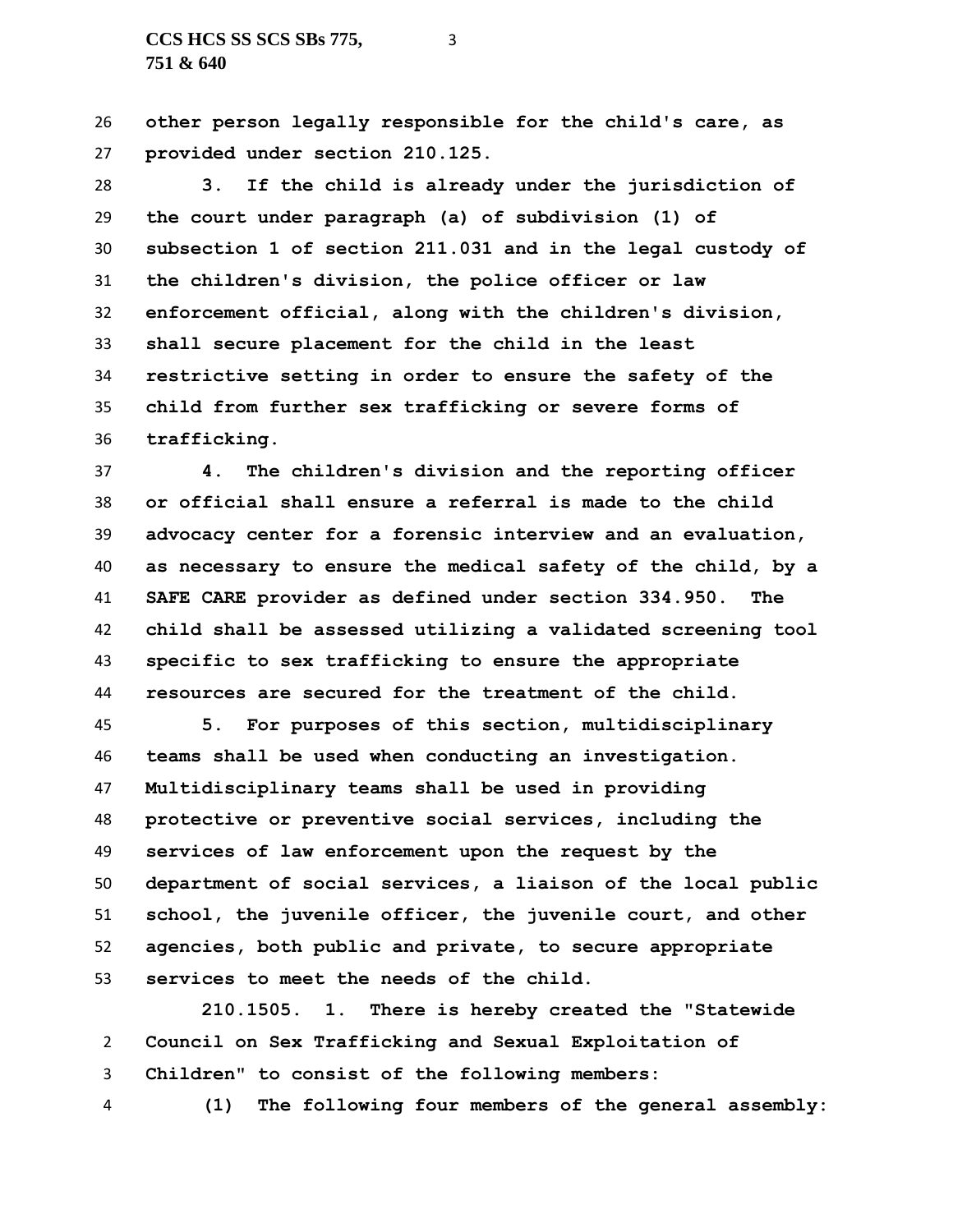**(a) Two members of the senate, with one member to be appointed by the president pro tempore of the senate and one member to be appointed by the minority floor leader of the senate; and**

 **(b) Two members of the house of representatives, with one member to be appointed by the speaker of the house of representatives and one member to be appointed by the minority floor leader of the house of representatives;**

 **(2) The director of the children's division or his or her designee;**

 **(3) The director of the department of public safety or his or her designee;**

 **(4) The director of the department of mental health or his or her designee;**

 **(5) The director of the office of prosecution services or his or her designee;**

 **(6) The superintendent of the Missouri state highway patrol or his or her designee;**

 **(7) The executive director of the statewide network of child advocacy organizations specializing in the prevention of child abuse or neglect or his or her designee;**

 **(8) The executive director of the statewide coalition against domestic and sexual violence or his or her designee;**

 **(9) The executive director of the Missouri Juvenile Justice Association or his or her designee;**

 **(10) The director of the attorney general's human trafficking task force or his or her designee;**

 **(11) Two representatives from agencies providing services to victims of child sex trafficking and sexual exploitation who reflect the geographic diversity of the state and who shall be appointed by the director of the department of social services; and**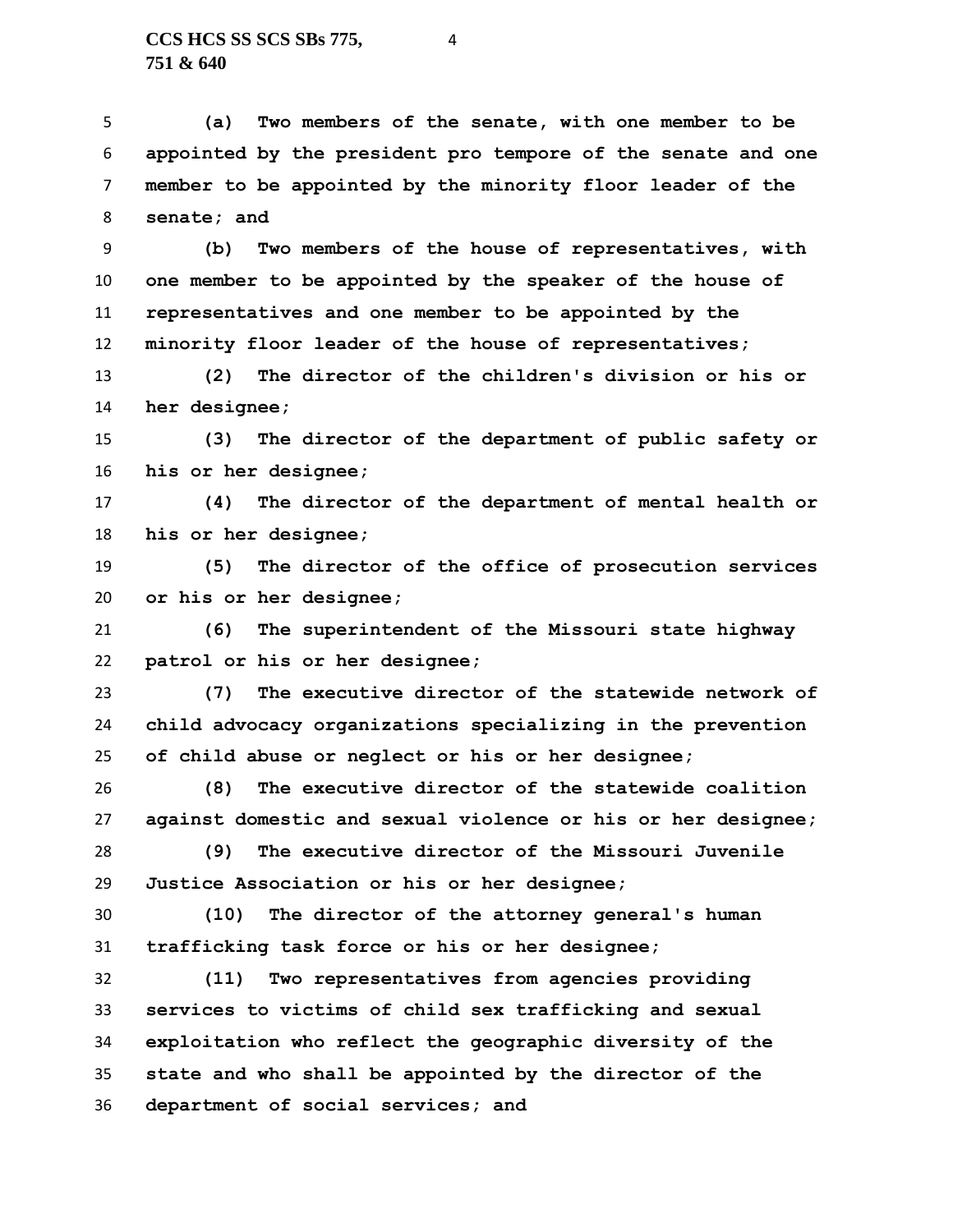**(12) A member of the judiciary, who shall be appointed by the supreme court.**

 **2. A majority of the members of the council shall constitute a quorum. The council shall hold its first meeting within thirty days after the council's creation and organize by selecting a chair and a vice chair. The council shall meet at the call of the chair.**

**3. The council shall:**

 **(1) Collect and analyze data relating to sex trafficking and sexual exploitation of children, including the number of reports made to the children's division under section 210.115, any information obtained from phone calls to the national sex trafficking hotline, the number of reports made to law enforcement, arrests, prosecution rates, and any other data important for any recommendations of the council. State departments and council members shall provide relevant data as requested by the council to fulfill the council's duties; and**

 **(2) Collect feedback from stakeholders, practitioners, and leadership throughout the state in order to develop best practices and procedures regarding the response to sex trafficking and sexual exploitation of children, including identification and assessment of victims; response and treatment coordination and collaboration across systems; trauma-informed, culturally competent victim-centered services; training for professionals in all systems; and investigating and prosecuting perpetrators.**

 **4. The department of social services shall provide administrative support to the council.**

 **5. On or before December 31, 2023, the council shall submit a report of the council's activities to the governor and general assembly and the joint committee on child abuse**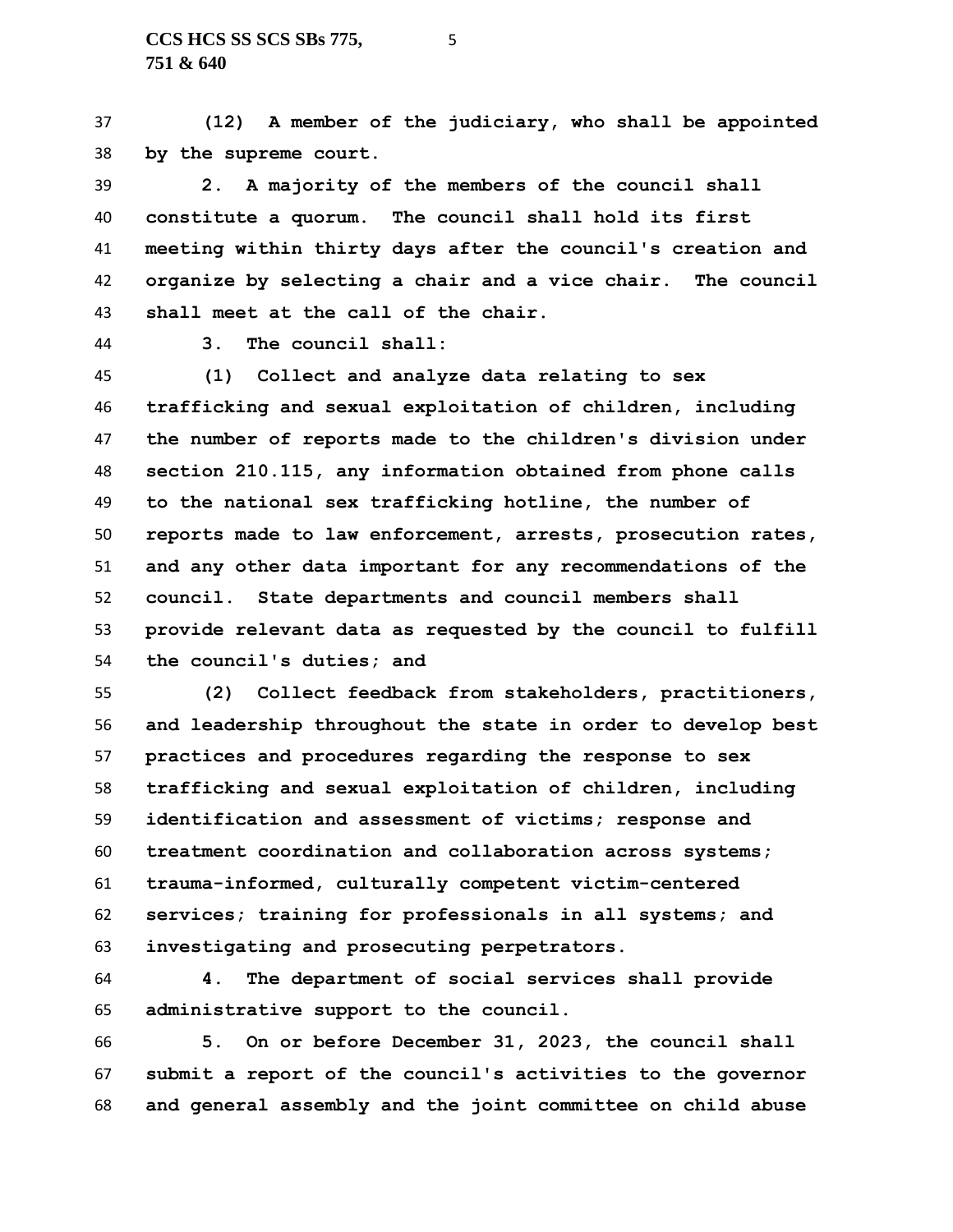**and neglect under section 21.771. The report shall include recommendations for priority needs and actions, including statutory or regulatory changes relating to the response to sex trafficking and sexual exploitation of children and services for child victims.**

#### **6. The council shall expire on December 31, 2023.**

211.031. 1. Except as otherwise provided in this chapter, the juvenile court or the family court in circuits that have a family court as provided in **[**sections 487.010 to 487.190**] chapter 487** shall have exclusive original jurisdiction in proceedings:

 (1) Involving any child who may be a resident of or found within the county and who is alleged to be in need of care and treatment because:

 (a) The parents, or other persons legally responsible 10 for the care and support of the child, neglect or refuse to provide proper support, education which is required by law, medical, surgical or other care necessary for his or her well-being; except that reliance by a parent, guardian or custodian upon remedial treatment other than medical or surgical treatment for a child shall not be construed as neglect when the treatment is recognized or permitted pursuant to the laws of this state;

 (b) The child is otherwise without proper care, custody or support;

 (c) The child was living in a room, building or other structure at the time such dwelling was found by a court of competent jurisdiction to be a public nuisance pursuant to section 195.130; or

 (d) The child is in need of mental health services and the parent, guardian or custodian is unable to afford or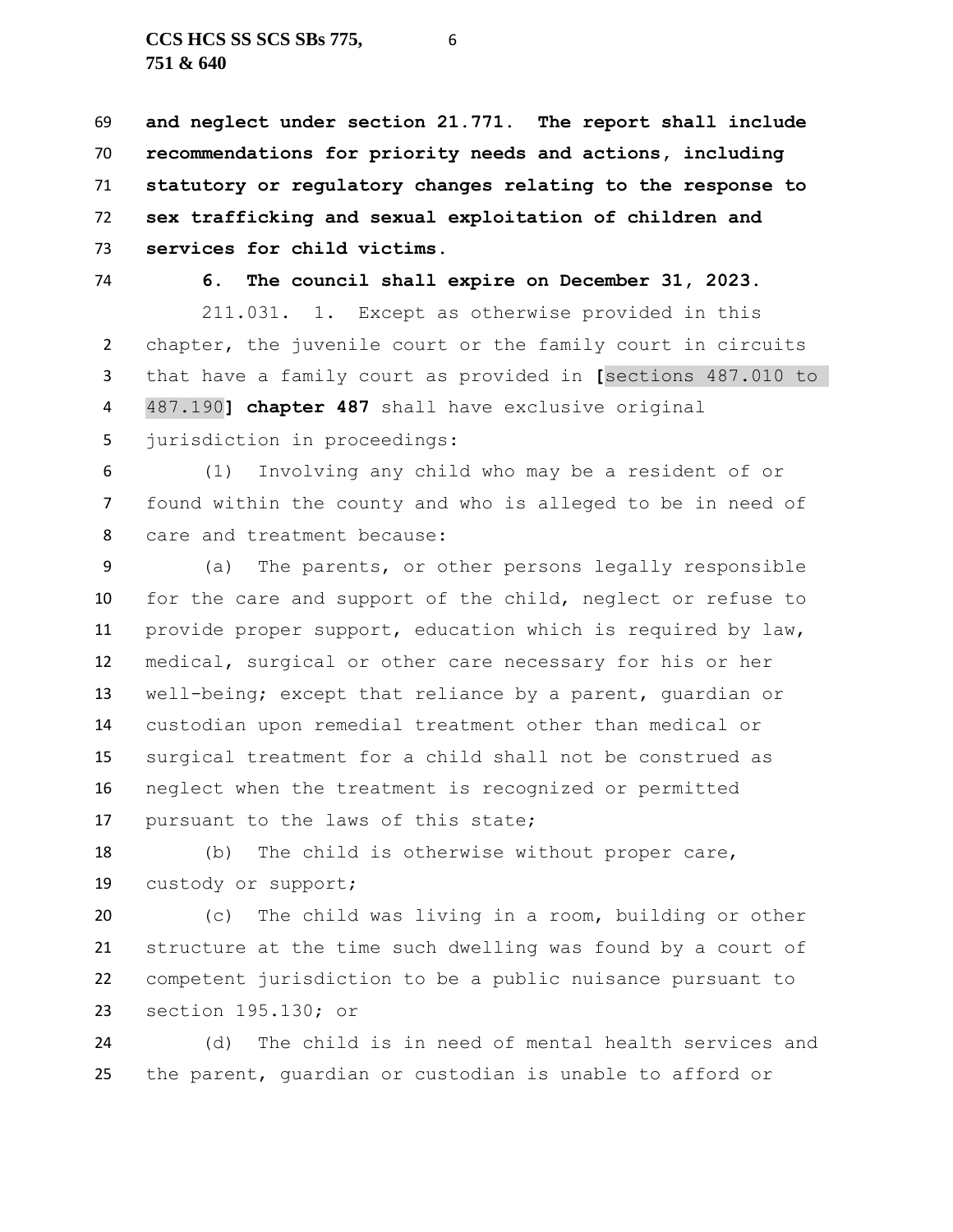access appropriate mental health treatment or care for the child;

 (2) Involving any child who may be a resident of or found within the county and who is alleged to be in need of care and treatment because:

 (a) The child while subject to compulsory school attendance is repeatedly and without justification absent from school;

 (b) The child disobeys the reasonable and lawful directions of his or her parents or other custodian and is beyond their control;

 (c) The child is habitually absent from his or her home without sufficient cause, permission, or justification;

 (d) The behavior or associations of the child are otherwise injurious to his or her welfare or to the welfare of others; or

 (e) The child is charged with an offense not classified as criminal, or with an offense applicable only to children; except that, the juvenile court shall not have jurisdiction over any child fifteen years of age who is alleged to have violated a state or municipal traffic ordinance or regulation, the violation of which does not constitute a felony, or any child who is alleged to have violated a state or municipal ordinance or regulation prohibiting possession or use of any tobacco product;

 (3) Involving any child who is alleged to have violated a state law or municipal ordinance, or any person who is alleged to have violated a state law or municipal ordinance prior to attaining the age of eighteen years, in which cases jurisdiction may be taken by the court of the circuit in which the child or person resides or may be found or in which the violation is alleged to have occurred;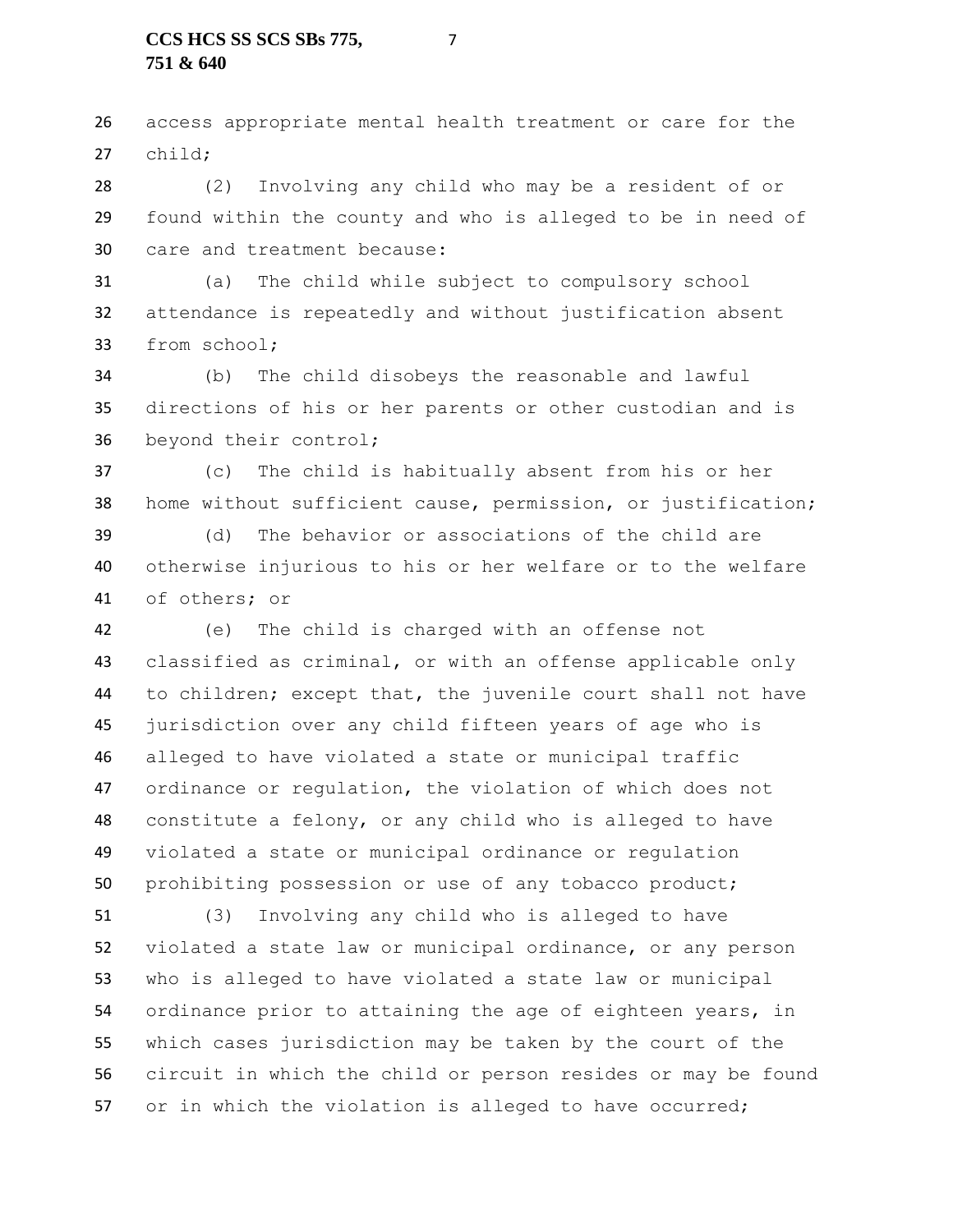except that, the juvenile court shall not have jurisdiction over any child fifteen years of age who is alleged to have violated a state or municipal traffic ordinance or regulation, the violation of which does not constitute a felony, and except that the juvenile court shall have concurrent jurisdiction with the municipal court over any child who is alleged to have violated a municipal curfew ordinance, and except that the juvenile court shall have concurrent jurisdiction with the circuit court on any child who is alleged to have violated a state or municipal ordinance or regulation prohibiting possession or use of any tobacco product;

70 (4) For the adoption of a person;

 (5) For the commitment of a child to the guardianship of the department of social services as provided by law; **[**and**]**

 (6) Involving an order of protection pursuant to chapter 455 when the respondent is less than eighteen years of age**; and**

 **(7) Involving a child who has been a victim of sex trafficking or sexual exploitation**.

 2. Transfer of a matter, proceeding, jurisdiction or supervision for a child who resides in a county of this state shall be made as follows:

 (1) Prior to the filing of a petition and upon request 83 of any party or at the discretion of the juvenile officer, 84 the matter in the interest of a child may be transferred by the juvenile officer, with the prior consent of the juvenile officer of the receiving court, to the county of the child's residence or the residence of the person eighteen years of 88 age for future action;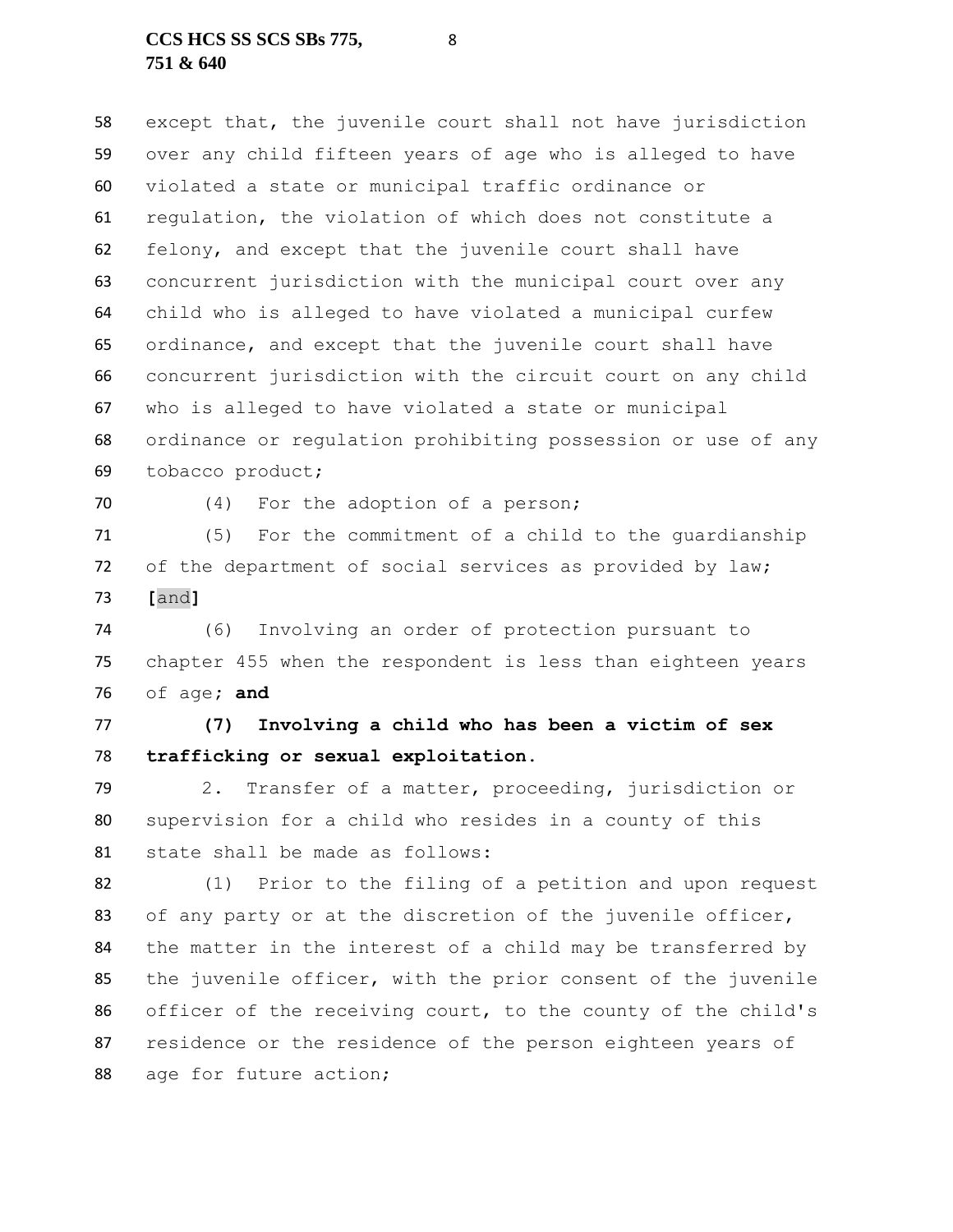(2) Upon the motion of any party or on its own motion prior to final disposition on the pending matter, the court in which a proceeding is commenced may transfer the proceeding of a child to the court located in the county of the child's residence, or the county in which the offense pursuant to subdivision (3) of subsection 1 of this section is alleged to have occurred for further action;

 (3) Upon motion of any party or on its own motion, the court in which jurisdiction has been taken pursuant to subsection 1 of this section may at any time thereafter transfer jurisdiction of a child to the court located in the county of the child's residence for further action with the 101 prior consent of the receiving court;

 (4) Upon motion of any party or upon its own motion at any time following a judgment of disposition or treatment pursuant to section 211.181, the court having jurisdiction of the cause may place the child under the supervision of another juvenile court within or without the state pursuant 107 to section 210.570 with the consent of the receiving court;

 (5) Upon motion of any child or his or her parent, the court having jurisdiction shall grant one change of judge pursuant to Missouri supreme court rules;

 (6) Upon the transfer of any matter, proceeding, jurisdiction or supervision of a child, certified copies of all legal and social documents and records pertaining to the case on file with the clerk of the transferring juvenile court shall accompany the transfer.

 3. In any proceeding involving any child taken into custody in a county other than the county of the child's residence, the juvenile court of the county of the child's residence shall be notified of such taking into custody within seventy-two hours.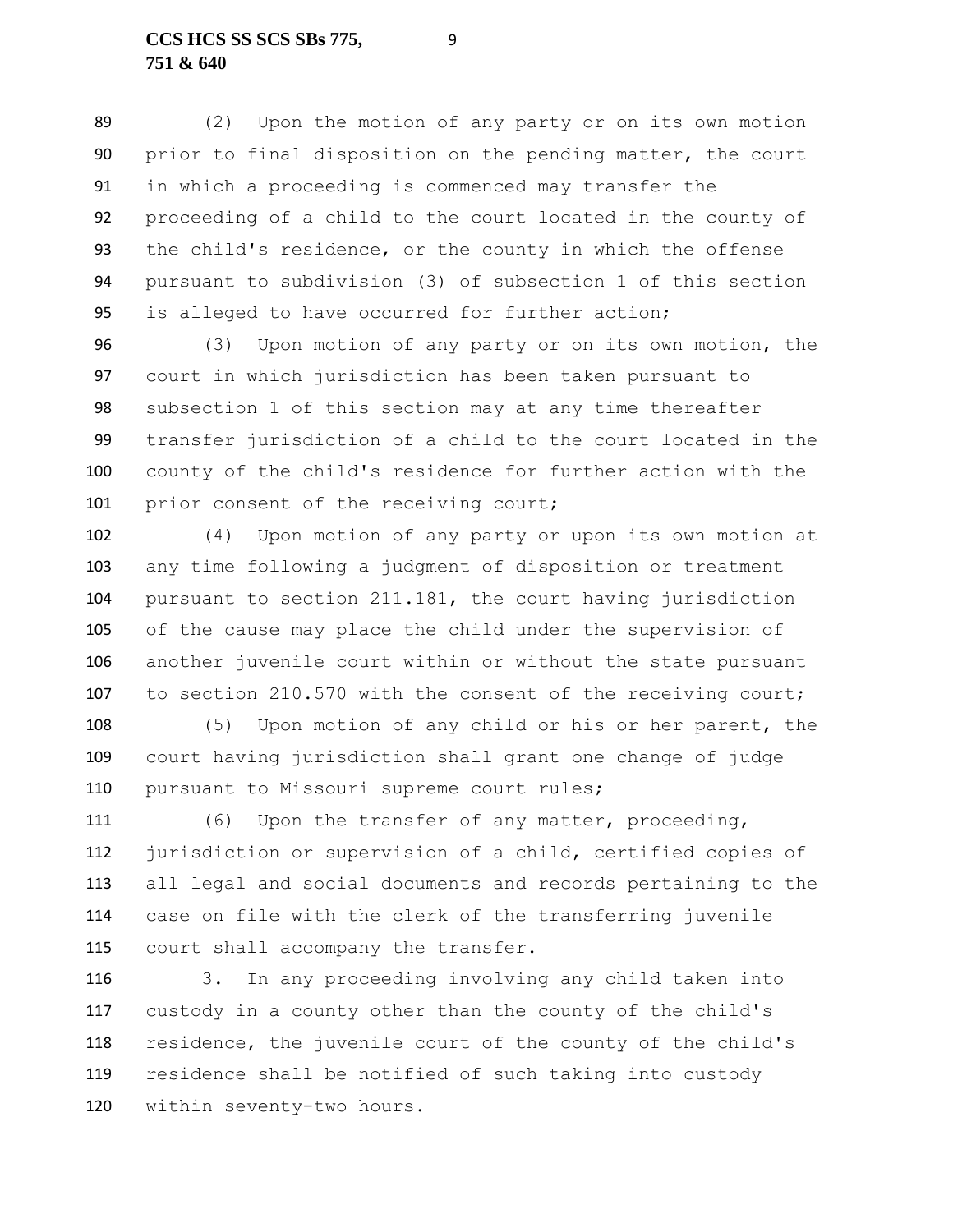#### **CCS HCS SS SCS SBs 775,** 10 **751 & 640**

121 4. When an investigation by a juvenile officer pursuant to this section reveals that the only basis for action involves an alleged violation of section 167.031 involving a child who alleges to be home schooled, the juvenile officer shall contact a parent or parents of such child to verify that the child is being home schooled and not in violation of section 167.031 before making a report of such a violation. Any report of a violation of section 167.031 made by a juvenile officer regarding a child who is being home schooled shall be made to the prosecuting attorney of the county where the child legally resides.

 5. The disability or disease of a parent shall not constitute a basis for a determination that a child is a child in need of care or for the removal of custody of a child from the parent without a specific showing that there is a causal relation between the disability or disease and harm to the child.

217.703. 1. The division of probation and parole shall award earned compliance credits to any offender who is:

 (1) Not subject to lifetime supervision under sections 217.735 and 559.106 or otherwise found to be ineligible to earn credits by a court pursuant to subsection 2 of this section;

 (2) On probation, parole, or conditional release for an offense listed in chapter 579, or an offense previously listed in chapter 195, or for a class D or E felony, excluding sections 565.225, 565.252, 566.031, 566.061, 566.083, 566.093, 568.020, 568.060, offenses defined as sexual assault under section 589.015, deviate sexual assault, assault in the second degree under subdivision (2) of subsection 1 of section 565.052, endangering the welfare of a child in the first degree under subdivision (2) of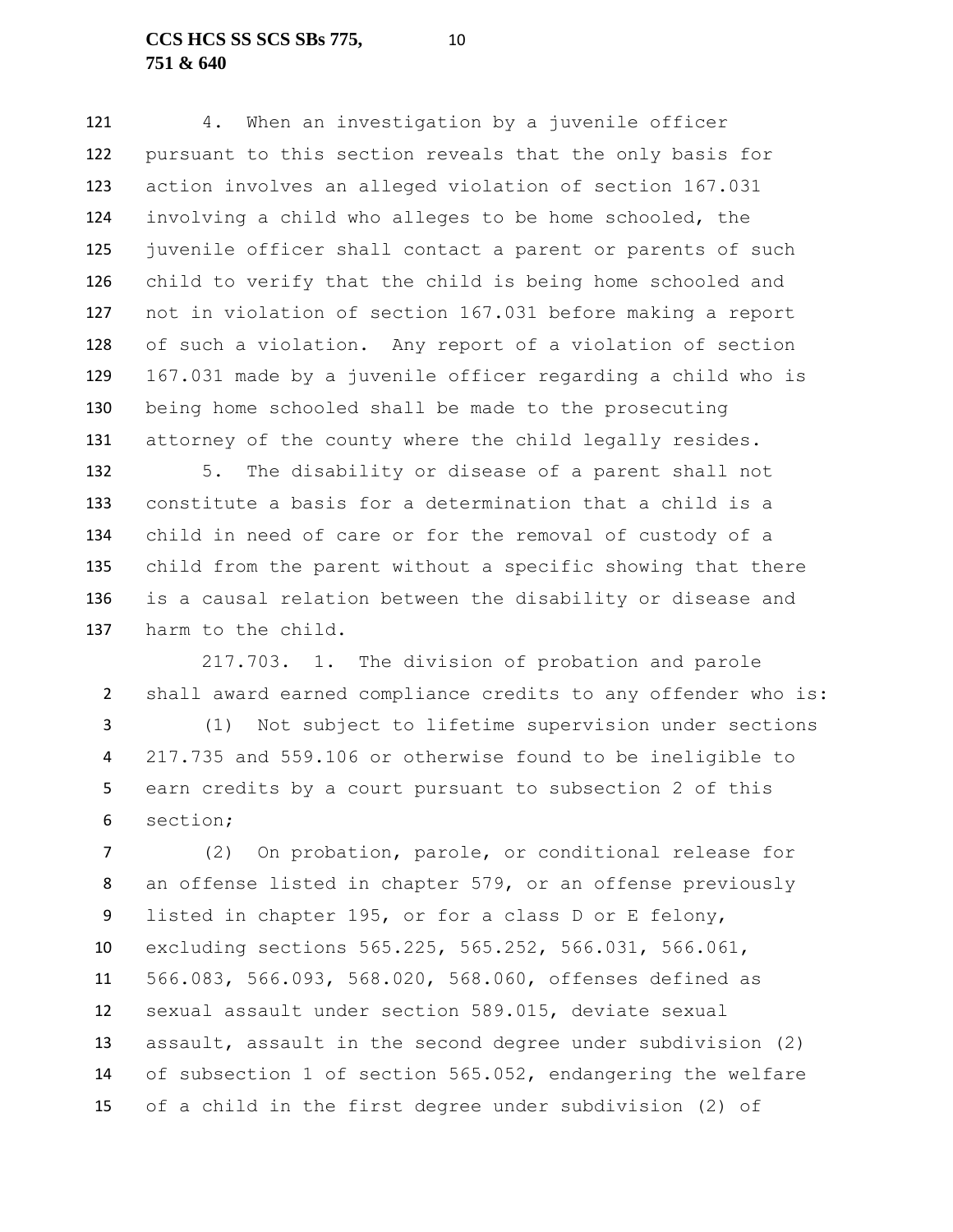#### **CCS HCS SS SCS SBs 775,** 11 **751 & 640**

 subsection 1 of section 568.045, and any offense of aggravated stalking or assault in the second degree under subdivision (2) of subsection 1 of section 565.060 as such offenses existed prior to January 1, 2017; (3) Supervised by the division of probation and parole; and (4) In compliance with the conditions of supervision 23 imposed by the sentencing court or board. 2. If an offender was placed on probation, parole, or conditional release for an offense of: (1) Involuntary manslaughter in the second degree; (2) Assault in the second degree except under subdivision (2) of subsection 1 of section 565.052 or section 565.060 as it existed prior to January 1, 2017; (3) Domestic assault in the second degree; (4) Assault in the third degree when the victim is a special victim or assault of a law enforcement officer in the second degree as it existed prior to January 1, 2017; (5) Statutory rape in the second degree; (6) Statutory sodomy in the second degree; (7) Endangering the welfare of a child in the first degree under subdivision (1) of subsection 1 of section 568.045; or (8) Any case in which the defendant is found guilty of a felony offense under chapter 571; 41 the sentencing court may, upon its own motion or a motion of the prosecuting or circuit attorney, make a finding that the offender is ineligible to earn compliance credits because the nature and circumstances of the offense or the history and character of the offender indicate that a longer term of probation, parole, or conditional release is necessary for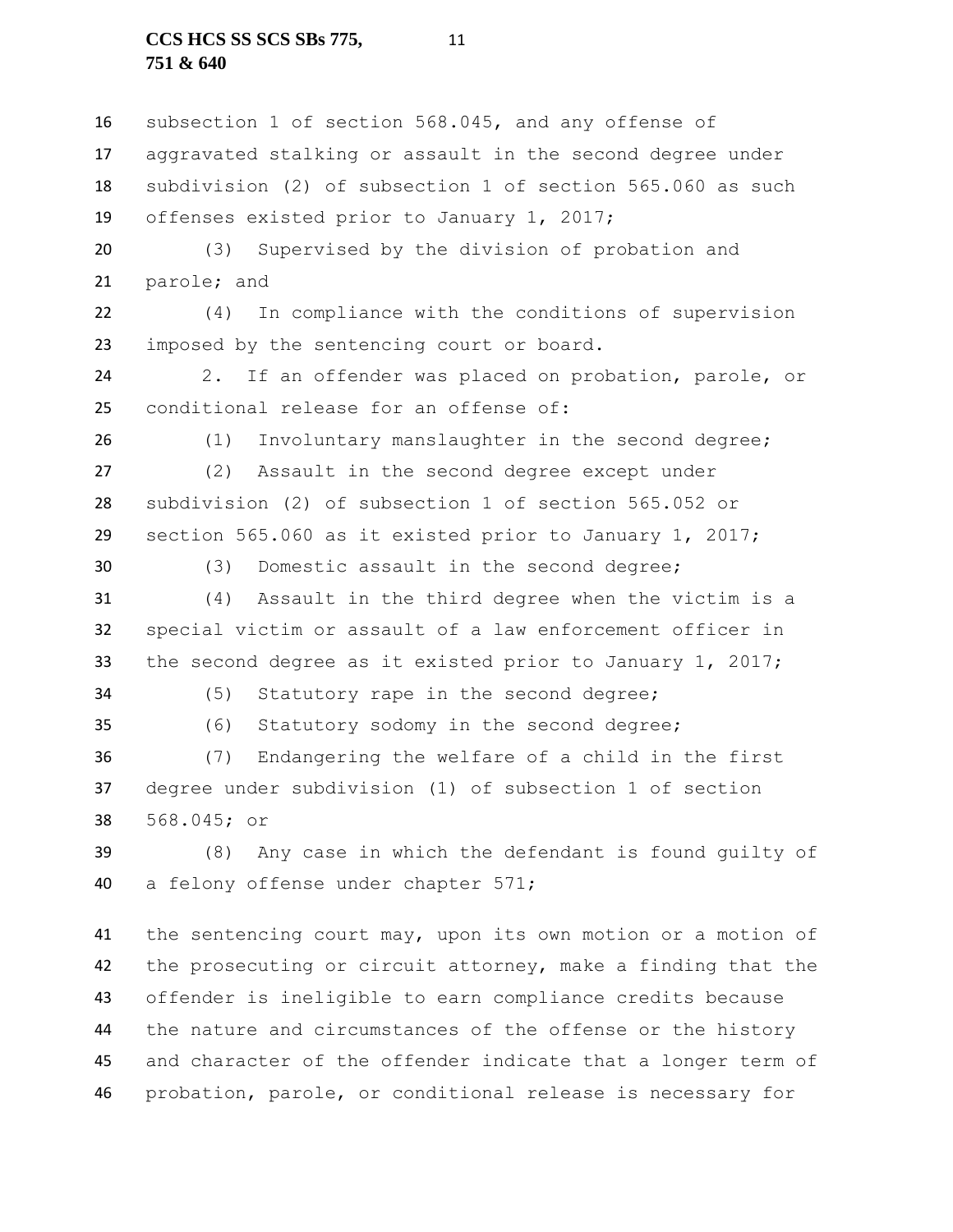#### **CCS HCS SS SCS SBs 775,** 12 **751 & 640**

 the protection of the public or the guidance of the offender. The motion may be made any time prior to the first month in which the person may earn compliance credits under this section or at a hearing under subsection 5 of this section. The offender's ability to earn credits shall be suspended until the court or board makes its finding. If the court or board finds that the offender is eligible for earned compliance credits, the credits shall begin to accrue on the first day of the next calendar month following the issuance of the decision.

 3. Earned compliance credits shall reduce the term of probation, parole, or conditional release by thirty days for each full calendar month of compliance with the terms of supervision. Credits shall begin to accrue for eligible offenders after the first full calendar month of supervision or on October 1, 2012, if the offender began a term of probation, parole, or conditional release before September 1, 2012.

 4. For the purposes of this section, the term "compliance" shall mean the absence of an initial violation report or notice of citation submitted by a probation or parole officer during a calendar month, or a motion to revoke or motion to suspend filed by a prosecuting or circuit attorney, against the offender.

 5. Credits shall not accrue during any calendar month in which a violation report, which may include a report of absconder status, has been submitted, the offender is in custody, or a motion to revoke or motion to suspend has been filed, and shall be suspended pending the outcome of a hearing, if a hearing is held. If no hearing is held, or if a hearing is held and the offender is continued under supervision, or the court or board finds that the violation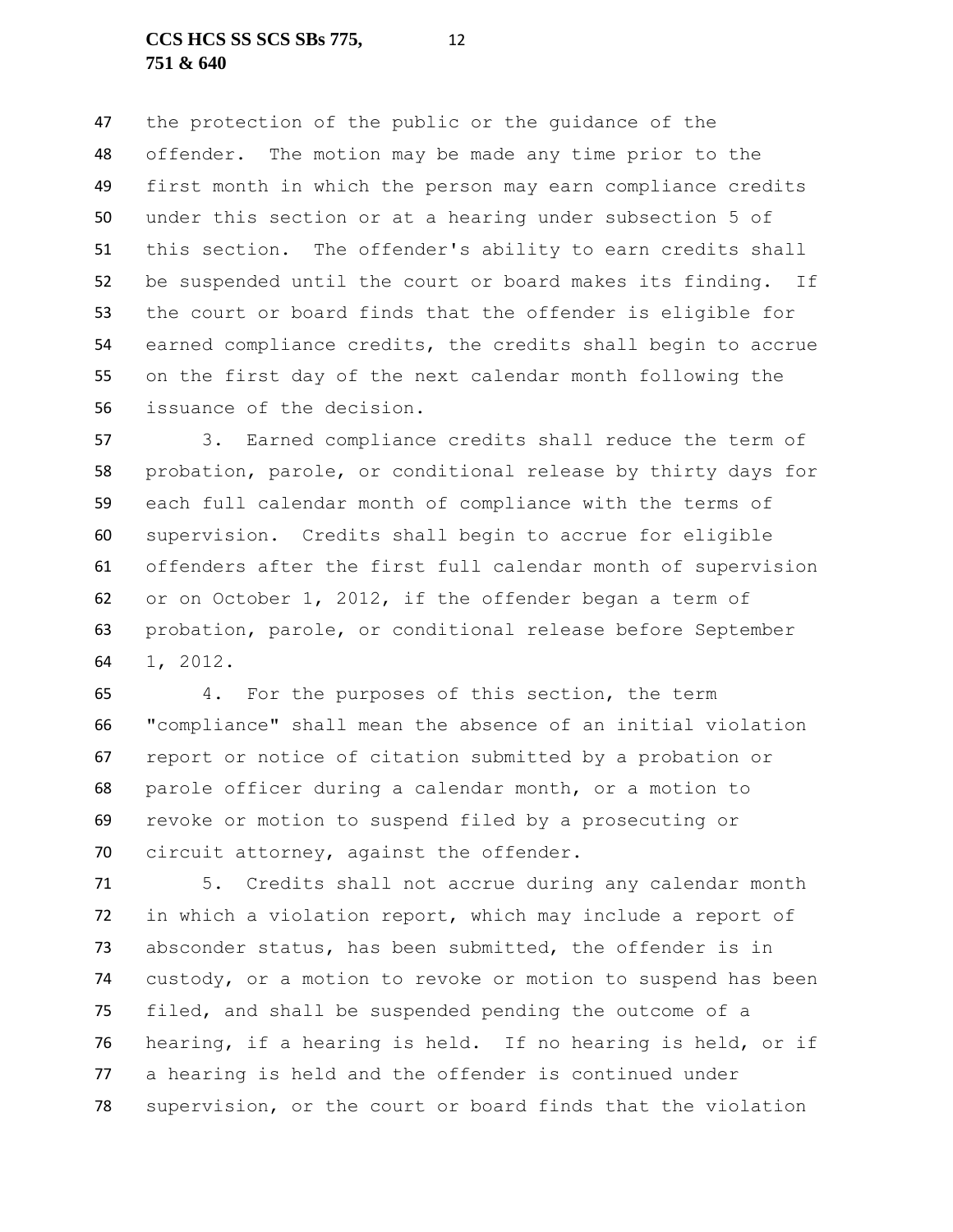#### **CCS HCS SS SCS SBs 775,** 13 **751 & 640**

 did not occur, then the offender shall be deemed to be in compliance and shall begin earning credits on the first day of the next calendar month following the month in which the report was submitted or the motion was filed. If a hearing is held, all earned credits shall be rescinded if:

 (1) The court or board revokes the probation or parole or the court places the offender in a department program under subsection 4 of section 559.036 **[**or under section 217.785**]**; or

 (2) The offender is found by the court or board to be ineligible to earn compliance credits because the nature and circumstances of the violation indicate that a longer term of probation, parole, or conditional release is necessary for the protection of the public or the guidance of the offender.

 Earned credits, if not rescinded, shall continue to be suspended for a period of time during which the court or board has suspended the term of probation, parole, or release, and shall begin to accrue on the first day of the next calendar month following the lifting of the suspension.

 6. Offenders who are deemed by the division to be absconders shall not earn credits. For purposes of this subsection, "absconder" shall mean an offender under supervision whose whereabouts are unknown and who has left such offender's place of residency without the permission of the offender's supervising officer and without notifying of their whereabouts for the purpose of avoiding supervision. An offender shall no longer be deemed an absconder when such offender is available for active supervision.

 7. Notwithstanding subsection 2 of section 217.730 to the contrary, once the combination of time served in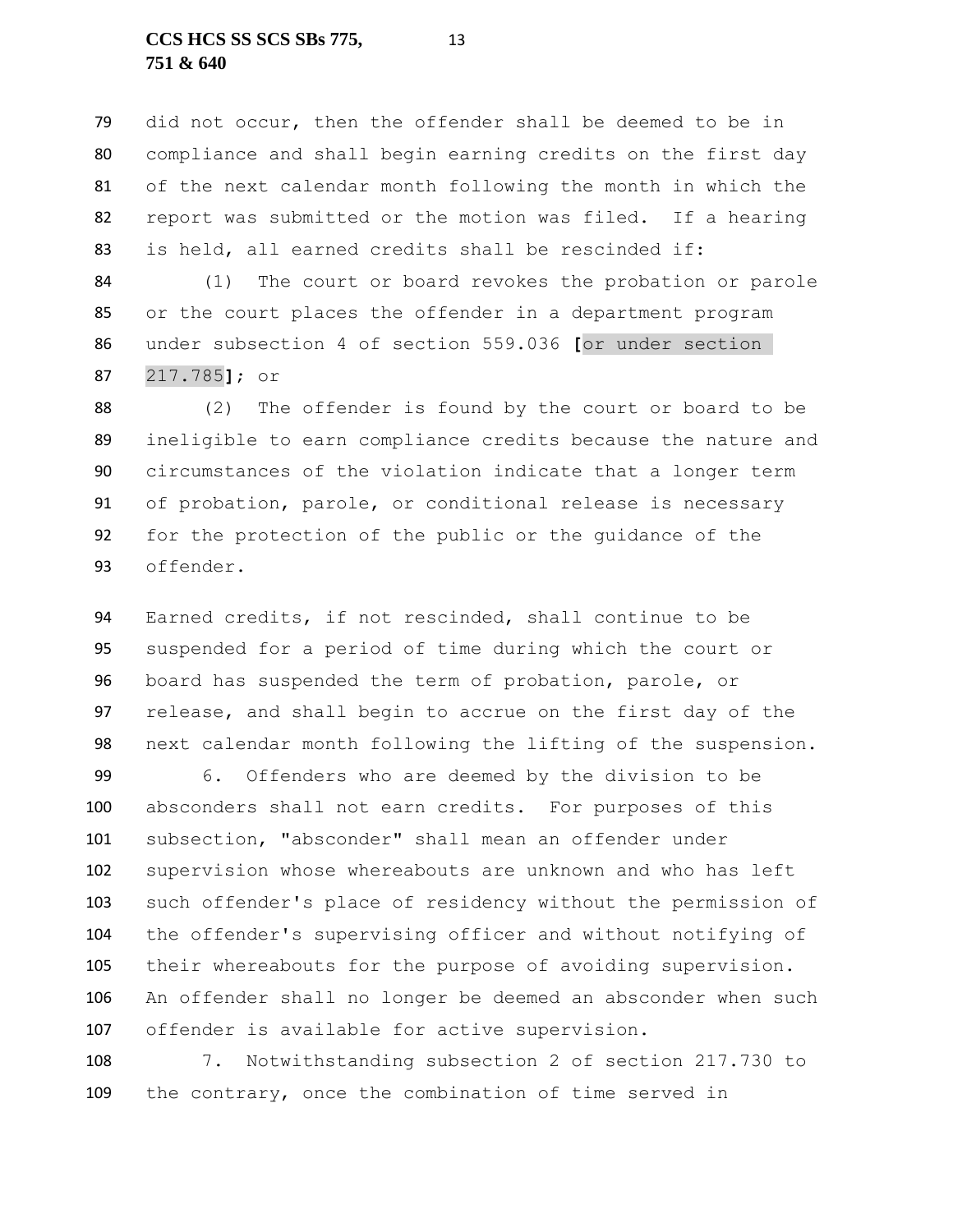custody, if applicable, time served on probation, parole, or conditional release, and earned compliance credits satisfy the total term of probation, parole, or conditional release, the board or sentencing court shall order final discharge of the offender, so long as the offender has completed restitution and at least two years of his or her probation, parole, or conditional release, which shall include any time served in custody under section 217.718 and sections 559.036 and 559.115.

 8. The award or rescission of any credits earned under this section shall not be subject to appeal or any motion for postconviction relief.

 9. At least twice a year, the division shall calculate the number of months the offender has remaining on his or her term of probation, parole, or conditional release, taking into consideration any earned compliance credits, and notify the offender of the length of the remaining term.

 10. No less than sixty days before the date of final 128 discharge, the division shall notify the sentencing court, the board, and, for probation cases, the circuit or prosecuting attorney of the impending discharge. If the sentencing court, the board, or the circuit or prosecuting attorney upon receiving such notice does not take any action under subsection 5 of this section, the offender shall be discharged under subsection 7 of this section.

 11. Any offender who was sentenced prior to January 1, 2017, to an offense that was eligible for earned compliance credits under subsection 1 or 2 of this section at the time of sentencing shall continue to remain eligible for earned compliance credits so long as the offender meets all the other requirements provided under this section.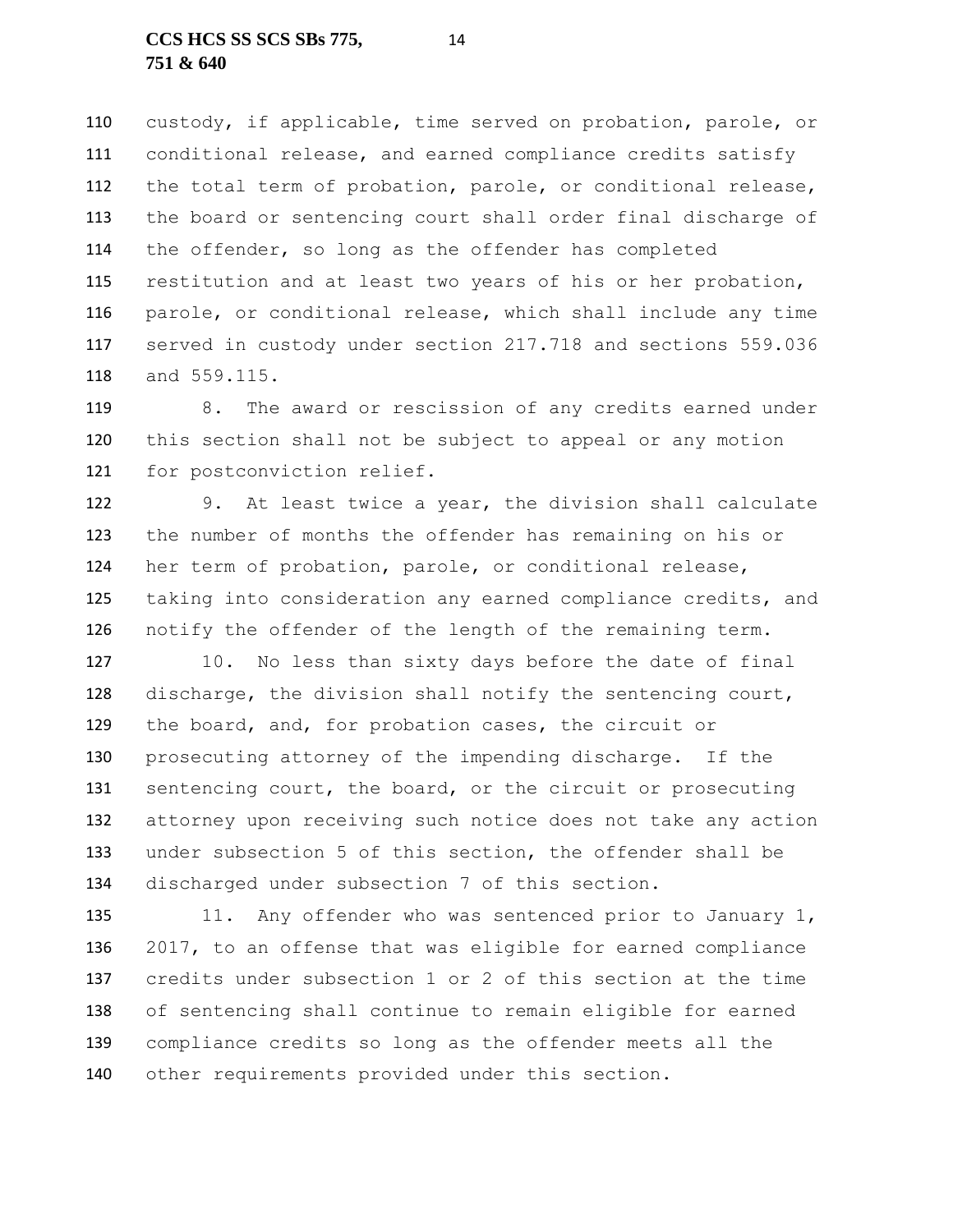141 12. The application of earned compliance credits shall be suspended upon entry into a treatment court, as described in sections 478.001 to 478.009, and shall remain suspended until the offender is discharged from such treatment court. Upon successful completion of treatment court, all earned compliance credits accumulated during the suspension period 147 shall be retroactively applied, so long as the other terms and conditions of probation have been successfully completed.

455.073. 1. By July 1, 1996, the supreme court of the state of Missouri shall:

 (1) Develop and adopt uniform forms for petitions and orders of protection; and

(2) Provide the forms to each circuit clerk.

 2. The following statements shall be printed in bold faced type or in capital letters on the order of protection:

 (1) "Violation of this order may be punished by confinement in jail for as long as five years and by a fine of as much as five thousand dollars"; and

 (2) "If so ordered by the court, the respondent is forbidden to enter or stay at the petitioner's residence".

 3. The form prescribed by the supreme court for the notice of hearing required by subsection 2 of section 455.040 shall list all potential relief that can be granted by the court in any proceeding pursuant to sections 455.010 to 455.085 as described in section 455.050, and shall advise the respondent that such relief may be granted if the court finds for the petitioner, or if the respondent defaults to the petition.

 4. **If a full order of protection is granted, all temporary orders shall continue in the full order of protection and shall remain in full force and effect unless otherwise ordered by the court.**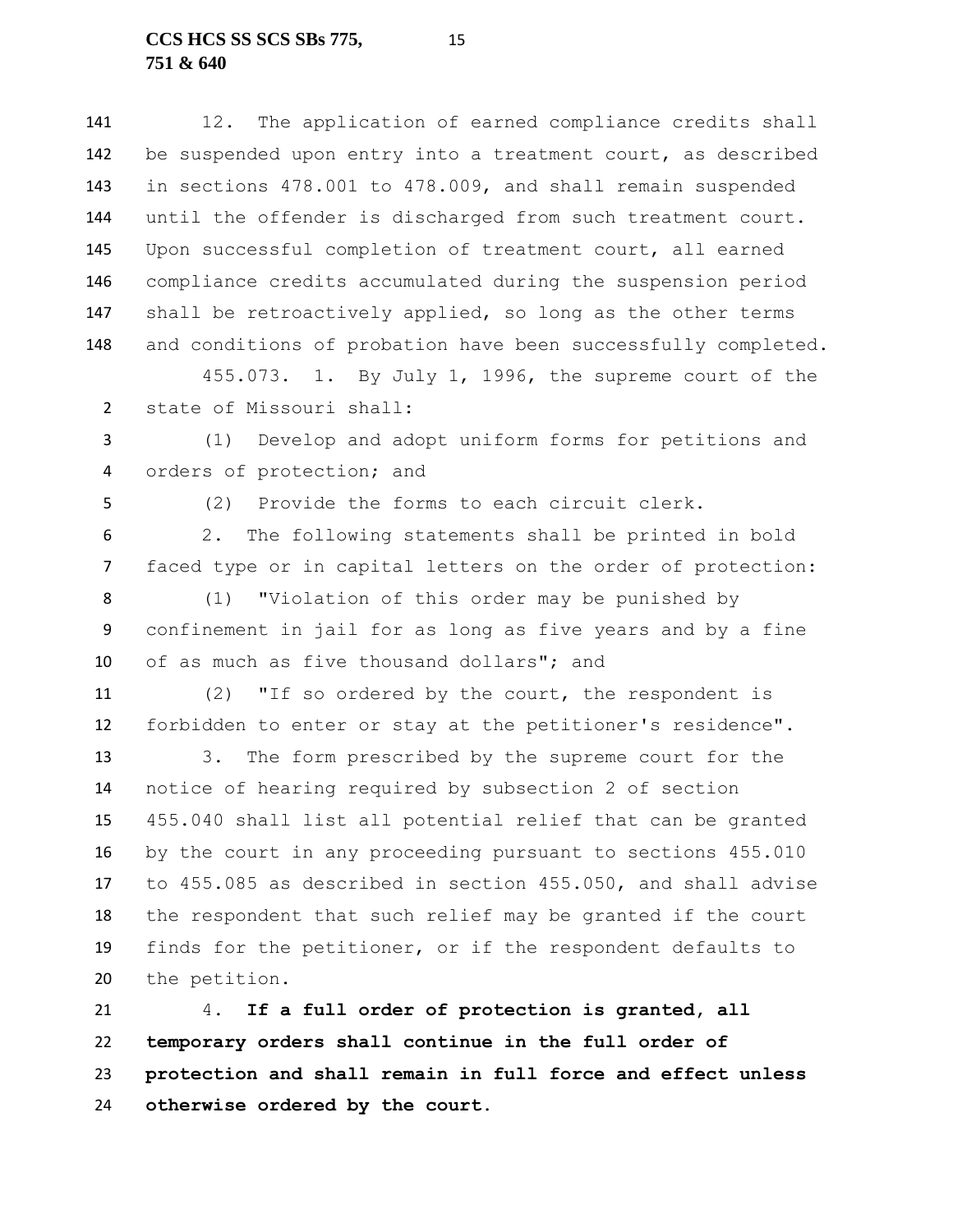**CCS HCS SS SCS SBs 775,** 16 **751 & 640**

 **5.** All orders of protection shall be issued on the form adopted pursuant to subsection 1 of this section.

 455.075. The court may order a party to pay a reasonable amount to the other party for attorney's fees incurred prior to the commencement of the proceeding **[**or**], throughout the proceeding, and** after entry of judgment. The court shall consider all relevant factors, including the financial resources of both parties, and may order that the amount be paid directly to the attorney, who may enforce the order in his name.

 455.085. 1. When a law enforcement officer has probable cause to believe a party has committed a violation of law amounting to domestic violence, as defined in section 455.010, against a family or household member, the officer may arrest the offending party whether or not the violation occurred in the presence of the arresting officer. When the officer declines to make arrest pursuant to this subsection, the officer shall make a written report of the incident completely describing the offending party, giving the victim's name, time, address, reason why no arrest was made and any other pertinent information. Any law enforcement officer subsequently called to the same address within a twelve-hour period, who shall find probable cause to believe the same offender has again committed a violation as stated in this subsection against the same or any other family or household member, shall arrest the offending party for this subsequent offense. The primary report of nonarrest in the preceding twelve-hour period may be considered as evidence of the defendant's intent in the violation for which arrest occurred. The refusal of the victim to sign an official complaint against the violator shall not prevent an arrest under this subsection.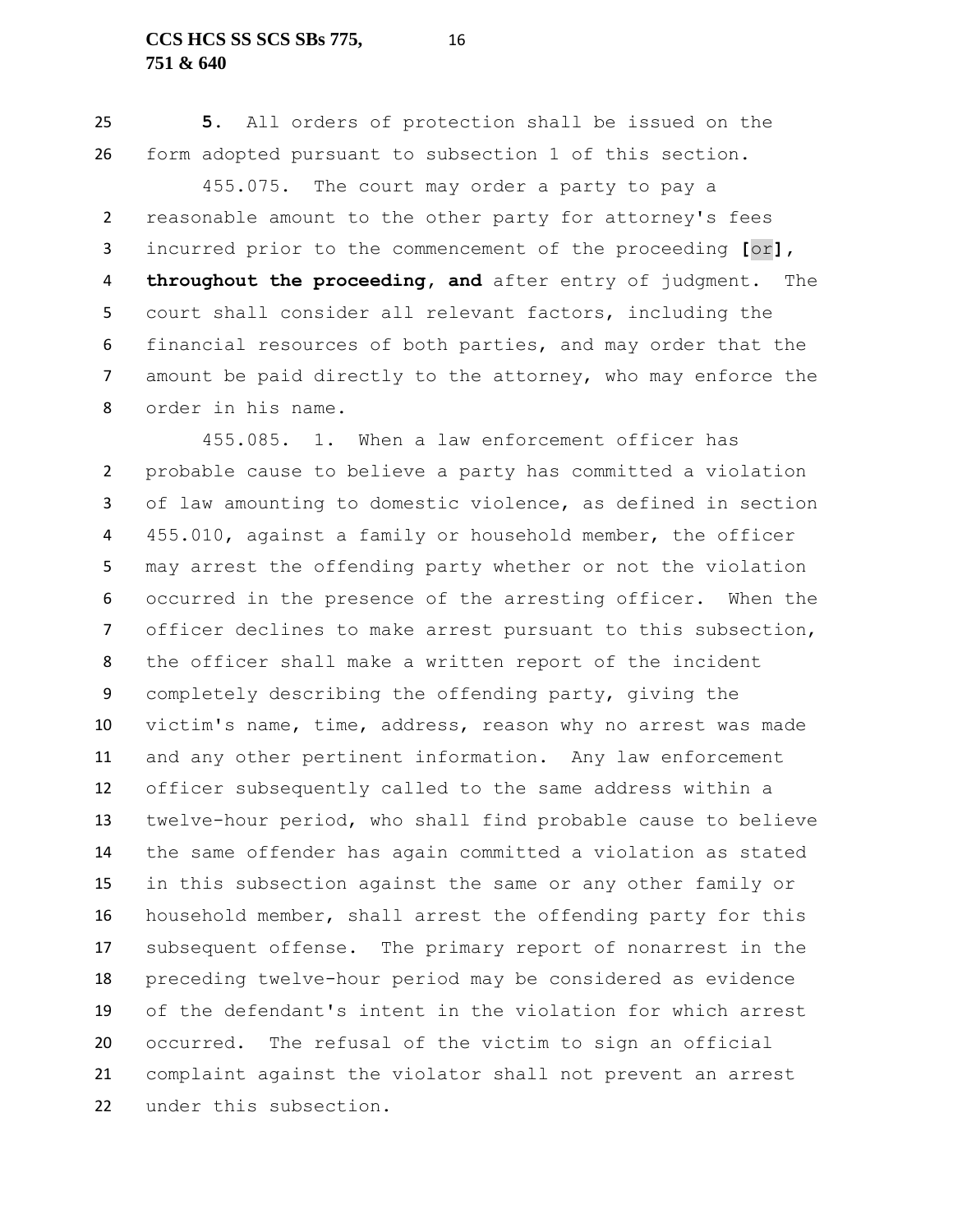2. When a law enforcement officer has probable cause to believe that a party, against whom a protective order has been entered and who has notice of such order entered, has committed an act of abuse in violation of such order, the officer shall arrest the offending party-respondent whether or not the violation occurred in the presence of the arresting officer. Refusal of the victim to sign an official complaint against the violator shall not prevent an arrest under this subsection.

 3. When an officer makes an arrest, the officer is not required to arrest two parties involved in an assault when both parties claim to have been assaulted. The arresting officer shall attempt to identify and shall arrest the party the officer believes is the primary physical aggressor. The term "primary physical aggressor" is defined as the most significant, rather than the first, aggressor. The law enforcement officer shall consider any or all of the following in determining the primary physical aggressor:

 (1) The intent of the law to protect victims from continuing domestic violence;

 (2) The comparative extent of injuries inflicted or serious threats creating fear of physical injury;

 (3) The history of domestic violence between the persons involved.

 No law enforcement officer investigating an incident of domestic violence shall threaten the arrest of all parties for the purpose of discouraging requests or law enforcement intervention by any party. Where complaints are received from two or more opposing parties, the officer shall evaluate each complaint separately to determine whether the officer should seek a warrant for an arrest.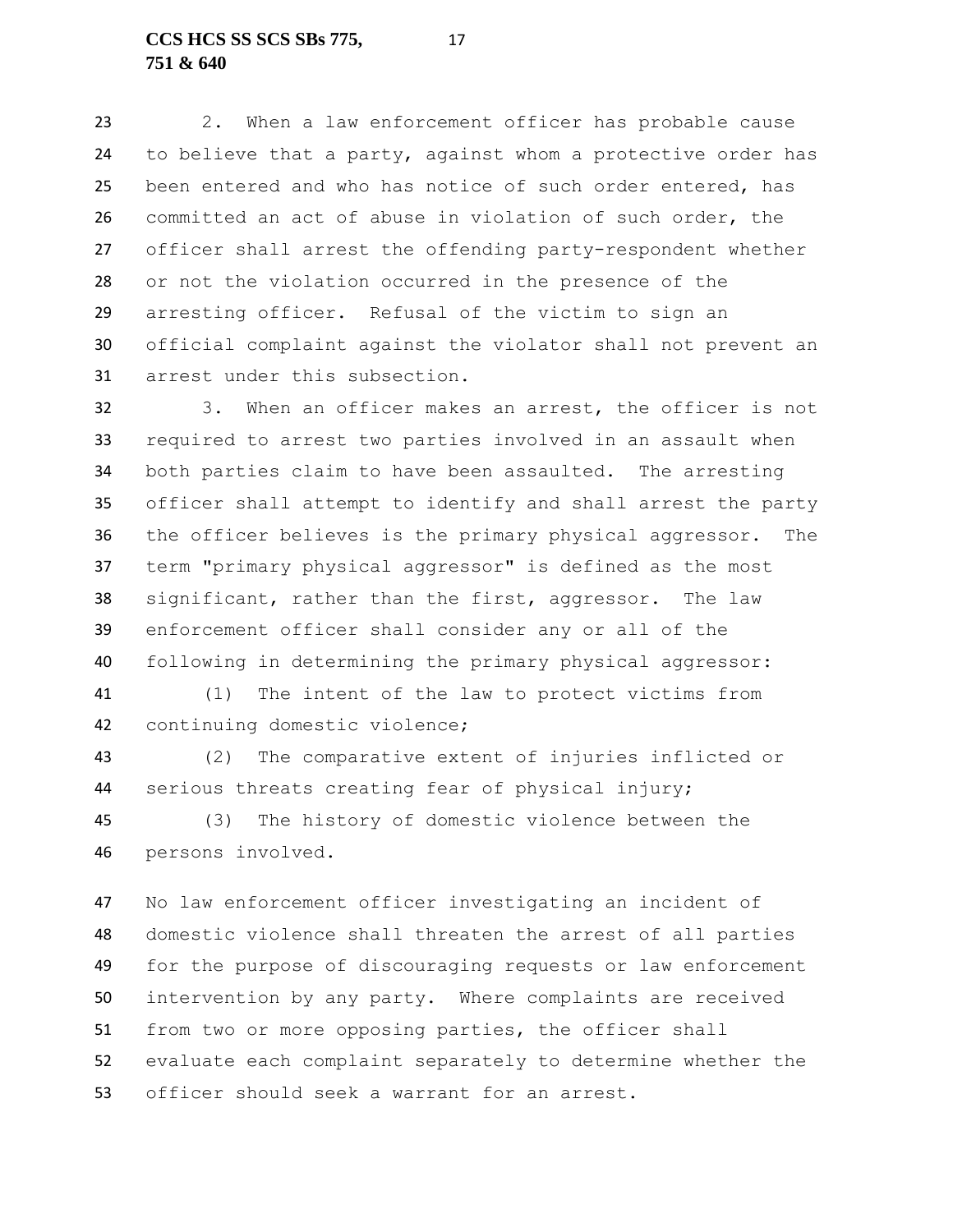4. In an arrest in which a law enforcement officer acted in good faith reliance on this section, the arresting and assisting law enforcement officers and their employing entities and superiors shall be immune from liability in any civil action alleging false arrest, false imprisonment or malicious prosecution.

 5. When a person against whom an order of protection has been entered fails to surrender custody of minor children to the person to whom custody was awarded in an order of protection, the law enforcement officer shall arrest the respondent, and shall turn the minor children over to the care and custody of the party to whom such care and custody was awarded.

 6. The same procedures, including those designed to protect constitutional rights, shall be applied to the respondent as those applied to any individual detained in police custody.

 7. A violation of the terms and conditions, with regard to domestic violence, stalking, sexual assault, child custody, communication initiated by the respondent or entrance upon the premises of the petitioner's dwelling unit or place of employment or school, or being within a certain distance of the petitioner or a child of the petitioner, of an ex parte order of protection of which the respondent has notice, shall be a class A misdemeanor unless the respondent has previously pleaded guilty to or has been found guilty in any division of the circuit court of violating an ex parte order of protection or a full order of protection within five years of the date of the subsequent violation, in which case the subsequent violation shall be a class E felony. Evidence of prior pleas of guilty or findings of guilt shall be heard by the court out of the presence of the jury prior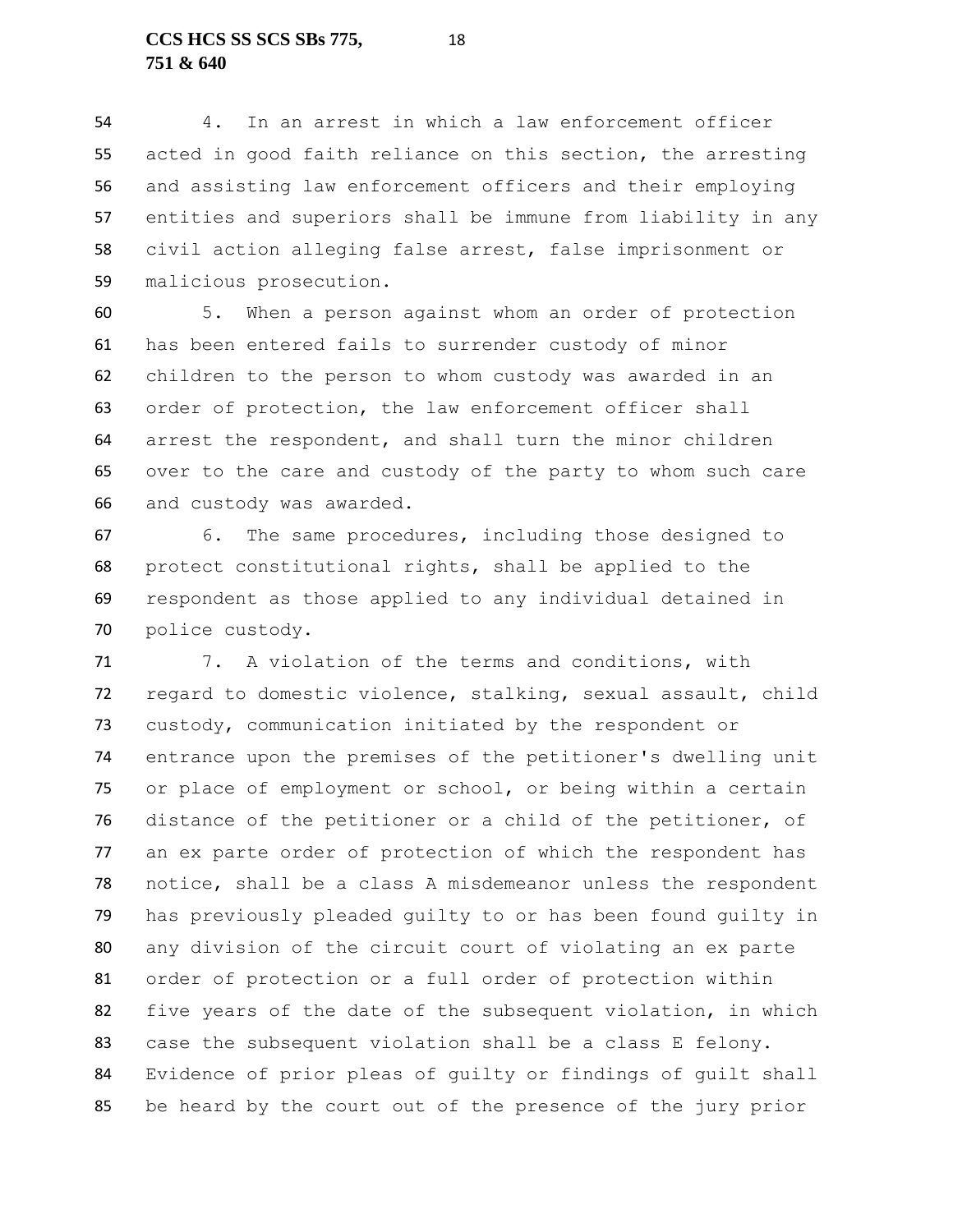#### **CCS HCS SS SCS SBs 775,** 19 **751 & 640**

 to submission of the case to the jury. If the court finds the existence of such prior pleas of guilty or finding of guilt beyond a reasonable doubt, the court shall decide the extent or duration of sentence or other disposition and shall not instruct the jury as to the range of punishment or allow the jury to assess and declare the punishment as a part of its verdict.

93 8. A violation of the terms and conditions, with regard to domestic violence, stalking, sexual assault, child custody, communication initiated by the respondent or entrance upon the premises of the petitioner's dwelling unit or place of employment or school, or being within a certain distance of the petitioner or a child of the petitioner, of a full order of protection shall be a class A misdemeanor, unless the respondent has previously pleaded guilty to or has been found guilty in any division of the circuit court of violating an ex parte order of protection or a full order of protection within five years of the date of the subsequent violation, in which case the subsequent violation shall be a class E felony. Evidence of prior pleas of guilty or findings of guilt shall be heard by the court out of the presence of the jury prior to submission of the case to the jury. If the court finds the existence of such prior plea of guilty or finding of guilt beyond a reasonable doubt, the court shall decide the extent or duration of the sentence or other disposition and shall not instruct the jury as to the range of punishment or allow the jury to assess and declare the punishment as a part of its verdict. For the purposes of this subsection, in addition to the notice provided by actual service of the order, a party is deemed to have notice of an order of protection if**:**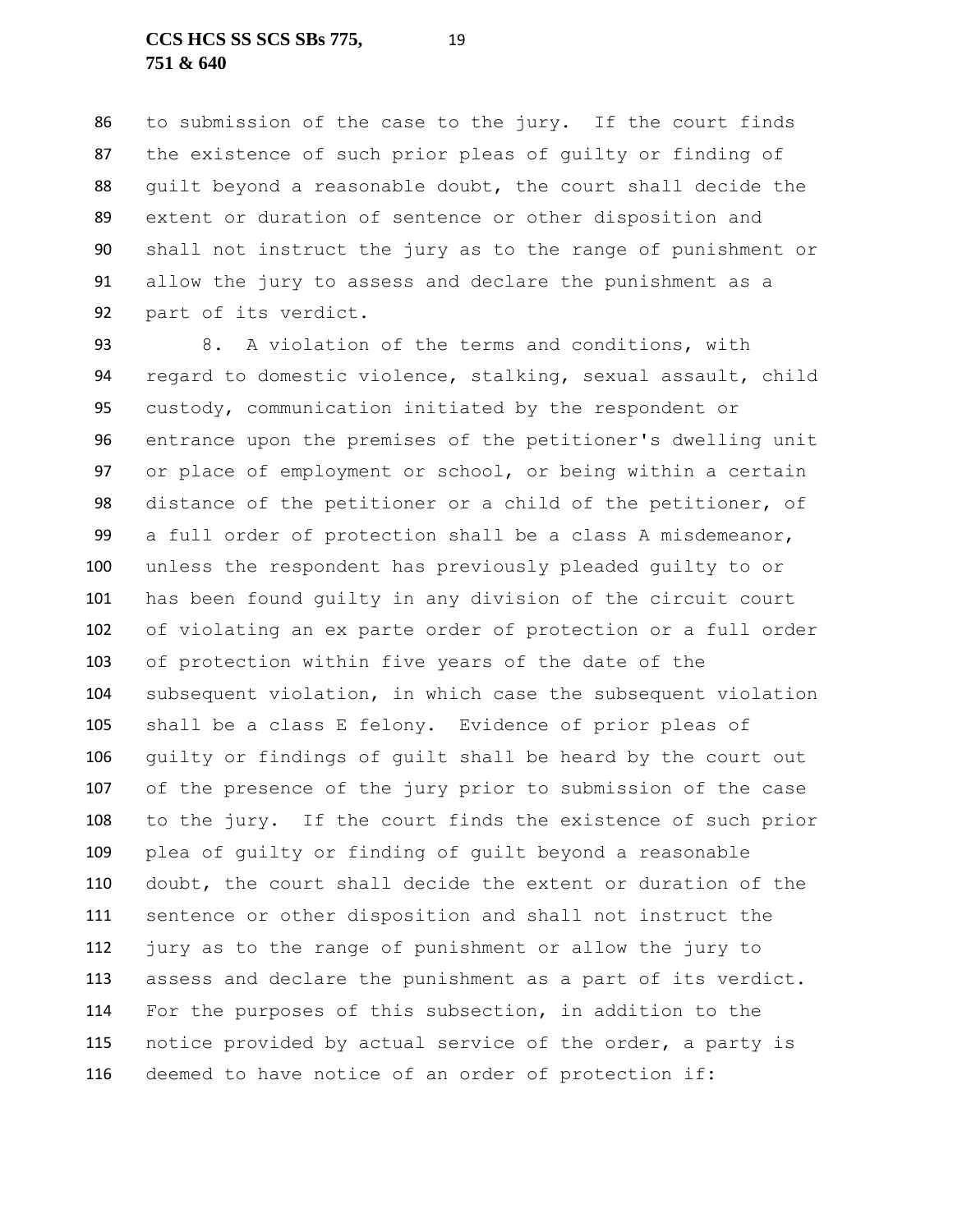**(1)** The law enforcement officer responding to a call of a reported incident of domestic violence, stalking, sexual assault, or violation of an order of protection presented a copy of the order of protection to the respondent**; or**

 **(2) Notice is given by actual communication to the respondent in a manner reasonably likely to advise the respondent**.

 9. Good faith attempts to effect a reconciliation of a marriage shall not be deemed tampering with a witness or victim tampering under section 575.270.

 10. Nothing in this section shall be interpreted as creating a private cause of action for damages to enforce the provisions set forth herein.

 478.600. 1. There shall be four circuit judges in the eleventh judicial circuit. These judges shall sit in divisions numbered one, two, three and four. Beginning on January 1, 2007, there shall be six circuit judges in the eleventh judicial circuit and these judges shall sit in divisions numbered one, two, three, four, five, and seven. The division five associate circuit judge position and the division seven associate circuit judge position shall become circuit judge positions beginning January 1, 2007, and shall be numbered as divisions five and seven.

 2. The circuit judge in division two shall be elected in 1980. The circuit judge in division four shall be elected in 1982. The circuit judge in division one shall be elected in 1984. The circuit judge in division three shall be elected in 1992. The circuit judges in divisions five and seven shall be elected for a six-year term in 2006.

 3. Beginning January 1, 2007, the family court commissioner positions in the eleventh judicial circuit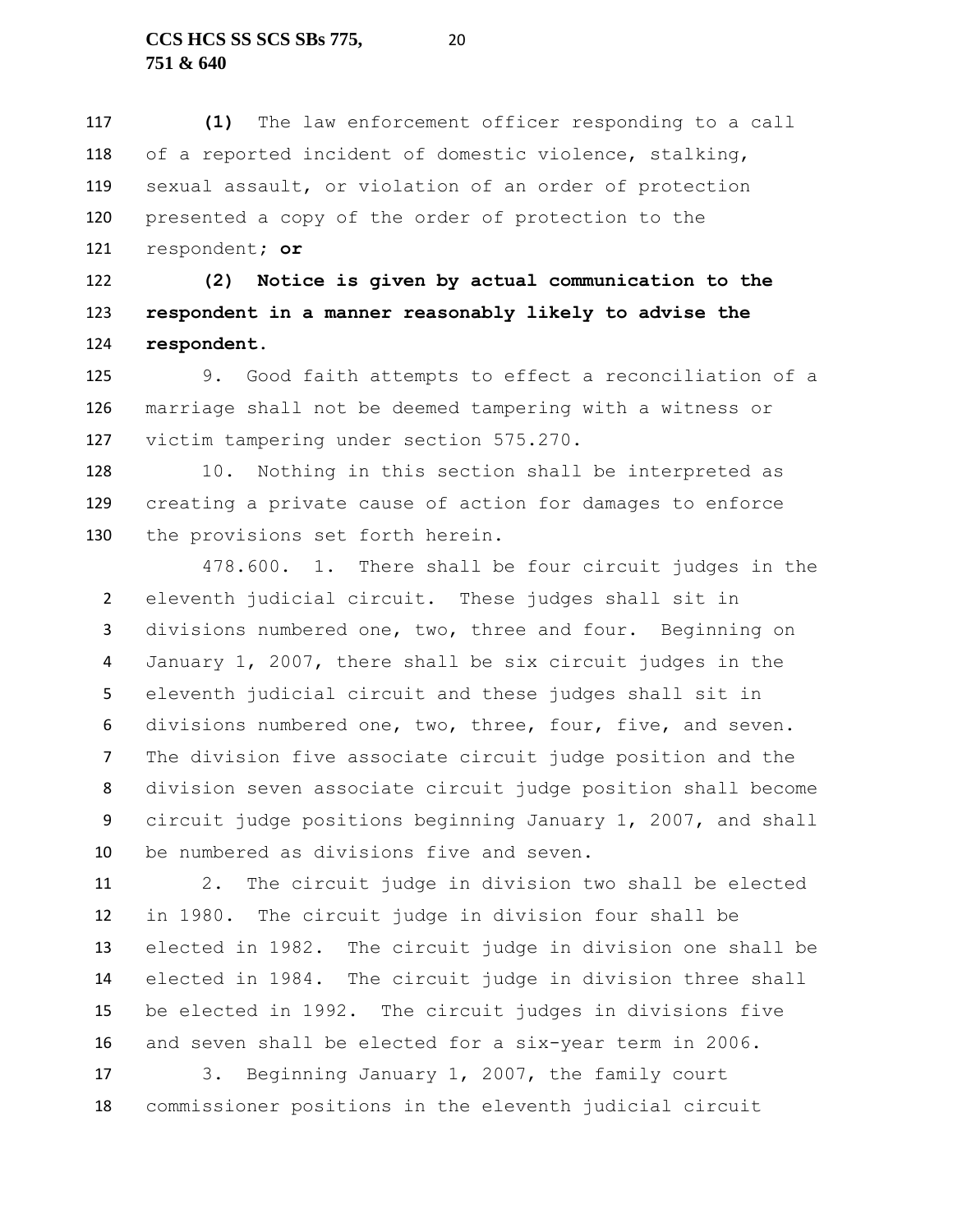#### **CCS HCS SS SCS SBs 775,** 21 **751 & 640**

 appointed under section 487.020 shall become associate circuit judge positions in all respects and shall be designated as divisions nine and ten respectively. These positions may retain the duties and responsibilities with regard to the family court. The associate circuit judges in divisions nine and ten shall be elected in 2006 for full four-year terms.

 4. Beginning on January 1, 2007, the treatment court commissioner position in the eleventh judicial circuit appointed under section 478.003 shall become an associate circuit judge position in all respects **[**and shall be designated as division eleven. This position retains the duties and responsibilities with regard to the treatment court**]**. Such associate circuit judge shall be elected in 2006 for a full four-year term. This associate circuit judgeship shall not be included in the statutory formula for authorizing additional associate circuit judgeships per county under section 478.320.

 5. Beginning in fiscal year 2015, there shall be one additional associate circuit judge position in the eleventh judicial circuit. The associate circuit judge shall be elected in 2016. This associate circuit judgeship shall not be included in the statutory formula for authorizing additional circuit judgeships per county under section 478.320. Beginning in fiscal year 2019, there shall be one additional associate circuit judge position in the eleventh judicial circuit. The associate circuit judge shall be elected in 2020. This associate circuit judgeship shall not be included in the statutory formula for authorizing additional circuit judgeships per county under section 478.320.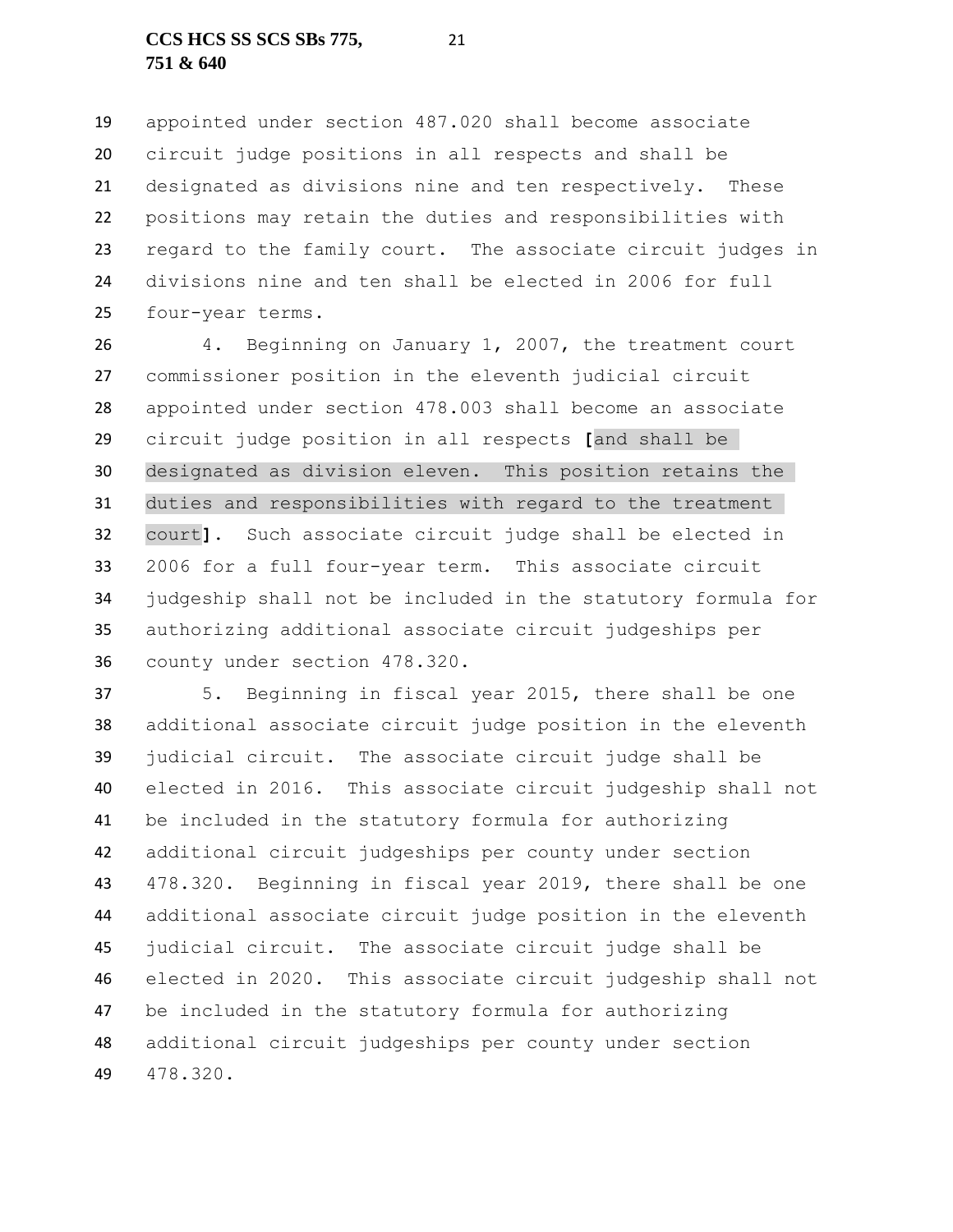#### **CCS HCS SS SCS SBs 775,** 22 **751 & 640**

 491.015. 1. In prosecutions under chapter 566 or prosecutions related to sexual conduct under chapter 568, opinion and reputation evidence of **[**the complaining**] a victim's or** witness' prior sexual conduct**, acts, or practices** is inadmissible **at any trial, hearing, or court proceeding and not a subject for inquiry during a deposition or discovery**; evidence of specific instances of **[**the complaining**] a victim's or** witness' prior sexual conduct**, acts, or practices** or the absence of such instances or conduct is inadmissible **at any trial, hearing, or any other court proceeding, and not a subject for inquiry during a deposition or discovery**, except where such specific instances are:

 (1) Evidence of the sexual conduct of **[**the complaining**] a victim or** witness with the defendant to prove consent where consent is a defense to the alleged crime and the evidence is reasonably contemporaneous with the date of the alleged crime; or

 (2) Evidence of specific instances of sexual activity showing alternative source or origin of semen, pregnancy or disease;

 (3) Evidence of immediate surrounding circumstances of the alleged crime; or

 (4) Evidence relating to the previous chastity of the complaining witness in cases, where, by statute, previously chaste character is required to be proved by the prosecution.

 2. Evidence of the sexual conduct**, acts, or practices** of **[**the complaining**] a victim or** witness offered under this section is admissible to the extent that the court finds the evidence relevant to a material fact or issue.

 3. If the defendant proposes to offer evidence of the sexual conduct**, acts, or practices** of **[**the complaining**] a**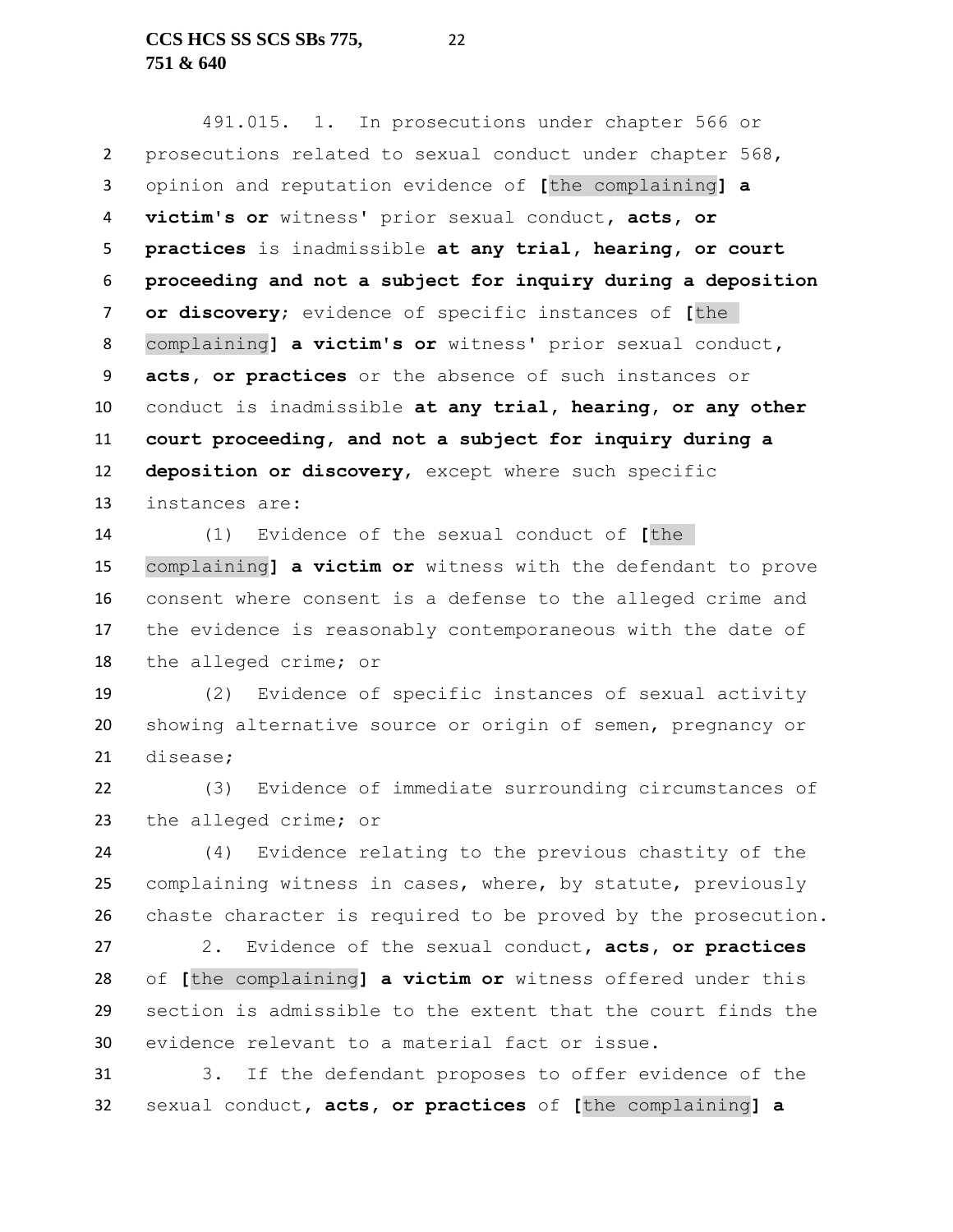**victim or** witness under this section, he **or she** shall file with the court a written motion accompanied by an offer of proof or make an offer of proof on the record outside the hearing of the jury. The court shall hold an in camera hearing to determine the sufficiency of the offer of proof and may at that hearing hear evidence if the court deems it necessary to determine the sufficiency of the offer of proof. If the court finds any of the evidence offered admissible under this section the court shall make an order stating the scope of the evidence which may be introduced. Objections to any decision of the court under this section may be made by either the prosecution or the defendant in the manner provided by law. The in camera hearing shall be recorded and the court shall set forth its reasons for its ruling. The record of the in camera hearing shall be sealed for delivery to the parties and to the appellate court in the event of an appeal or other post trial proceeding.

 **546.262. A court shall not compel a victim or member of the victim's family testifying in a criminal proceeding for a violation of sections 565.072 to 565.076 to disclose a residential address or place of employment on the record in open court unless the court finds that disclosure of the address or place of employment is necessary.**

 **546.263. 1. A person may testify by video conference at a civil trial involving an offense under sections 565.072 to 565.076 if the person testifying is the victim of the offense. The circuit and associate circuit court judges for each circuit shall develop local rules and instructions for appearances by video conference permitted under this subsection, which shall be posted on the circuit court's internet website.**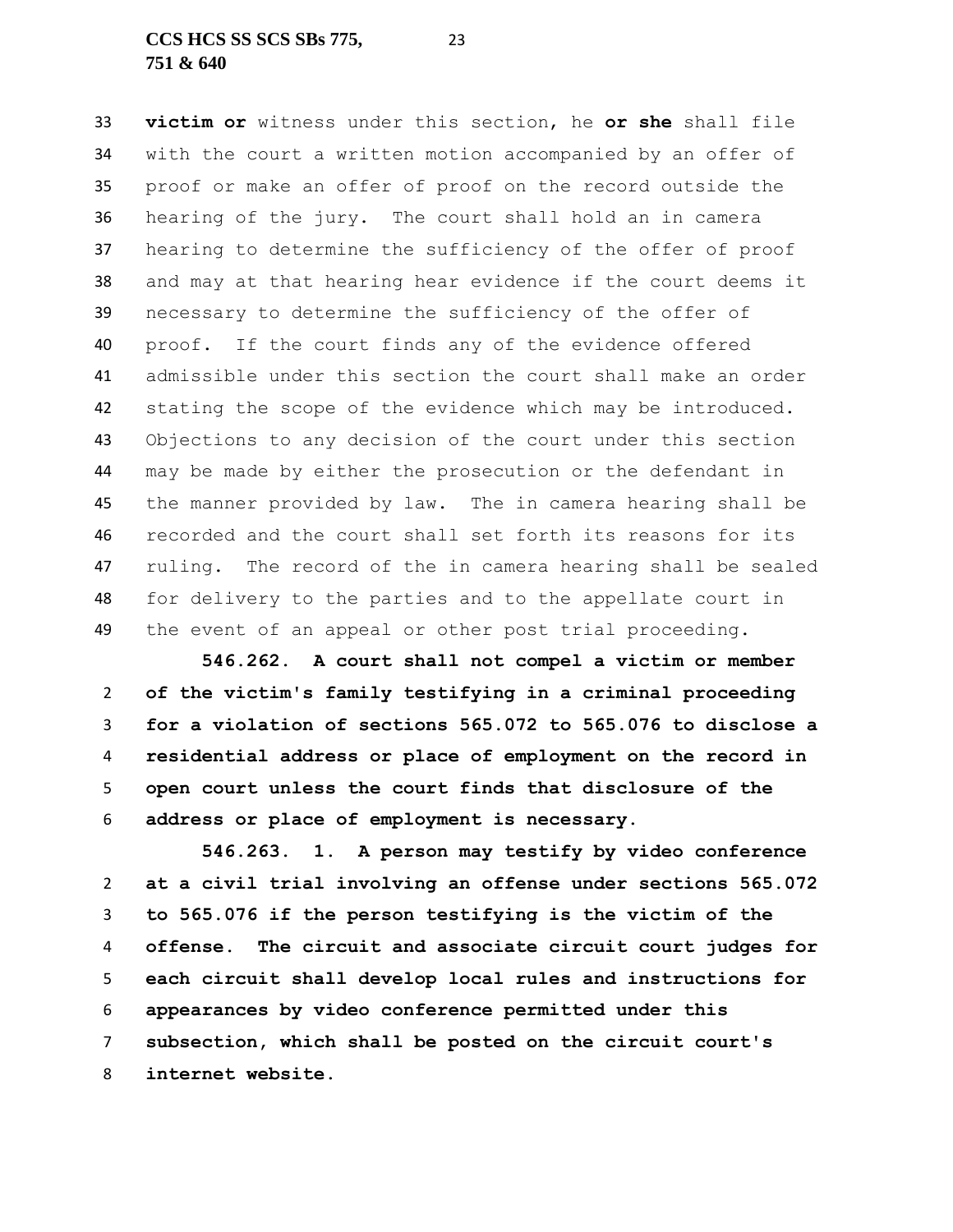**2. The circuit and associate circuit court judges for each circuit shall provide, and post on the circuit court's internet website, a telephone number for the public to call for assistance regarding appearances by video conference.**

556.046. 1. A person may be convicted of an offense included in an offense charged in the indictment or information. An offense is so included when:

 (1) It is established by proof of the same or less than all the facts required to establish the commission of the offense charged; or

 (2) It is specifically denominated by statute as a lesser degree of the offense charged; or

 (3) It consists of an attempt to commit the offense charged or to commit an offense otherwise included therein.

 2. The court shall not be obligated to charge the jury with respect to an included offense unless there is a **rational** basis for a verdict acquitting the person of the offense charged and convicting him **or her** of the included offense. An offense is charged for purposes of this section if:

(1) It is in an indictment or information; or

 (2) It is an offense submitted to the jury because there is a **rational** basis for a verdict acquitting the person of the offense charged and convicting the person of the included offense.

 3. The court shall be obligated to instruct the jury with respect to a particular included offense only if **the instruction is requested and** there is a **rational** basis in the evidence for acquitting the person of the immediately higher included offense and **[**there is a basis in the evidence for**]** convicting the person of that particular included offense.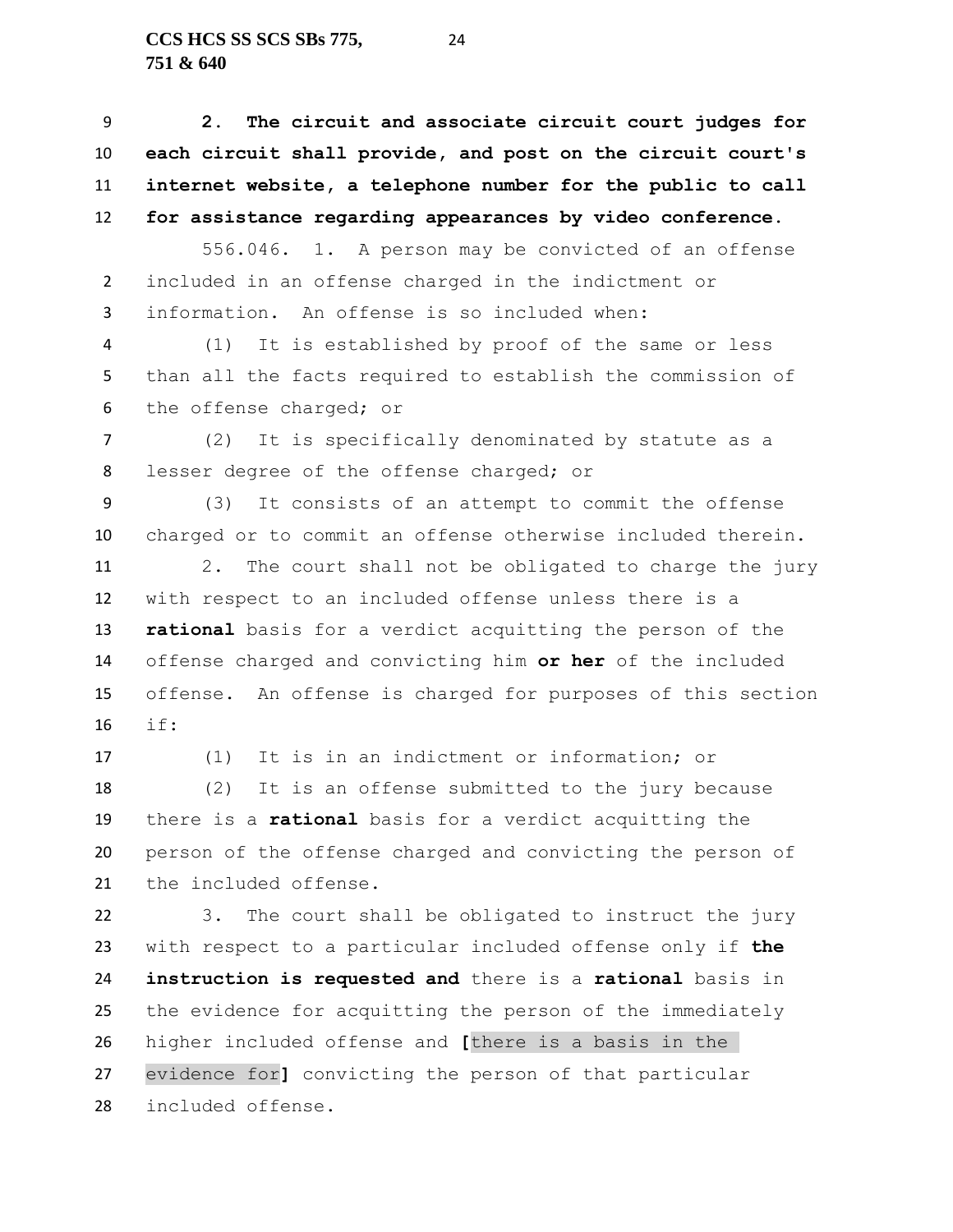#### **CCS HCS SS SCS SBs 775,** 25 **751 & 640**

559.036. 1. A term of probation commences on the day it is imposed. Multiple terms of Missouri probation, whether imposed at the same time or at different times, shall run concurrently. Terms of probation shall also run concurrently with any federal or other state jail, prison, probation or parole term for another offense to which the defendant is or becomes subject during the period**[**, unless otherwise specified by the Missouri court**]**.

 2. The court may terminate a period of probation and discharge the defendant at any time before completion of the specific term fixed under section 559.016 if warranted by the conduct of the defendant and the ends of justice. The court may extend the term of the probation, but no more than one extension of any probation may be ordered except that the court may extend the term of probation by one additional year by order of the court if the defendant admits he or she has violated the conditions of probation or is found by the court to have violated the conditions of his or her probation. Total time on any probation term, including any extension shall not exceed the maximum term established in section 559.016. **Total time on any probation term shall not include time when the probation term is suspended under this section.** Procedures for termination, discharge and extension may be established by rule of court.

 3. If the defendant violates a condition of probation at any time prior to the expiration or termination of the probation term, the court may continue him or her on the existing conditions, with or without modifying or enlarging the conditions or extending the term.

 4. (1) Unless the defendant consents to the revocation of probation, if a continuation, modification, enlargement or extension is not appropriate under this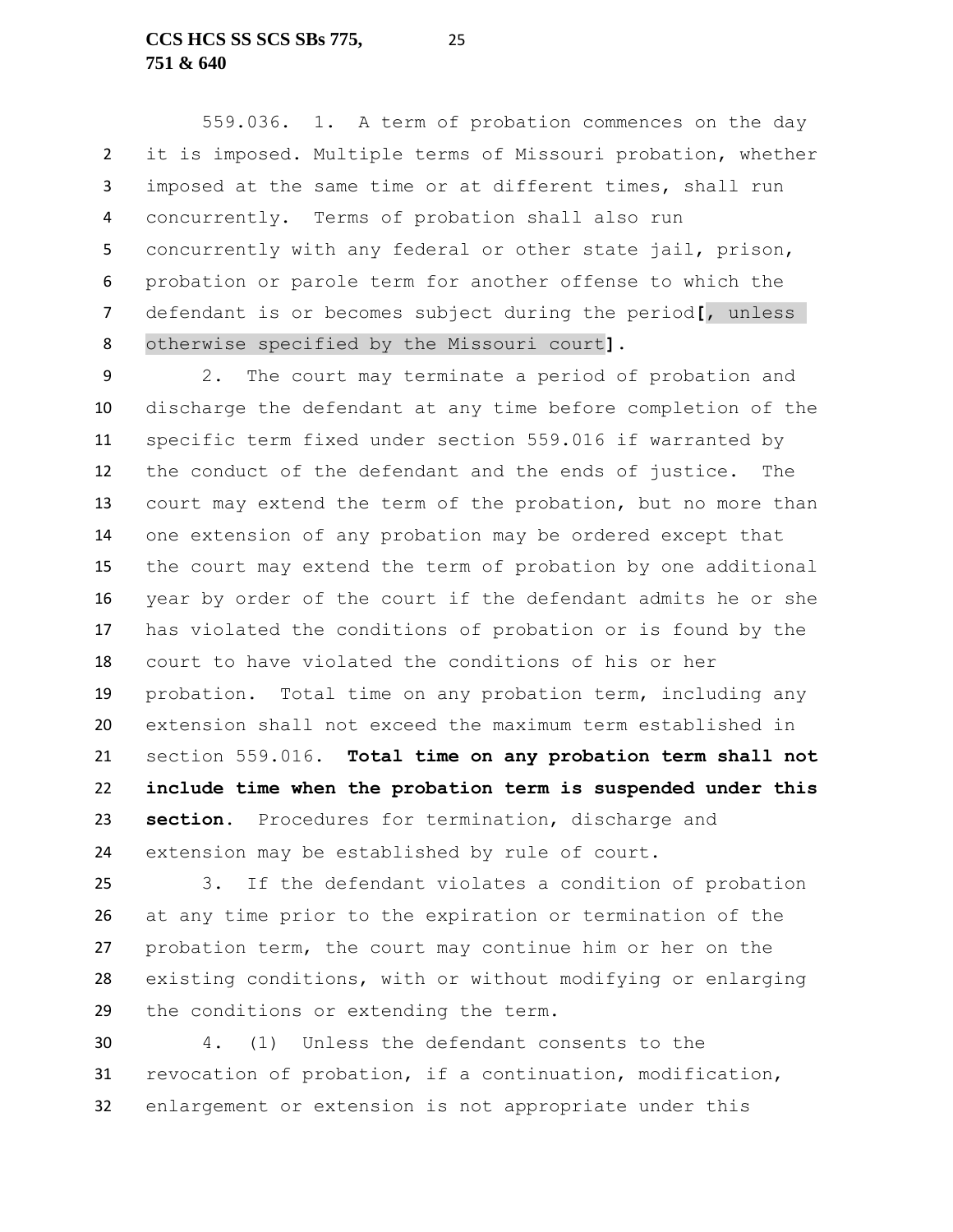section, the court shall order placement of the offender in **[**one of the**] a** department of corrections' one hundred twenty-day **[**programs**] program** so long as:

 (a) The underlying offense for the probation is a class D or E felony or an offense listed in chapter 579 or an offense previously listed in chapter 195; except that, the court may, upon its own motion or a motion of the prosecuting or circuit attorney, make a finding that an offender is not eligible if the underlying offense is involuntary manslaughter in the second degree, stalking in the first degree, assault in the second degree, sexual assault, rape in the second degree, domestic assault in the second degree, assault in the third degree when the victim is a special victim, statutory rape in the second degree, statutory sodomy in the second degree, deviate sexual assault, sodomy in the second degree, sexual misconduct involving a child, incest, endangering the welfare of a child in the first degree under subdivision (1) or (2) of subsection 1 of section 568.045, abuse of a child, invasion of privacy, any case in which the defendant is found guilty of a felony offense under chapter 571, or an offense of aggravated stalking or assault of a law enforcement officer in the second degree as such offenses existed prior to January 1, 2017;

 (b) The probation violation is not the result of the defendant being an absconder or being found guilty of, pleading guilty to, or being arrested on suspicion of any felony, misdemeanor, or infraction. For purposes of this subsection, "absconder" shall mean an offender under supervision who has left such offender's place of residency without the permission of the offender's supervising officer for the purpose of avoiding supervision;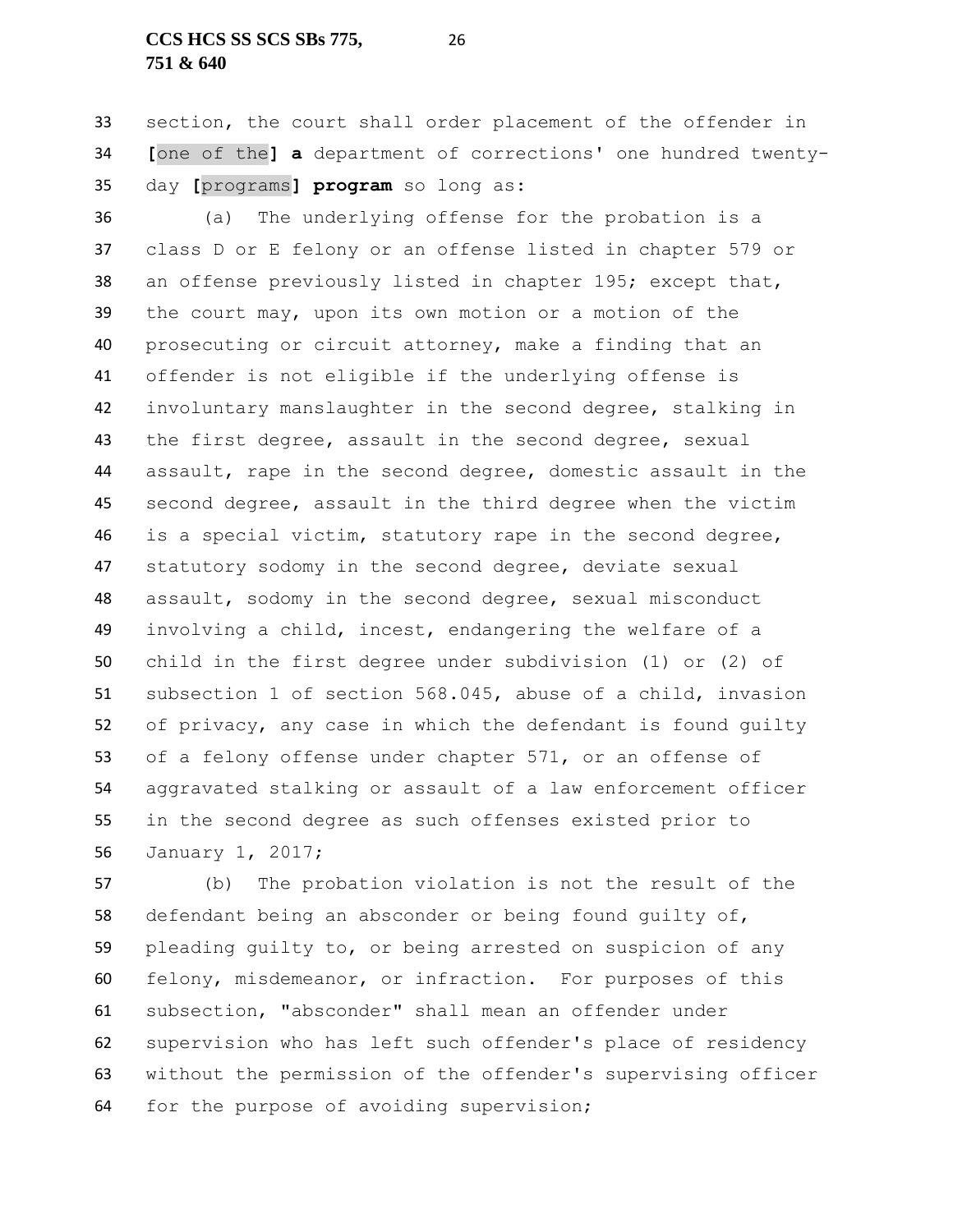(c) The defendant has not violated any conditions of probation involving the possession or use of weapons, or a stay-away condition prohibiting the defendant from contacting a certain individual; and

 (d) The defendant has not already been placed in one of the programs by the court for the same underlying offense or during the same probation term.

 (2) Upon receiving the order, the department of corrections shall conduct an assessment of the offender and place such offender in **either** the **[**appropriate**]** one hundred twenty-day **structured cognitive behavioral intervention** program **[**under subsection 3 of section 559.115**] or the one hundred twenty-day institutional treatment program. The placement of the offender in the structured cognitive behavioral intervention program or institutional treatment program shall be at the sole discretion of the department based on the assessment of the offender. The program shall begin upon receipt of the offender by the department. The time between the court's order and receipt of the offender by the department shall not apply toward the program**.

 (3) **[**Notwithstanding any of the provisions of subsection 3 of section 559.115 to the contrary,**] Upon successful completion of a program under this subsection, as determined by the department, the division of probation and parole shall advise the sentencing court of the defendant's probationary release date thirty days prior to release.** Once the defendant has successfully completed **[**the**] a** program under this subsection, the court shall release the defendant to continue to serve the term of probation, which shall not be modified, enlarged, or extended based on the same incident of violation.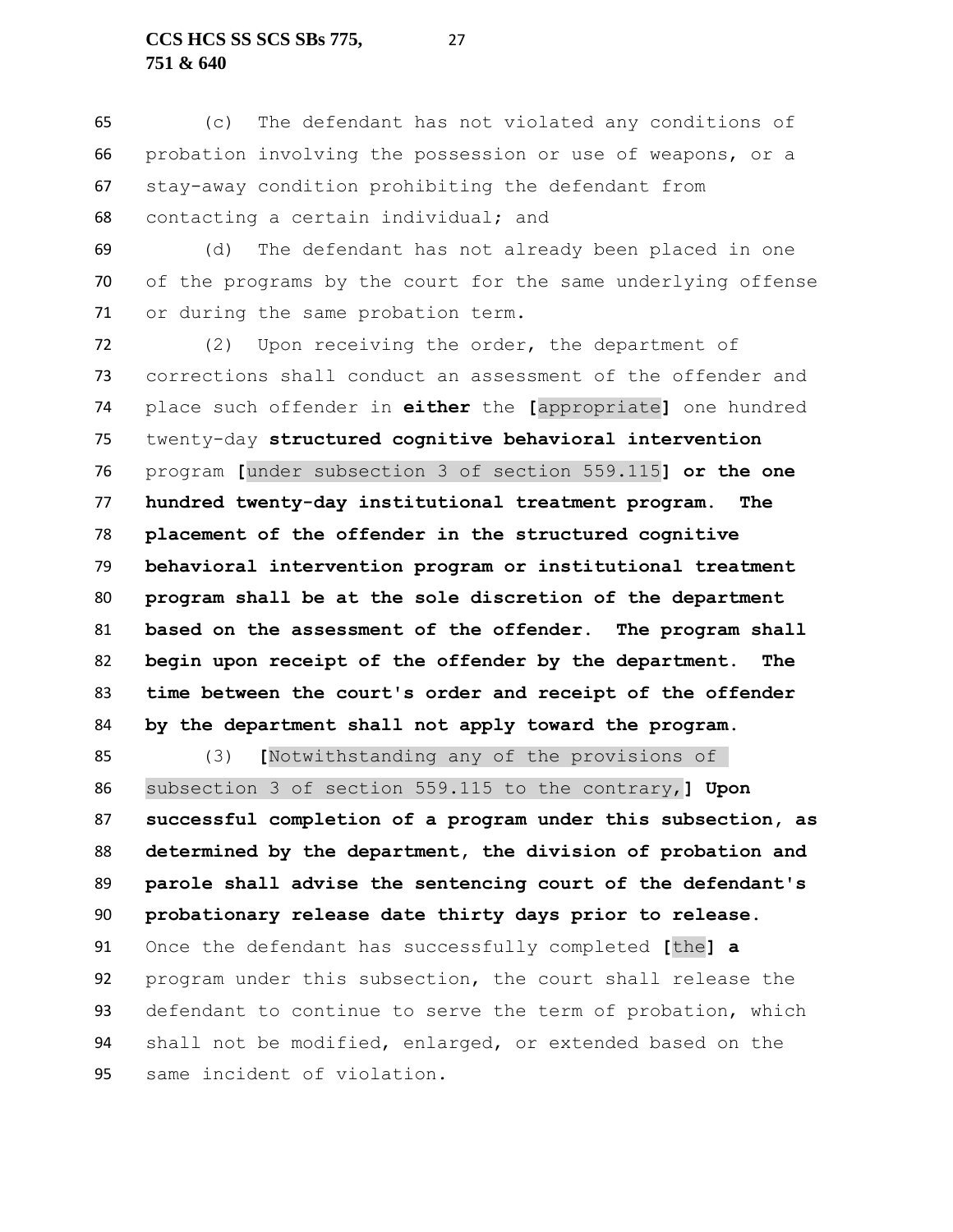**(4) If the department determines the defendant has not successfully completed a one hundred twenty-day program under this section, the division of probation and parole shall advise the prosecuting attorney and the sentencing court of the defendant's unsuccessful program exit and the defendant shall be removed from the program. The defendant shall be released from the department within fifteen working days after the court is notified of the unsuccessful program exit, unless the court has issued a warrant in response to the unsuccessful program exit to facilitate the return of the defendant to the county of jurisdiction for further court proceedings. If a defendant is discharged as unsuccessful from a one hundred twenty-day program, the sentencing court may modify, enlarge, or revoke the defendant's probation based on the same incident of the violation.**

 **(5)** Time served in the program shall be credited as time served on any sentence imposed for the underlying offense.

 5. If the defendant consents to the revocation of probation or if the defendant is not eligible under subsection 4 of this section for placement in a program and a continuation, modification, enlargement, or extension of the term under this section is not appropriate, the court may revoke probation and order that any sentence previously imposed be executed. If imposition of sentence was suspended, the court may revoke probation and impose any sentence available under section 557.011. The court may mitigate any sentence of imprisonment by reducing the prison or jail term by all or part of the time the defendant was on probation. The court may, upon revocation of probation, place an offender on a second term of probation. Such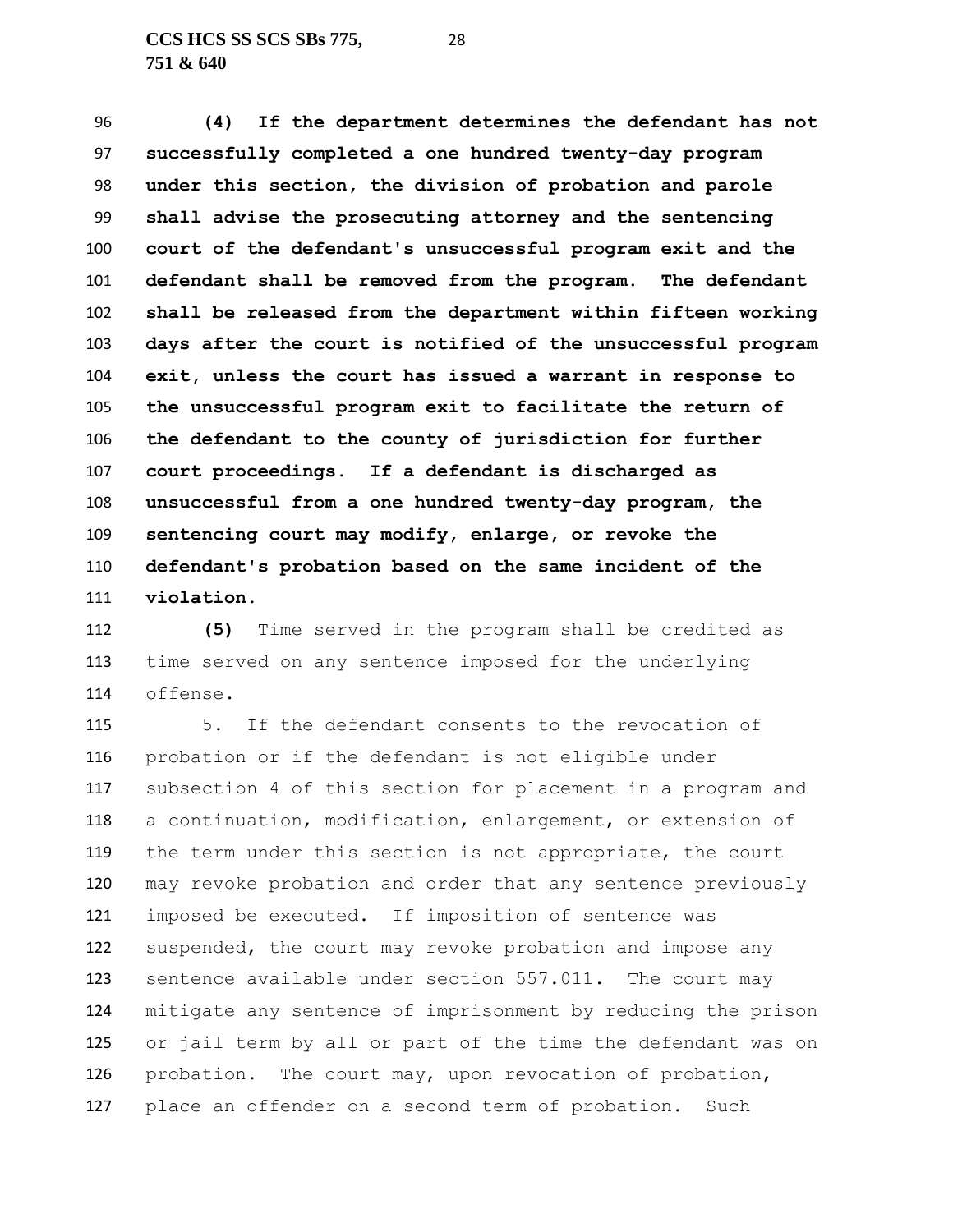probation shall be for a term of probation as provided by section 559.016, notwithstanding any amount of time served by the offender on the first term of probation.

 6. Probation shall not be revoked without giving the probationer notice and an opportunity to be heard on the issues of whether such probationer violated a condition of probation and, if a condition was violated, whether revocation is warranted under all the circumstances. Not less than five business days prior to the date set for a hearing on the violation, except for a good cause shown, the 138 judge shall inform the probationer that he or she may have the right to request the appointment of counsel if the probationer is unable to retain counsel. If the probationer requests counsel, the judge shall determine whether counsel is necessary to protect the probationer's due process rights. If the judge determines that counsel is not necessary, the judge shall state the grounds for the decision in the record.

 7. The prosecuting or circuit attorney may file a motion to revoke probation or at any time during the term of probation, the court may issue a notice to the probationer to appear to answer a charge of a violation, and the court may issue a warrant of arrest for the violation. Such notice shall be personally served upon the probationer. The warrant shall authorize the return of the probationer to the custody of the court or to any suitable detention facility designated by the court. Upon the filing of the prosecutor's or circuit attorney's motion or on the court's own motion, the court may immediately enter an order suspending the period of probation and may order a warrant for the defendant's arrest. The probation shall remain suspended until the court rules on the prosecutor's or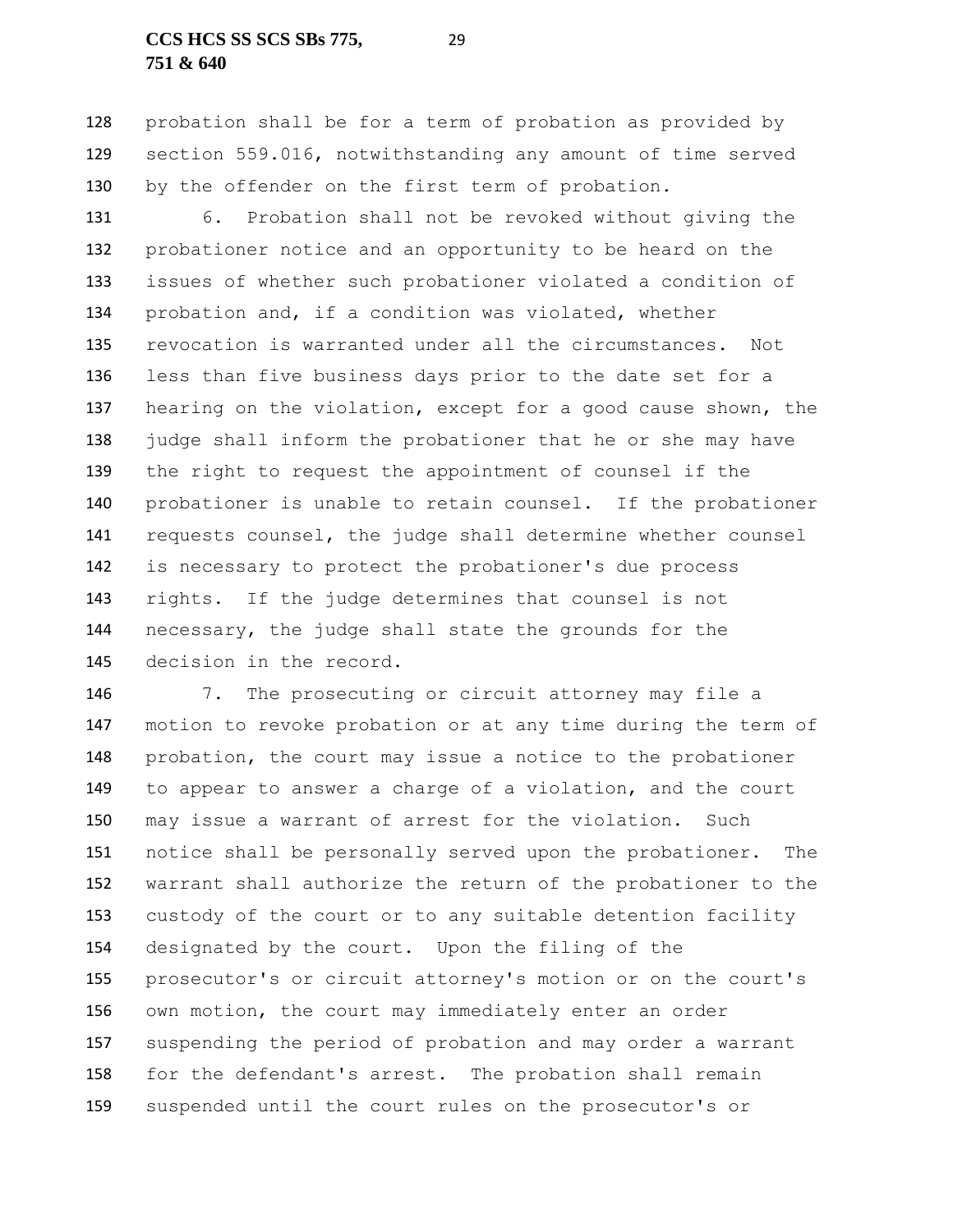circuit attorney's motion, or until the court otherwise orders the probation reinstated. **Notwithstanding any other provision of the law to the contrary, the probation term shall be tolled during the time period when the probation is suspended under this section. The court may grant the probationer credit on the probation term for any of the tolled period when reinstating the probation term.**

 8. The power of the court to revoke probation shall extend for the duration of the term of probation designated by the court and for any further period which is reasonably necessary for the adjudication of matters arising before its expiration, provided that some affirmative manifestation of an intent to conduct a revocation hearing occurs prior to the expiration of the period and that every reasonable effort is made to notify the probationer and to conduct the hearing prior to the expiration of the period. **If the delay of the hearing is attributable to the probationer's actions or the probationer otherwise consents or acquiesces to the delay, the court shall have been found to have made every reasonable effort to conduct the hearing within the probation term.**

181 9. A defendant who was sentenced prior to January 1, 2017 to an offense that was eligible at the time of sentencing under paragraph (a) of subdivision (1) of subsection 4 of this section for the court ordered detention sanction shall continue to remain eligible for the sanction so long as the defendant meets all the other requirements provided under subsection 4 of this section.

559.115. 1. Neither probation nor parole shall be granted by the circuit court between the time the transcript on appeal from the offender's conviction has been filed in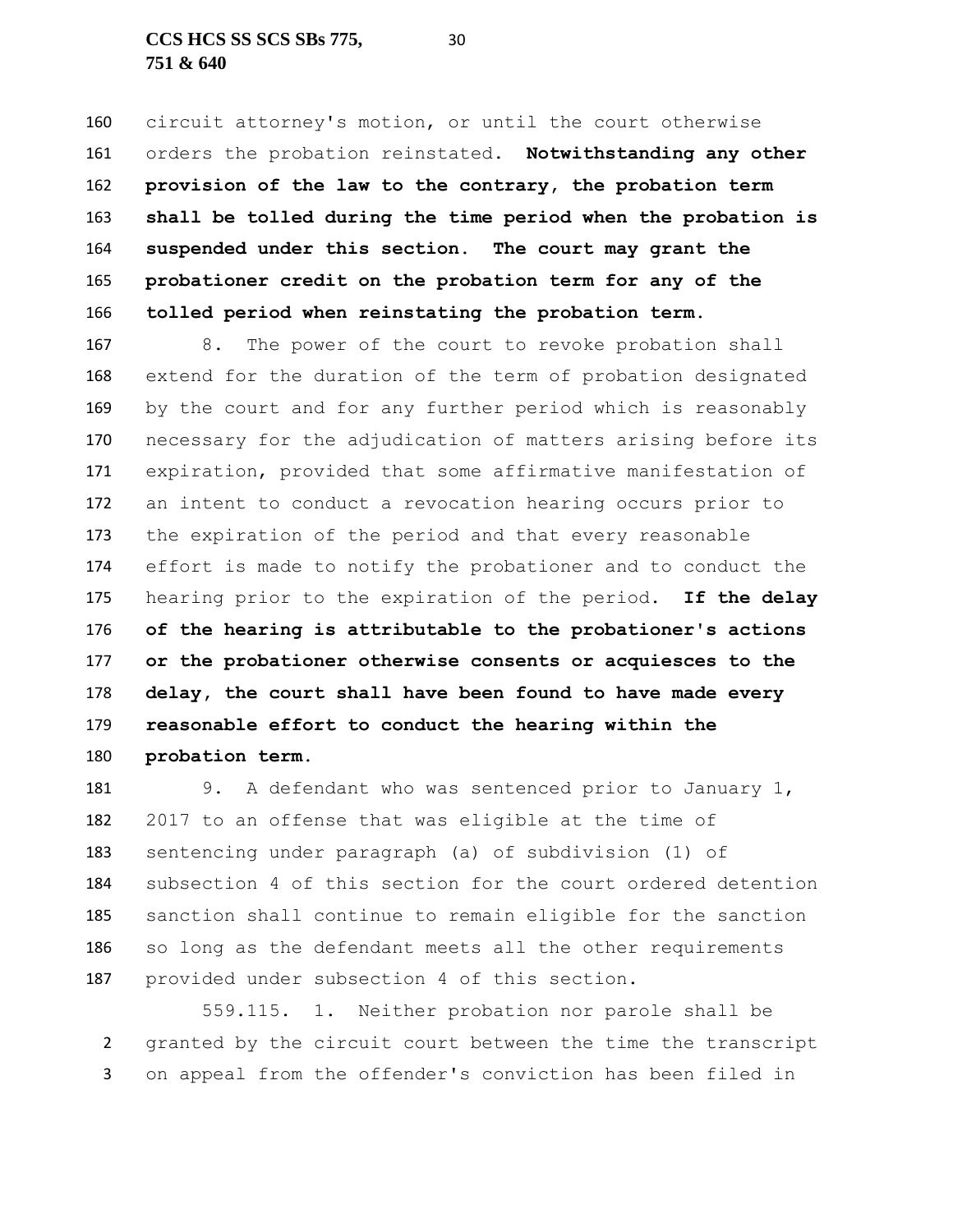appellate court and the disposition of the appeal by such court.

 2. Unless otherwise prohibited by subsection 8 of this section, a circuit court only upon its own motion and not that of the state or the offender shall have the power to grant probation to an offender anytime up to one hundred twenty days after such offender has been delivered to the department of corrections but not thereafter. The court may request information and a recommendation from the department concerning the offender and such offender's behavior during the period of incarceration. Except as provided in this section, the court may place the offender on probation in a program created pursuant to section 217.777, or may place the offender on probation with any other conditions authorized by law.

 3. The court may recommend placement of an offender in a department of corrections one hundred twenty-day program under this subsection **[**or order such placement under subsection 4 of section 559.036**]**. **[**Upon the recommendation or order of the court,**]** The department of corrections shall assess each offender to determine the appropriate one hundred twenty-day program in which to place the offender, which may include placement in the **[**shock incarceration**] structured cognitive behavioral intervention** program or institutional treatment program. **The placement of an offender in the structured cognitive behavioral intervention program or institutional treatment program shall be at the sole discretion of the department based on the assessment of the offender and available bed space.** When the court recommends and receives placement of an offender in a department of corrections one hundred twenty-day program, the offender shall be released on probation if the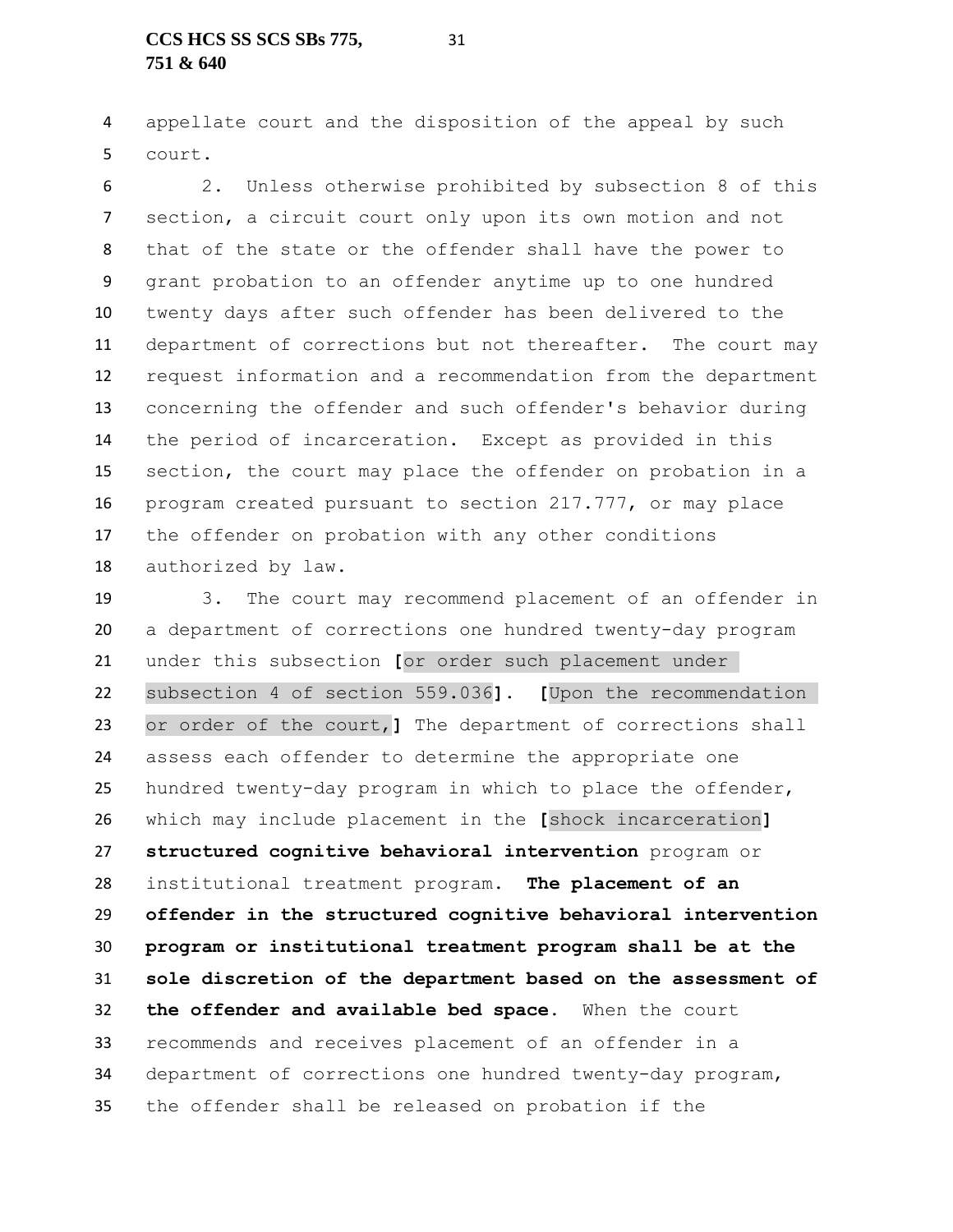department of corrections determines that the offender has successfully completed the program except as follows. Upon successful completion of a program under this subsection, the division of probation and parole shall advise the sentencing court of an offender's probationary release date thirty days prior to release. The court shall follow the recommendation of the department unless the court determines that probation is not appropriate. If the court determines that probation is not appropriate, the court may order the execution of the offender's sentence only after conducting a hearing on the matter within ninety to one hundred twenty days from the date the offender was delivered to the department of corrections. If the department determines the offender has not successfully completed a one hundred twenty- day program under this subsection, the **[**offender shall be removed from the program and the court shall be advised of the removal**] division of probation and parole shall advise the prosecuting attorney and the sentencing court of the defendant's unsuccessful program exit and the defendant shall be removed from the program**. The department shall report on the offender's participation in the program and may provide recommendations for terms and conditions of an offender's probation. The court shall then have the power to grant probation or order the execution of the offender's sentence.

 4. If the court is advised that an offender is not eligible for placement in a one hundred twenty-day program under subsection 3 of this section, the court shall consider other authorized dispositions. If the department of corrections one hundred twenty-day program under subsection 3 of this section is full, the court may place the offender in a private program approved by the department of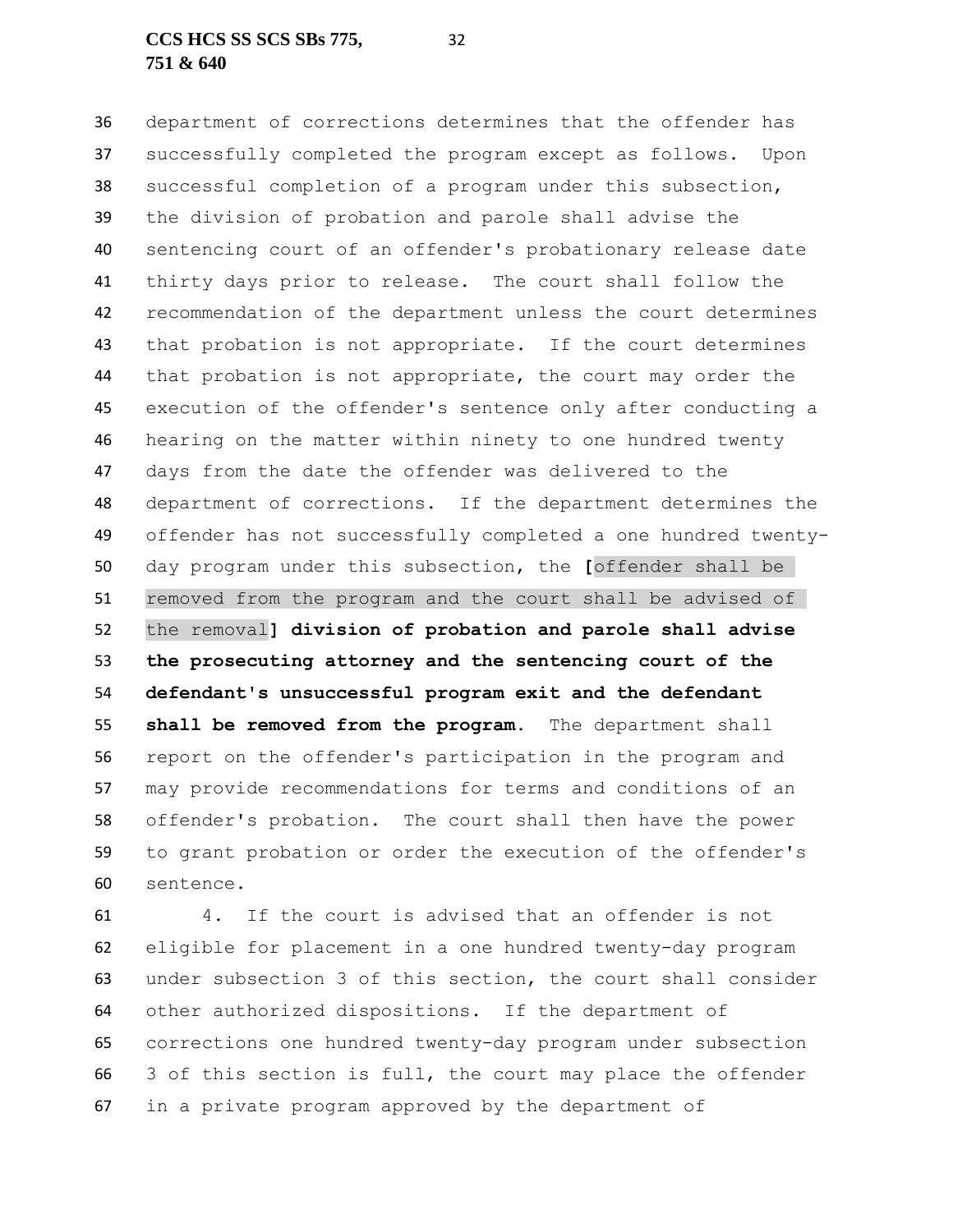#### **CCS HCS SS SCS SBs 775,** 33 **751 & 640**

 corrections or the court, the expenses of such program to be paid by the offender, or in an available program offered by another organization. If the offender is convicted of a class C, class D, or class E nonviolent felony, the court may order probation while awaiting appointment to treatment.

 5. Except when the offender has been found to be a predatory sexual offender pursuant to section 566.125, the court shall request the department of corrections to conduct a sexual offender assessment if the defendant has been found guilty of sexual abuse when classified as a class B felony. Upon completion of the assessment, the department shall provide to the court a report on the offender and may provide recommendations for terms and conditions of an offender's probation. The assessment shall not be considered a one hundred twenty-day program as provided under subsection 3 of this section. The process for granting probation to an offender who has completed the assessment shall be as provided under subsections 2 and 6 of this section.

 6. Unless the offender is being granted probation pursuant to successful completion of a one hundred twenty- day program the circuit court shall notify the state in writing when the court intends to grant probation to the offender pursuant to the provisions of this section. The state may, in writing, request a hearing within ten days of receipt of the court's notification that the court intends to grant probation. Upon the state's request for a hearing, the court shall grant a hearing as soon as reasonably possible. If the state does not respond to the court's notice in writing within ten days, the court may proceed upon its own motion to grant probation.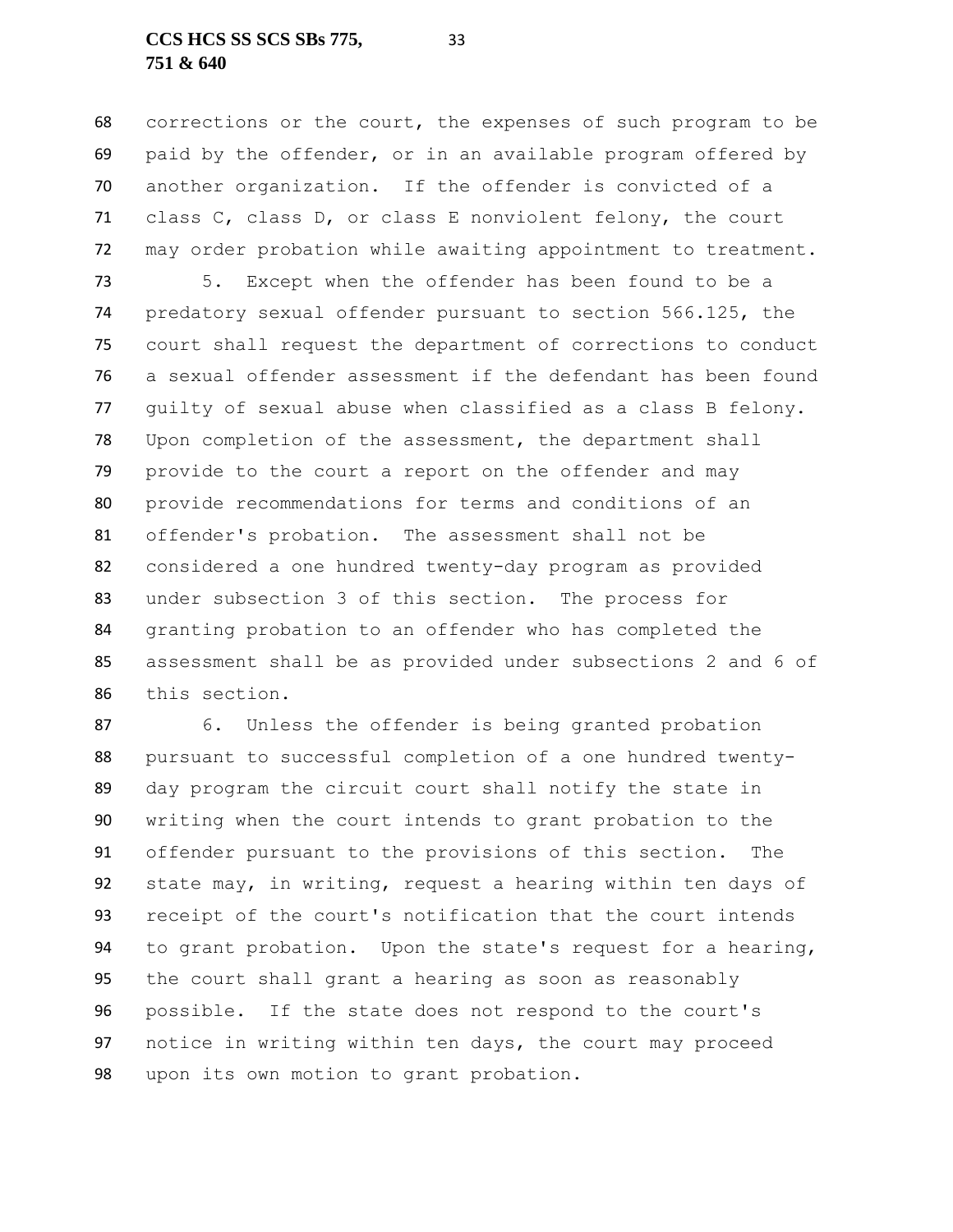7. An offender's first incarceration under this section prior to release on probation shall not be considered a previous prison commitment for the purpose of determining a minimum prison term under the provisions of section 558.019.

 8. Notwithstanding any other provision of law, probation may not be granted pursuant to this section to offenders who have been convicted of murder in the second degree pursuant to section 565.021; forcible rape pursuant to section 566.030 as it existed prior to August 28, 2013; rape in the first degree under section 566.030; forcible sodomy pursuant to section 566.060 as it existed prior to August 28, 2013; sodomy in the first degree under section 566.060; statutory rape in the first degree pursuant to section 566.032; statutory sodomy in the first degree pursuant to section 566.062; child molestation in the first degree pursuant to section 566.067 when classified as a class A felony; abuse of a child pursuant to section 568.060 when classified as a class A felony; or an offender who has been found to be a predatory sexual offender pursuant to section 566.125; **any offense under section 557.045;** or any offense in which there exists a statutory prohibition against either probation or parole.

566.010. As used in this chapter and chapter 568, the following terms mean:

 (1) "Aggravated sexual offense", any sexual offense, in the course of which, the actor:

(a) Inflicts serious physical injury on the victim;

 (b) Displays a deadly weapon or dangerous instrument 7 in a threatening manner;

 (c) Subjects the victim to sexual intercourse or deviate sexual intercourse with more than one person;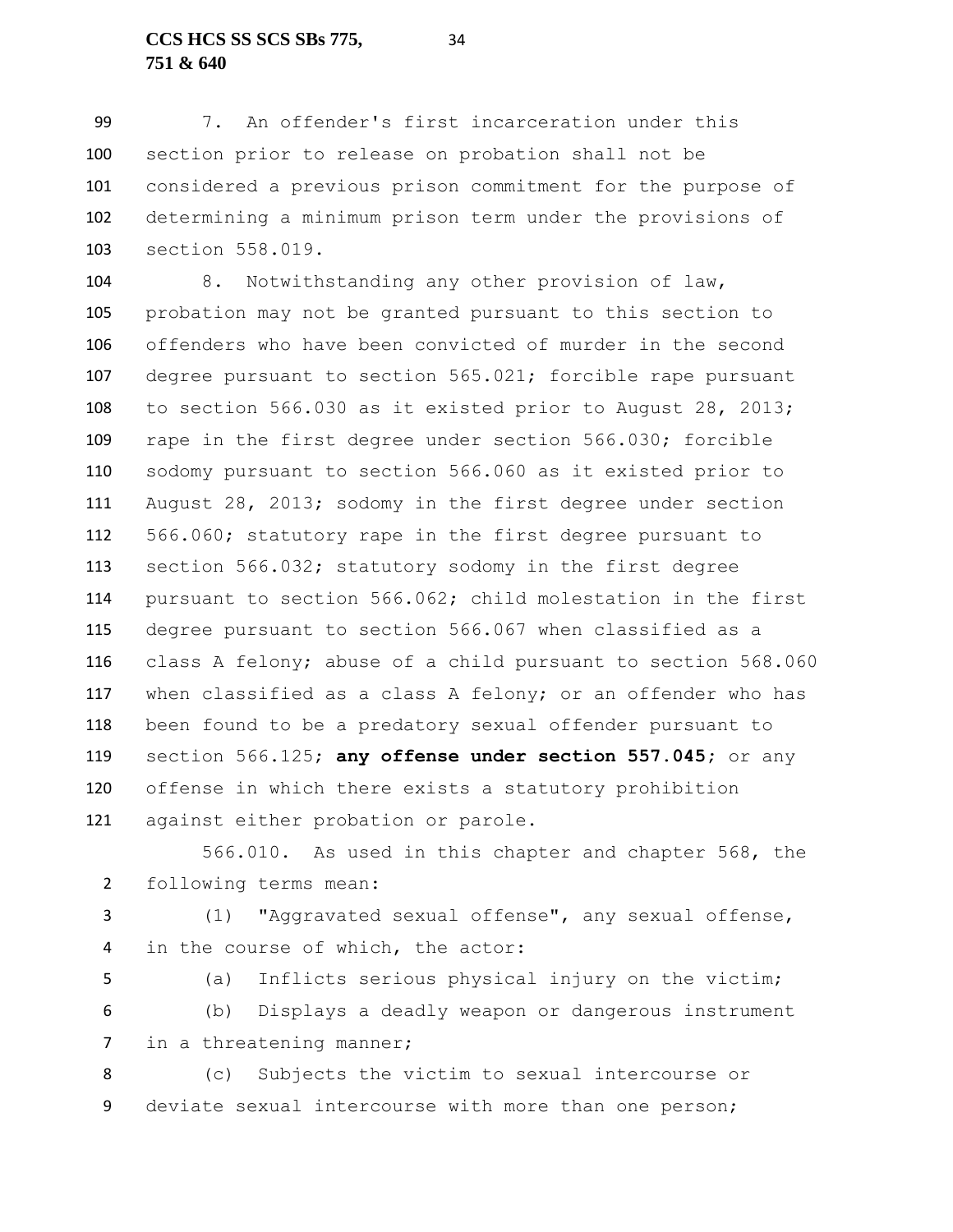(d) Had previously been found guilty of an offense under this chapter or under section 573.200, child used in sexual performance; section 573.205, promoting sexual performance by a child; section 573.023, sexual exploitation of a minor; section 573.025, promoting child pornography in the first degree; section 573.035, promoting child pornography in the second degree; section 573.037, possession of child pornography; or section 573.040, furnishing pornographic materials to minors; or has previously been found guilty of an offense in another jurisdiction which would constitute an offense under this chapter or said sections;

 (e) Commits the offense as part of an act or series of acts performed by two or more persons as part of an established or prescribed pattern of activity; or

 (f) Engages in the act that constitutes the offense with a person the actor knows to be, without regard to legitimacy, the actor's:

 a. Ancestor or descendant by blood or adoption; b. Stepchild while the marriage creating that relationship exists;

 c. Brother or sister of the whole or half blood; or d. Uncle, aunt, nephew, or niece of the whole blood; (2) "Commercial sex act", any sex act on account of which anything of value is given to or received by any person;

 (3) "Deviate sexual intercourse", any act involving the genitals of one person and the hand, mouth, tongue, or anus of another person or a sexual act involving the penetration, however slight, of the penis, female genitalia, or the anus by a finger, instrument or object done for the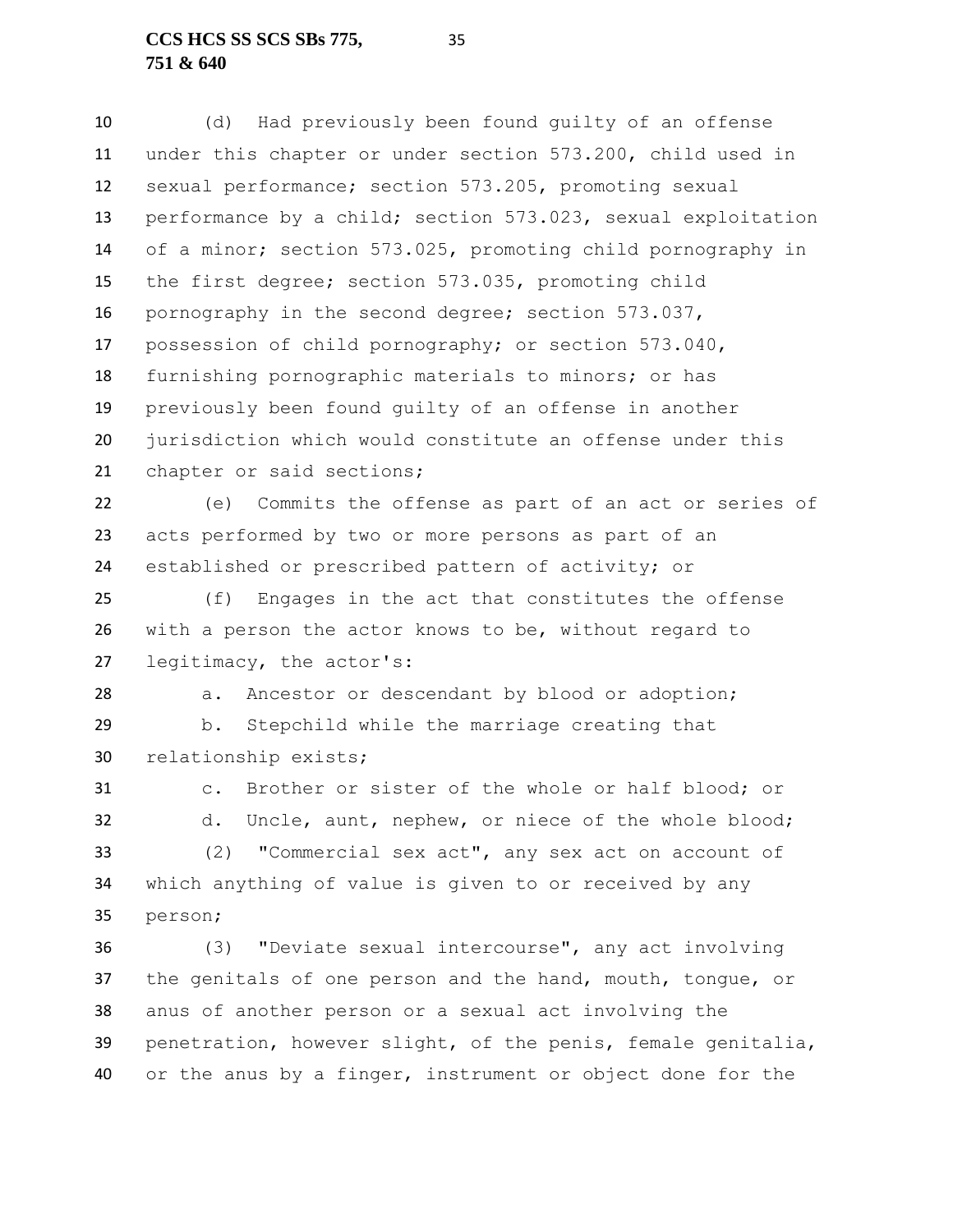purpose of arousing or gratifying the sexual desire of any person or for the purpose of terrorizing the victim;

 (4) "Forced labor", a condition of servitude induced by means of:

 (a) Any scheme, plan, or pattern of behavior intended to cause a person to believe that, if the person does not 47 enter into or continue the servitude, such person or another person will suffer substantial bodily harm or physical restraint; or

 (b) The abuse or threatened abuse of the legal process; (5) "Sexual conduct", sexual intercourse, deviate sexual intercourse or sexual contact;

 (6) "Sexual contact", any touching of another person with the genitals or any touching of the genitals or anus of another person, or the breast of a female person, or such touching through the clothing, **or causing semen, seminal fluid, or other ejaculate to come into contact with another person,** for the purpose of arousing or gratifying the sexual desire of any person or for the purpose of terrorizing the victim;

 (7) "Sexual intercourse", any penetration, however slight, of the female genitalia by the penis.

566.086. 1. A person commits the offense of sexual contact with a student if he or she has sexual contact with a student of the school and is:

 (1) A teacher, as that term is defined in subdivisions (4), (5), and (7) of section 168.104;

- 
- (2) A student teacher; **[**or**]**

(3) An employee of the school; **[**or**]**

 (4) A volunteer of the school or of an organization working with the school on a project or program who is not a student at the school; **[**or**]**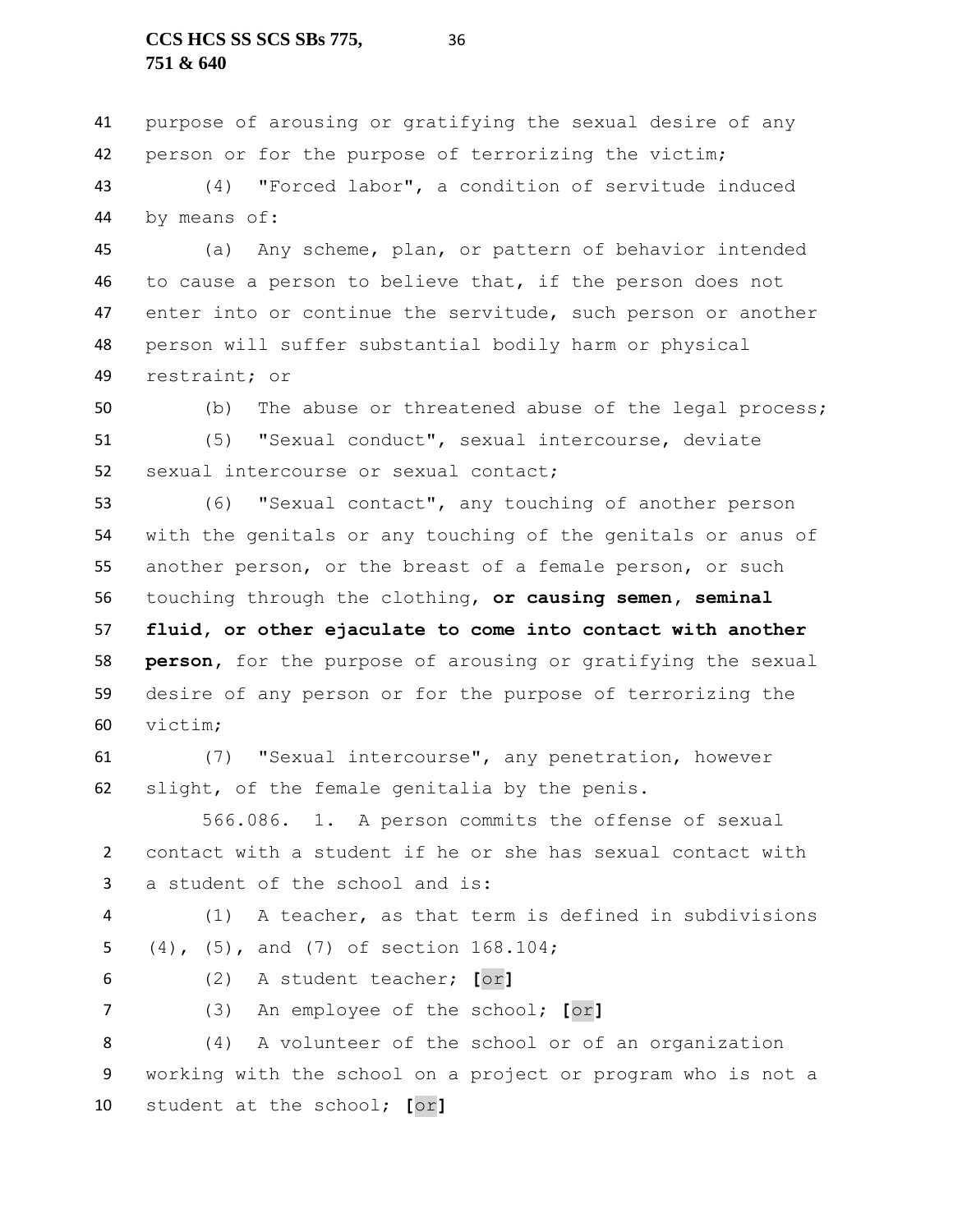(5) An elected or appointed official of the school district; **[**or**]**

 (6) A person employed by an entity that contracts with the school or school district to provide services**; or**

 **(7) A coach, assistant coach, director, or other adult with a school-aged team, club, or ensemble, regardless of whether such team, club, or ensemble is connected to a school or scholastic association. For purposes of this subdivision, "school-aged team, club, or ensemble" means any group organized for individual or group competition for the performance of sports activities or any group organized for individual or group presentation for fine or performing arts, by any child under eighteen years of age**.

 2. For the purposes of this section, "school" shall mean any public or private school in this state serving kindergarten through grade twelve or any school bus used by the school district.

 3. The offense of sexual contact with a student is a class E felony.

 4. It is not a defense to prosecution for a violation of this section that the student consented to the sexual contact.

566.149. 1. Any person who has been found quilty of:

 (1) Violating any of the provisions of this chapter or the provisions of section 568.020, incest; section 568.045, endangering the welfare of a child in the first degree; subsection 2 of section 568.080 as it existed prior to January 1, 2017, or section 573.200, use of a child in a sexual performance; section 568.090 as it existed prior to January 1, 2017, or section 573.205, promoting a sexual performance by a child; section 573.023, sexual exploitation of a minor; **section 573.037, possession of child**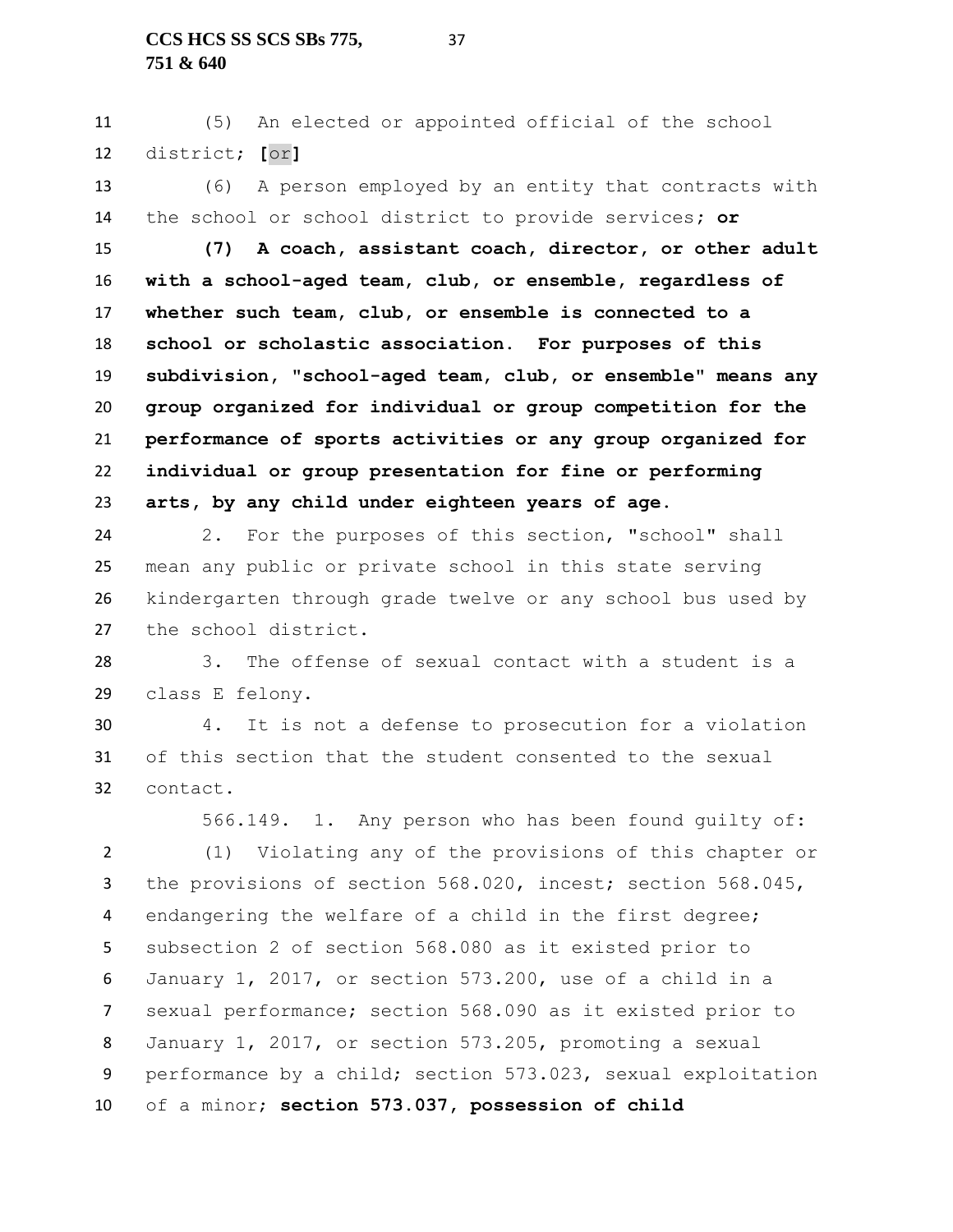**pornography;** section 573.025, promoting child pornography; or section 573.040, furnishing pornographic material to minors; or

 (2) Any offense in any other jurisdiction which, if committed in this state, would be a violation listed in this section;

 shall not be present in or loiter within five hundred feet of any school building, on real property comprising any school, or in any conveyance owned, leased, or contracted by a school to transport students to or from school or a school- related activity when persons under the age of eighteen are present in the building, on the grounds, or in the conveyance, unless the offender is a parent, legal guardian, or custodian of a student present in the building and has met the conditions set forth in subsection 2 of this section.

 2. No parent, legal guardian, or custodian who has been found guilty of violating any of the offenses listed in subsection 1 of this section shall be present in any school building, on real property comprising any school, or in any conveyance owned, leased, or contracted by a school to transport students to or from school or a school-related activity when persons under the age of eighteen are present in the building, on the grounds or in the conveyance unless the parent, legal guardian, or custodian has permission to be present from the superintendent or school board or in the case of a private school from the principal. In the case of a public school, if permission is granted, the superintendent or school board president must inform the principal of the school where the sex offender will be present. Permission may be granted by the superintendent, school board, or in the case of a private school from the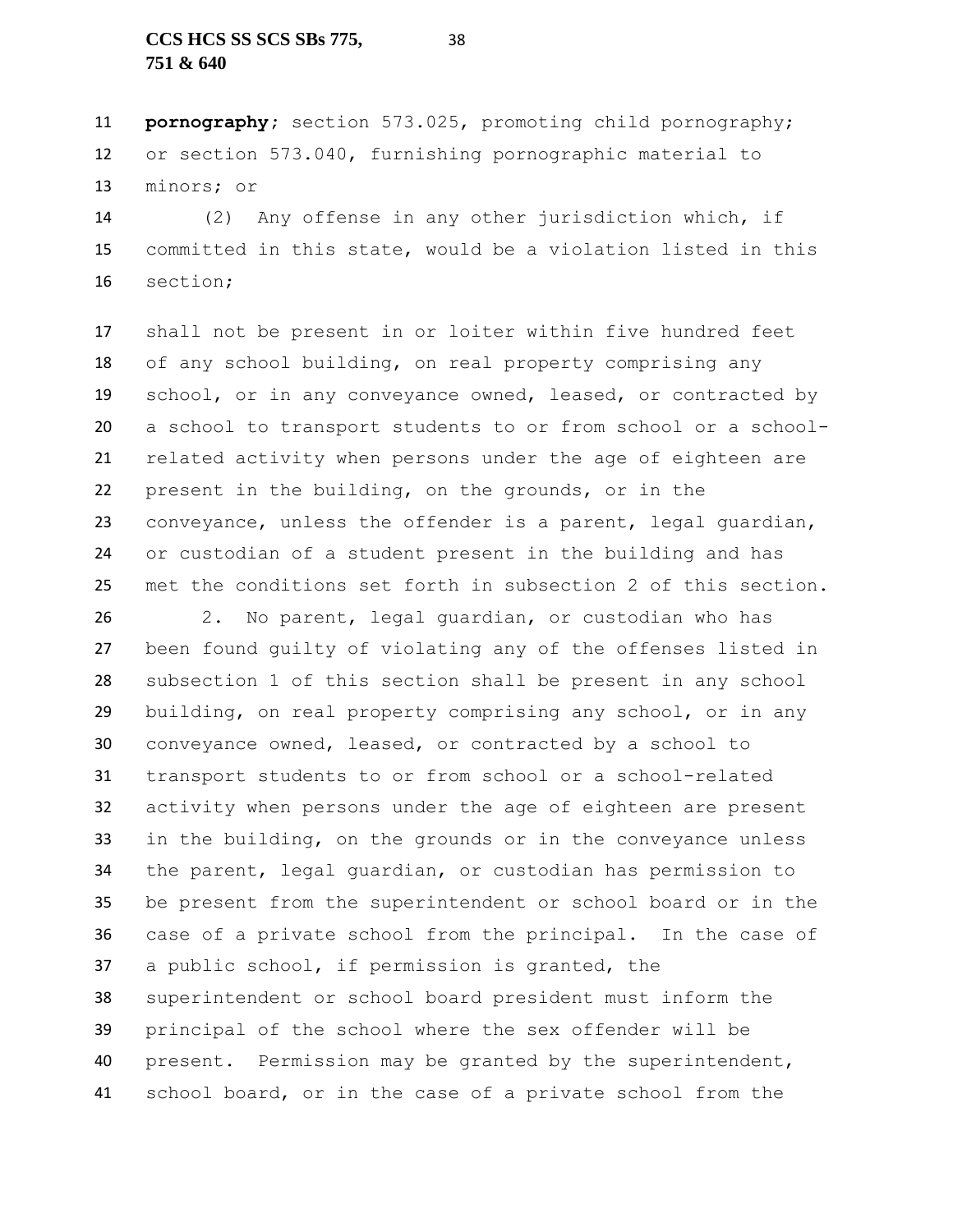principal for more than one event at a time, such as a series of events, however, the parent, legal guardian, or custodian must obtain permission for any other event he or she wishes to attend for which he or she has not yet had permission granted.

 3. Regardless of the person's knowledge of his or her proximity to school property or a school-related activity, violation of the provisions of this section is a class A misdemeanor.

566.150. 1. Any person who has been found quilty of: (1) Violating any of the provisions of this chapter or 3 the provisions of section 568.020, incest; section 568.045, endangering the welfare of a child in the first degree; section 573.200, use of a child in a sexual performance; section 573.205, promoting a sexual performance by a child; section 573.023, sexual exploitation of a minor; section 573.025, promoting child pornography; **section 573.037, possession of child pornography;** or section 573.040,

furnishing pornographic material to minors; or

 (2) Any offense in any other jurisdiction which, if committed in this state, would be a violation listed in this section;

 shall not knowingly be present in or loiter within five hundred feet of any real property comprising any public park with playground equipment, a public swimming pool, athletic complex or athletic fields if such facilities exist for the primary use of recreation for children, any museum if such museum holds itself out to the public as and exists with the primary purpose of entertaining or educating children under eighteen years of age, or Missouri department of conservation nature or education center properties.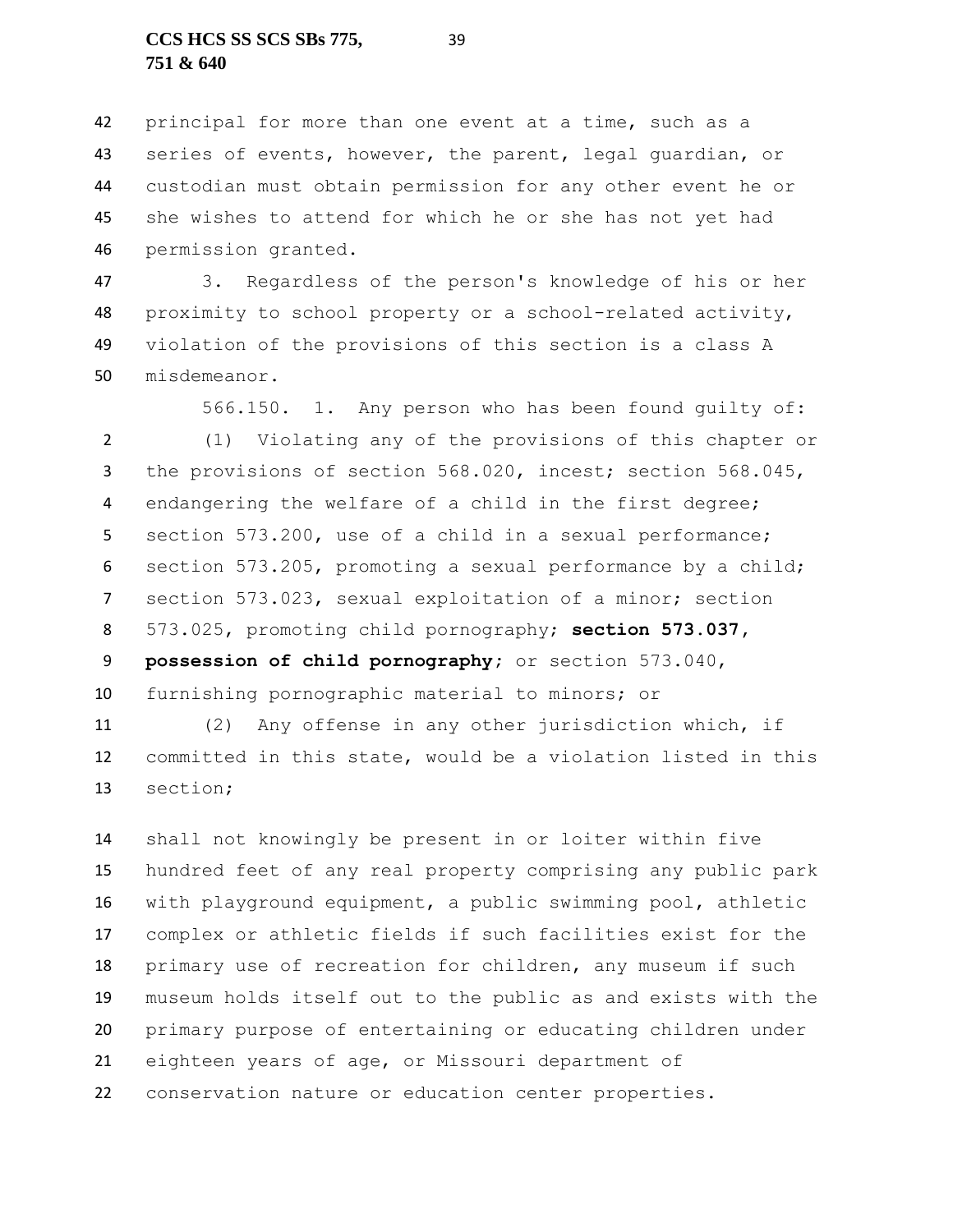2. The first violation of the provisions of this section is a class E felony.

 3. A second or subsequent violation of this section is a class D felony.

 4. Any person who has been found guilty of an offense under subdivision (1) or (2) of subsection 1 of this section who is the parent, legal guardian, or custodian of a child under the age of eighteen attending a program on the property of a nature or education center of the Missouri department of conservation may receive permission from the nature or education center manager to be present on the property with the child during the program.

566.155. 1. Any person who has been found quilty of: (1) Violating any of the provisions of this chapter or the provisions of section 568.020, incest; section 568.045, endangering the welfare of a child in the first degree; section 573.200, use of a child in a sexual performance; section 573.205, promoting a sexual performance by a child; section 573.023, sexual exploitation of a minor; **section 573.037, possession of child pornography;** section 573.025, promoting child pornography; or section 573.040, furnishing pornographic material to minors; or

 (2) Any offense in any other jurisdiction which, if committed in this state, would be a violation listed in this section;

 shall not serve as an athletic coach, manager, or athletic trainer for any sports team in which a child less than seventeen years of age is a member **or shall not supervise or employ any child under eighteen years of age**.

 2. The first violation of the provisions of this section is a class E felony.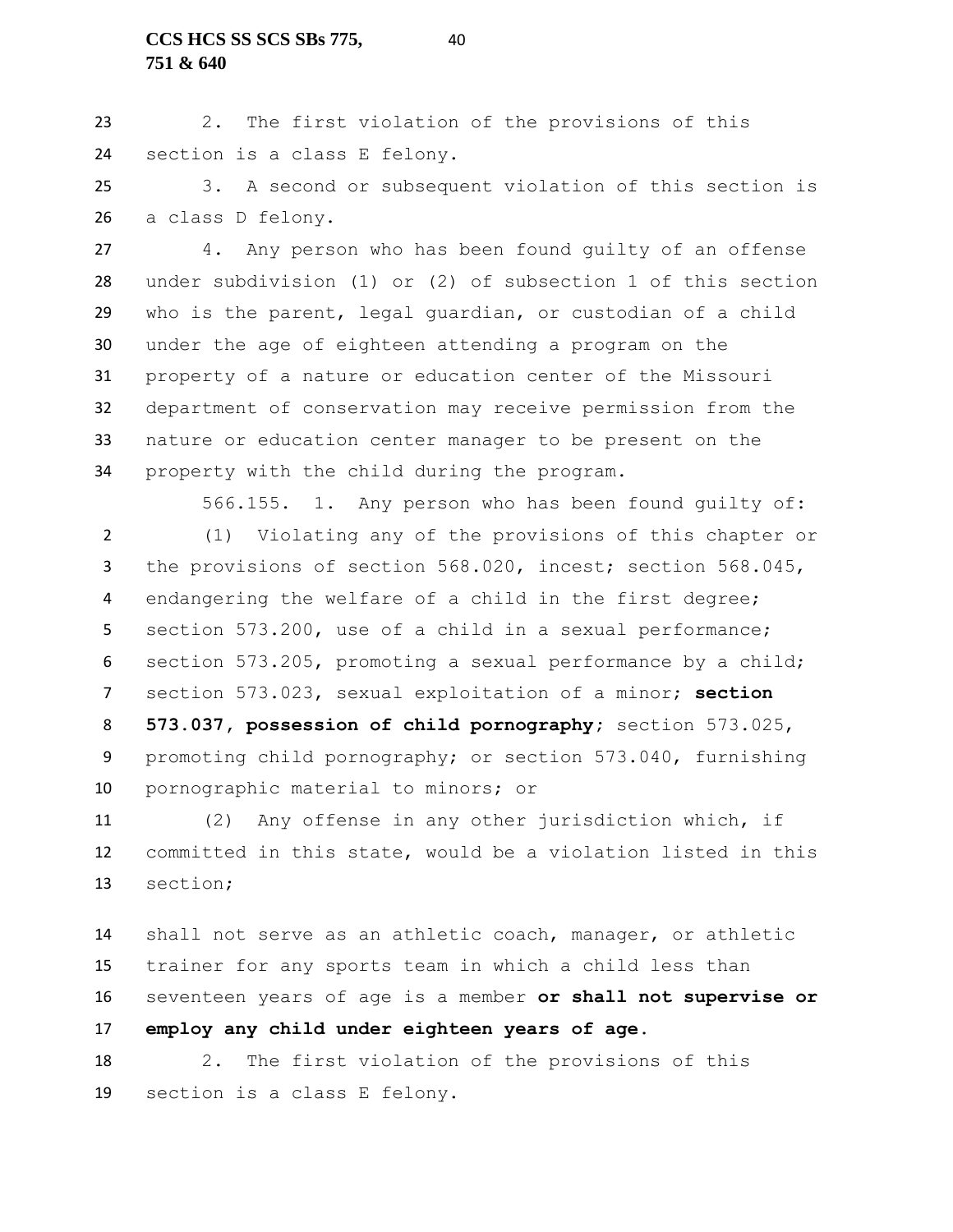#### **CCS HCS SS SCS SBs 775,** 41 **751 & 640**

 3. A second or subsequent violation of this section is a class D felony.

 567.020. 1. A person commits the offense of prostitution if he or she engages in or offers or agrees to engage in sexual conduct with another person in return for something of value to be received by any person.

 2. The offense of prostitution is a class B misdemeanor unless the person knew prior to performing the act of prostitution that he or she was infected with HIV in which case prostitution is a class B felony. The use of condoms is not a defense to this offense.

 3. As used in this section, "HIV" means the human immunodeficiency virus that causes acquired immunodeficiency syndrome.

 4. The judge may order a drug and alcohol abuse treatment program for any person found guilty of prostitution, either after trial or upon a plea of guilty, before sentencing. For the class B misdemeanor offense, upon the successful completion of such program by the defendant, the court may at its discretion allow the defendant to withdraw the plea of guilty or reverse the verdict and enter a judgment of not guilty. For the class B felony offense, the court shall not allow the defendant to withdraw the plea of guilty or reverse the verdict and enter a judgment of not guilty. The judge, however, has discretion to take into consideration successful completion of a drug or alcohol treatment program in determining the defendant's sentence.

 5. **[**In addition to the affirmative defense provided in subsection 2 of section 566.223, it shall be an affirmative defense to prosecution pursuant to this section that the defendant**] A person shall not be certified as an adult or**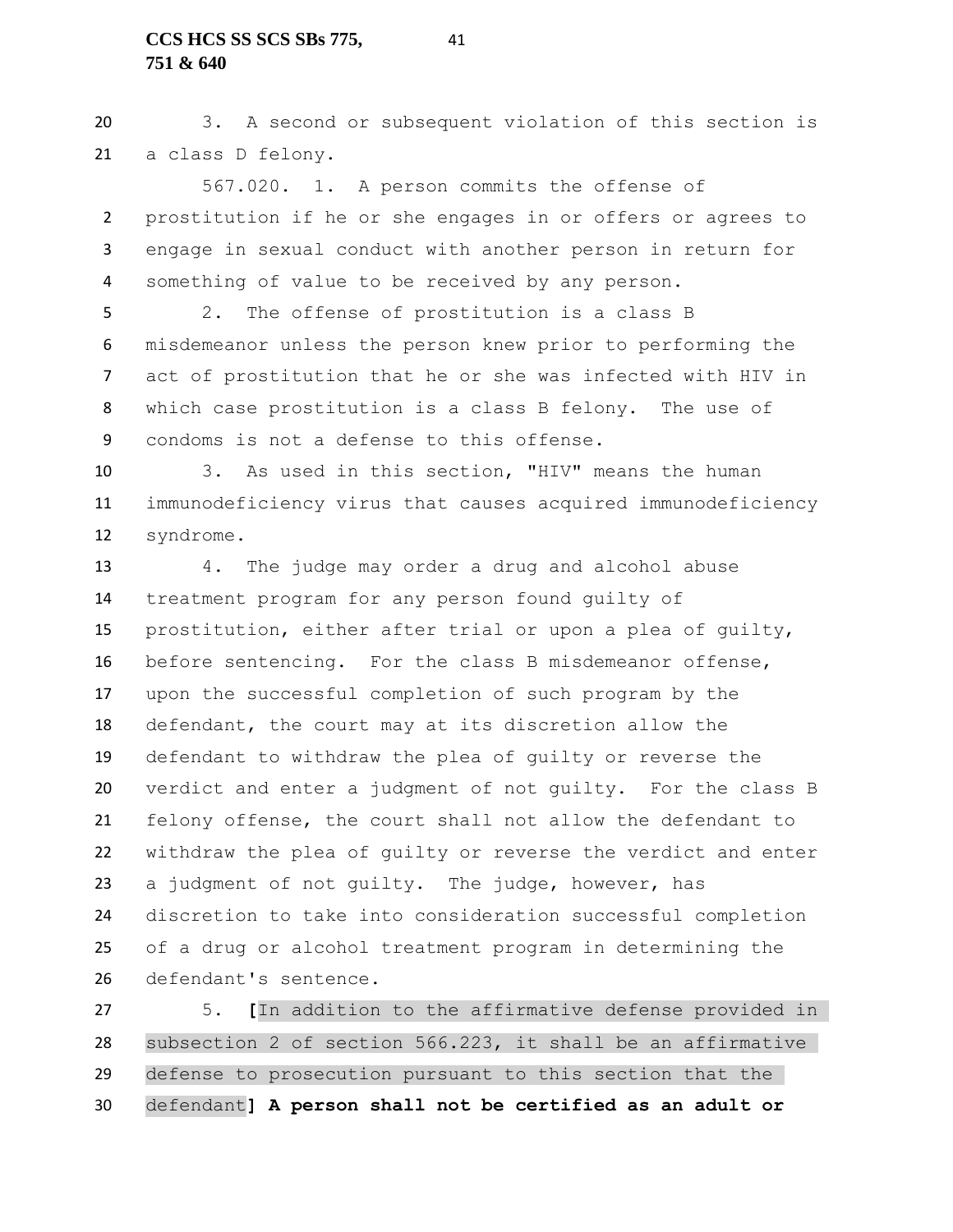#### **CCS HCS SS SCS SBs 775,** 42 **751 & 640**

 **adjudicated as a delinquent for the offense of prostitution under this section if the person** was under the age of eighteen **[**and was acting under the coercion, as defined in section 566.200, of an agent**]** at the time **[**of**]** the offense **[**charged**] occurred**. In such cases where the **[**defendant**] person** was under the age of eighteen, the **[**defendant**] person** shall be classified as a victim of abuse, as defined under section 210.110, and such abuse shall be reported **immediately to the children's division**, as required under section 210.115 **and to the juvenile officer for appropriate services, treatment, investigation, and other proceedings as provided under chapters 207, 210, and 211. Upon request, the local law enforcement agency and the prosecuting attorney shall assist the children's division and the juvenile officer in conducting the investigation**.

573.010. As used in this chapter the following terms shall mean:

 (1) "Adult cabaret", a nightclub, bar, juice bar, restaurant, bottle club, or other commercial establishment, regardless of whether alcoholic beverages are served, which regularly features persons who appear semi-nude;

 (2) "Characterized by", describing the essential character or dominant theme of an item;

 (3) "Child", any person under the age of fourteen; (4) "Child pornography":

 (a) Any obscene material or performance depicting sexual conduct, sexual contact as defined in section 566.010, or a sexual performance and which has as one of its participants or portrays as an observer of such conduct, contact, or performance a minor; or

 (b) Any visual depiction, including any photograph, film, video, picture, or computer or computer-generated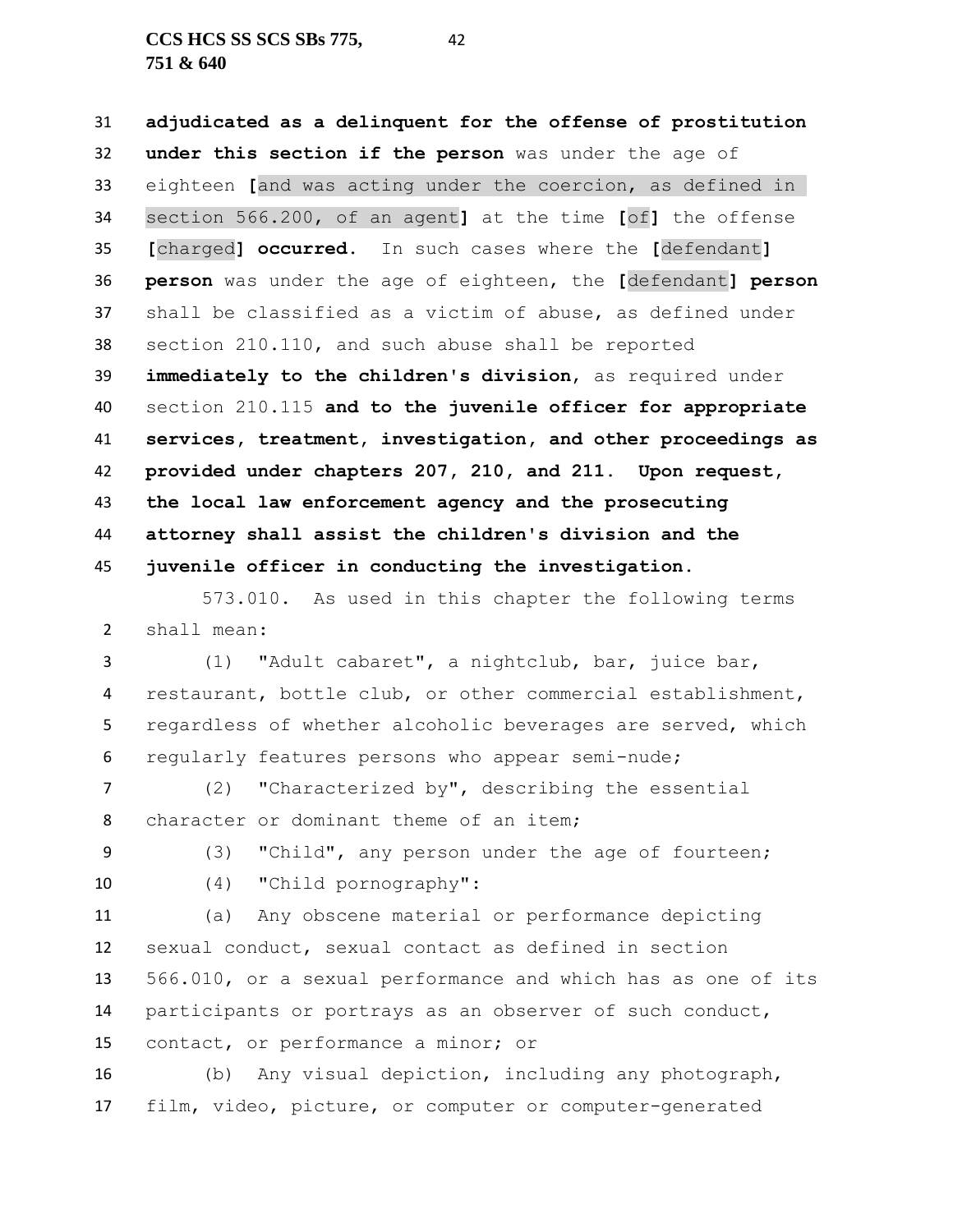#### **CCS HCS SS SCS SBs 775,** 43 **751 & 640**

 image or picture, whether made or produced by electronic, mechanical, or other means, of sexually explicit conduct where:

 a. The production of such visual depiction involves the use of a minor engaging in sexually explicit conduct; b. Such visual depiction is a digital image, computer image, or computer-generated image that is, or is indistinguishable from, that of a minor engaging in sexually explicit conduct, in that the depiction is such that an ordinary person viewing the depiction would conclude that the depiction is of an actual minor engaged in sexually explicit conduct; or

 c. Such visual depiction has been created, adapted, or modified to show that an identifiable minor is engaging in sexually explicit conduct. "Identifiable minor" means a person who was a minor at the time the visual depiction was created, adapted, or modified; or whose image as a minor was used in creating, adapting, or modifying the visual depiction; and who is recognizable as an actual person by the person's face, likeness, or other distinguishing characteristic, such as a unique birthmark or other recognizable feature. The term "identifiable minor" shall not be construed to require proof of the actual identity of the identifiable minor;

 (5) "Employ", "employee", or "employment", any person who performs any service on the premises of a sexually oriented business, on a full-time, part-time, or contract basis, whether or not the person is denominated an employee, independent contractor, agent, or otherwise. Employee does not include a person exclusively on the premises for repair or maintenance of the premises or for the delivery of goods to the premises;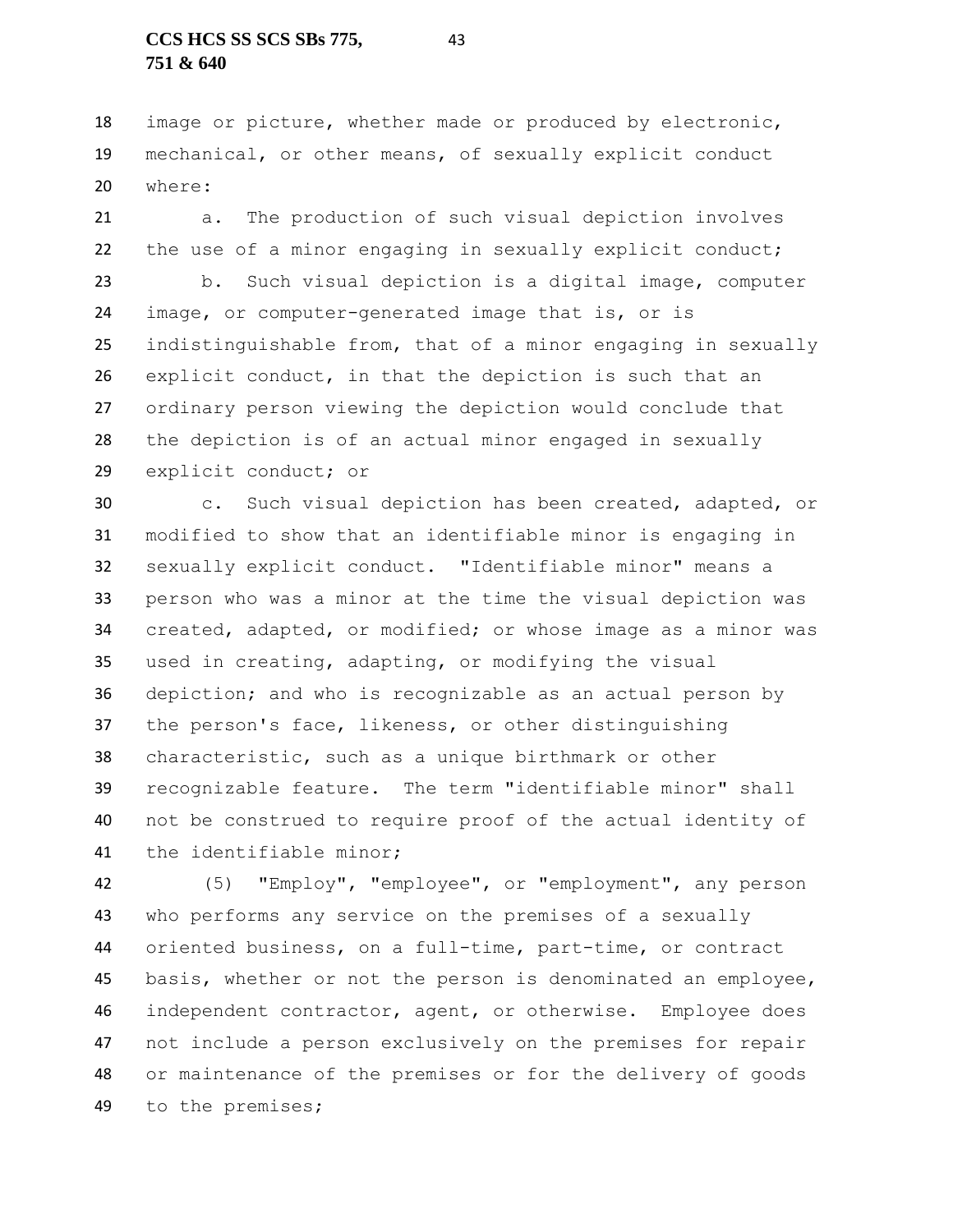(6) "Explicit sexual material", any pictorial or three- dimensional material depicting human masturbation, deviate sexual intercourse, sexual intercourse, direct physical stimulation or unclothed genitals, sadomasochistic abuse, or emphasizing the depiction of postpubertal human genitals; provided, however, that works of art or of anthropological significance shall not be deemed to be within the foregoing definition;

 (7) "Furnish", to issue, sell, give, provide, lend, mail, deliver, transfer, circulate, disseminate, present, exhibit or otherwise provide;

 (8) "Material", anything printed or written, or any picture, drawing, photograph, motion picture film, videotape or videotape production, or pictorial representation, or any recording or transcription, or any mechanical, chemical, or electrical reproduction, or stored computer data, or anything which is or may be used as a means of communication. Material includes undeveloped photographs, molds, printing plates, stored computer data and other latent representational objects;

 (9) "Minor", any person less than eighteen years of age;

 (10) "Nudity" or "state of nudity", the showing of the human genitals, pubic area, vulva, anus, anal cleft, or the female breast with less than a fully opaque covering of any part of the nipple or areola;

 (11) "Obscene", any material or performance if, taken as a whole:

 (a) Applying contemporary community standards, its predominant appeal is to prurient interest in sex; and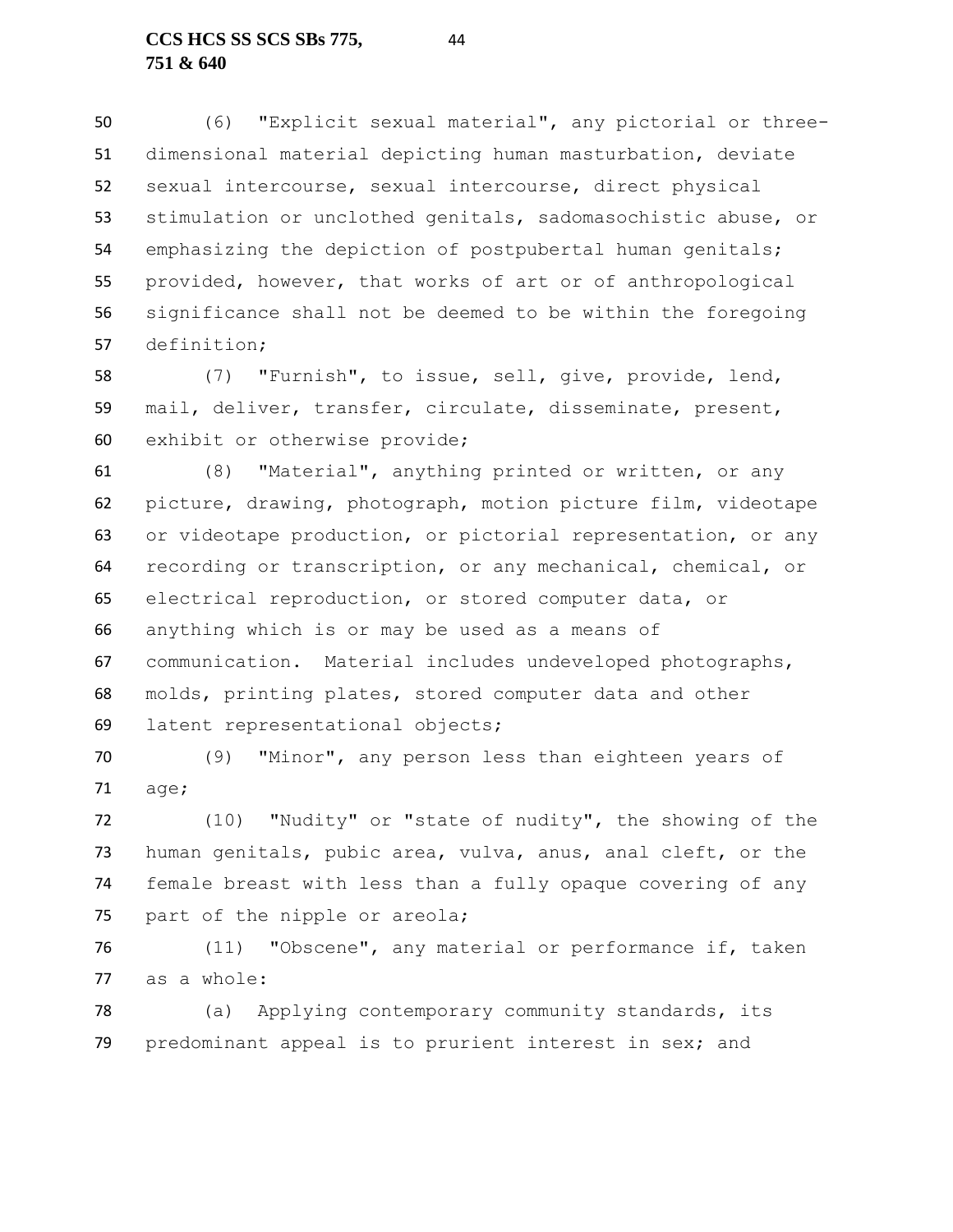(b) The average person, applying contemporary community standards, would find the material depicts or describes sexual conduct in a patently offensive way; and

 (c) A reasonable person would find the material lacks serious literary, artistic, political or scientific value;

 (12) "Operator", any person on the premises of a sexually oriented business who causes the business to function, puts or keeps the business in operation, or is authorized to manage the business or exercise overall operational control of the business premises. A person may be found to be operating or causing to be operated a sexually oriented business whether or not such person is an 92 owner, part owner, or licensee of the business;

 (13) "Performance", any play, motion picture film, videotape, dance or exhibition performed before an audience of one or more;

 (14) "Pornographic for minors", any material or performance if the following apply:

98 (a) The average person, applying contemporary community standards, would find that the material or performance, taken as a whole, has a tendency to cater or appeal to a prurient interest of minors; and

 (b) The material or performance depicts or describes nudity, sexual conduct, the condition of human genitals when in a state of sexual stimulation or arousal, or sadomasochistic abuse in a way which is patently offensive to the average person applying contemporary adult community standards with respect to what is suitable for minors; and

 (c) The material or performance, taken as a whole, lacks serious literary, artistic, political, or scientific value for minors;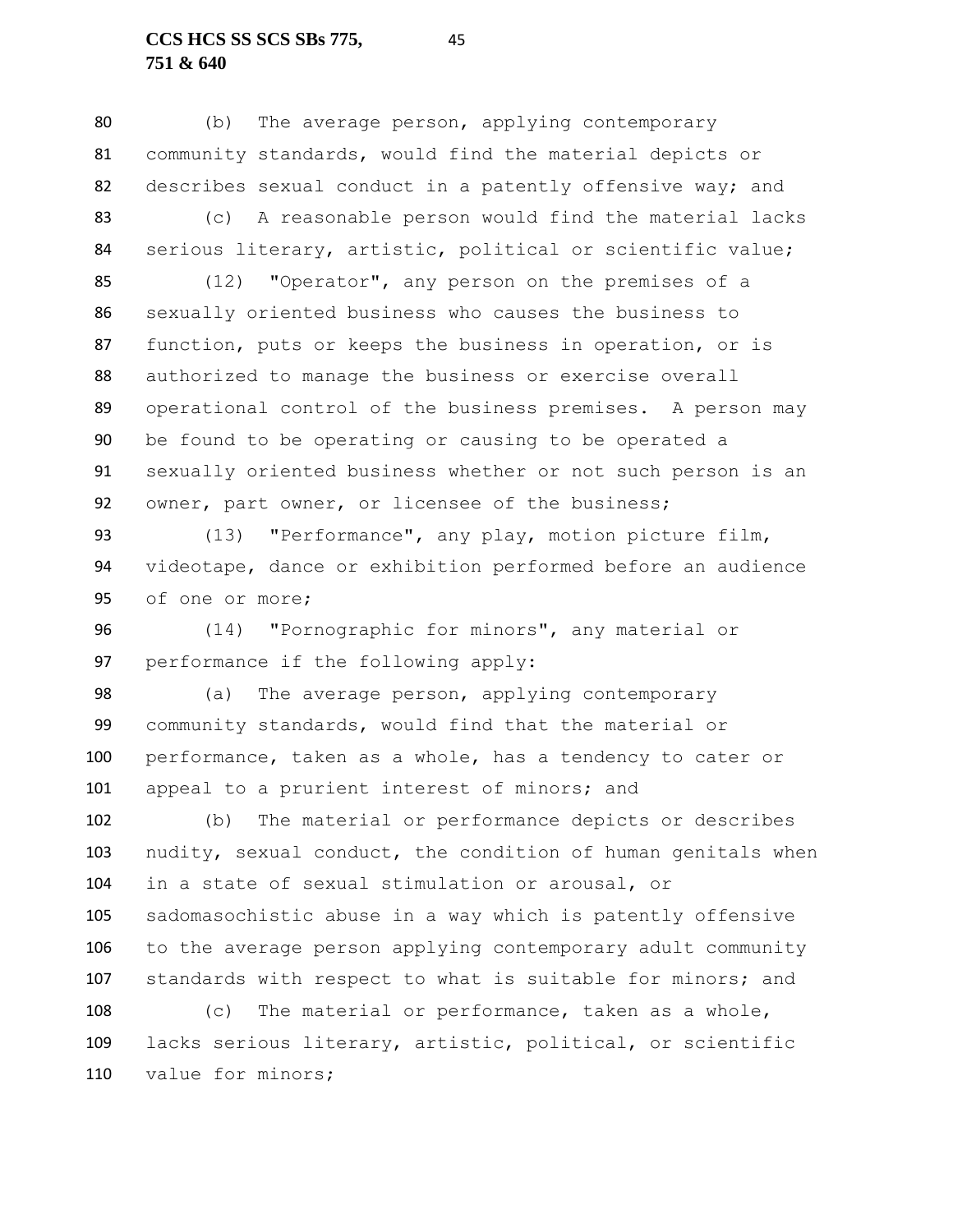(15) "Premises", the real property upon which a sexually oriented business is located, and all appurtenances thereto and buildings thereon, including but not limited to the sexually oriented business, the grounds, private walkways, and parking lots or parking garages or both;

 (16) "Promote", to manufacture, issue, sell, provide, mail, deliver, transfer, transmute, publish, distribute, circulate, disseminate, present, exhibit, or advertise, or to offer or agree to do the same, by any means including a computer;

 (17) "Regularly", the consistent and repeated doing of 122 the act so described;

 (18) "Sadomasochistic abuse", flagellation or torture by or upon a person as an act of sexual stimulation or gratification;

 (19) "Semi-nude" or "state of semi-nudity", the showing of the female breast below a horizontal line across the top of the areola and extending across the width of the 129 breast at such point, or the showing of the male or female buttocks. Such definition includes the lower portion of the human female breast, but shall not include any portion of the cleavage of the female breasts exhibited by a bikini, dress, blouse, shirt, leotard, or similar wearing apparel provided the areola is not exposed in whole or in part;

 (20) "Sexual conduct", actual or simulated, normal or perverted acts of human masturbation; deviate sexual intercourse; sexual intercourse; or physical contact with a person's clothed or unclothed genitals, pubic area, buttocks, or the breast of a female in an act of apparent sexual stimulation or gratification or any sadomasochistic abuse or acts including animals or any latent objects in an act of apparent sexual stimulation or gratification;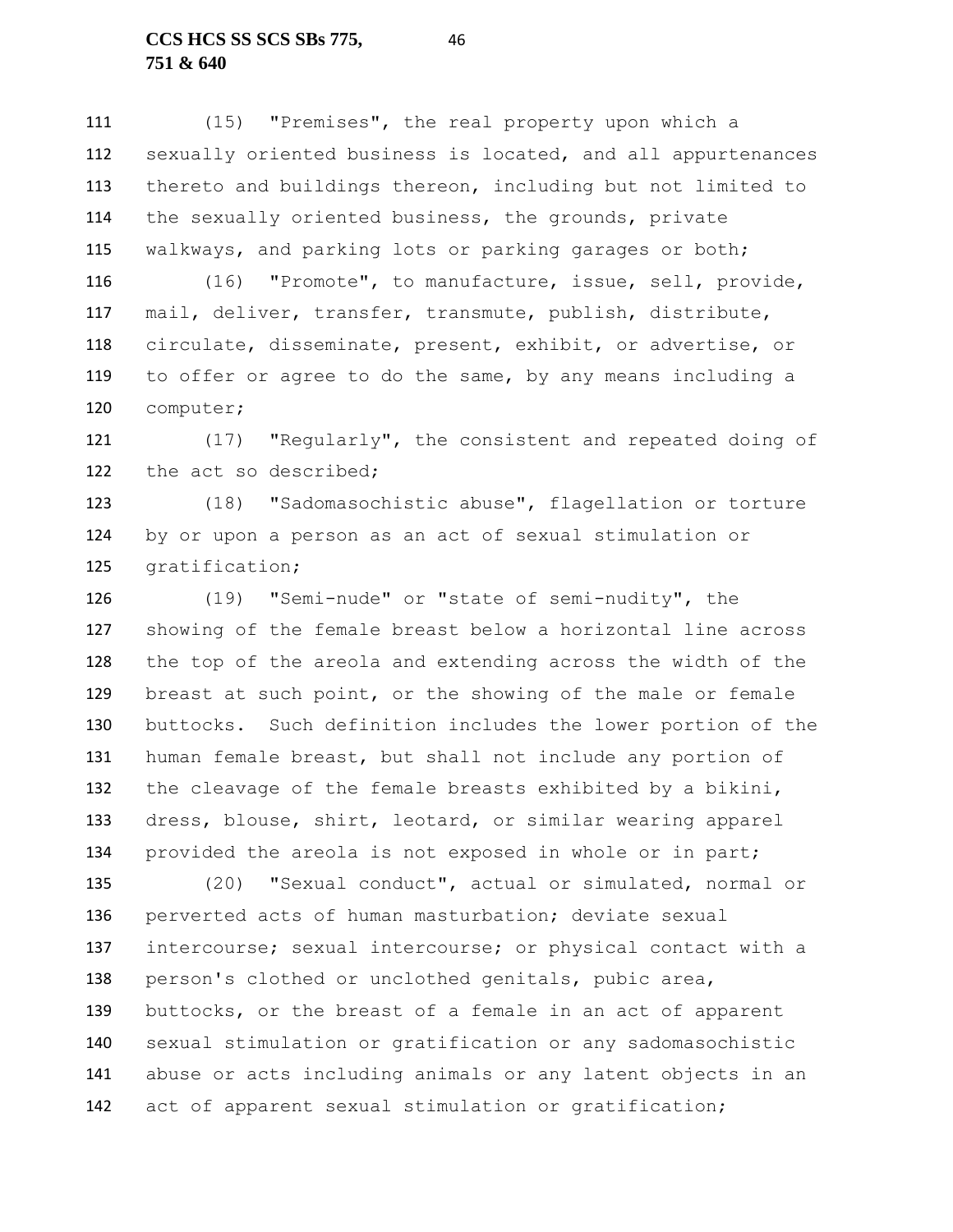(21) "Sexually explicit conduct", actual or simulated: (a) Sexual intercourse, including genital-genital, oral-genital, anal-genital, or oral-anal, whether between persons of the same or opposite sex;

- (b) Bestiality;
- (c) Masturbation;

(d) Sadistic or masochistic abuse; or

 (e) Lascivious exhibition of the genitals or pubic area of any person;

(22) "Sexually oriented business" includes:

 (a) An adult bookstore or adult video store. "Adult bookstore" or "adult video store" means a commercial establishment which, as one of its principal business activities, offers for sale or rental for any form of consideration any one or more of the following: books, magazines, periodicals, or other printed matter, or photographs, films, motion pictures, video cassettes, compact discs, digital video discs, slides, or other visual representations which are characterized by their emphasis upon the display of specified sexual activities or specified anatomical areas. A principal business activity exists where the commercial establishment:

 a. Has a substantial portion of its displayed merchandise which consists of such items; or

 b. Has a substantial portion of the wholesale value of its displayed merchandise which consists of such items; or c. Has a substantial portion of the retail value of its displayed merchandise which consists of such items; or d. Derives a substantial portion of its revenues from the sale or rental, for any form of consideration, of such items; or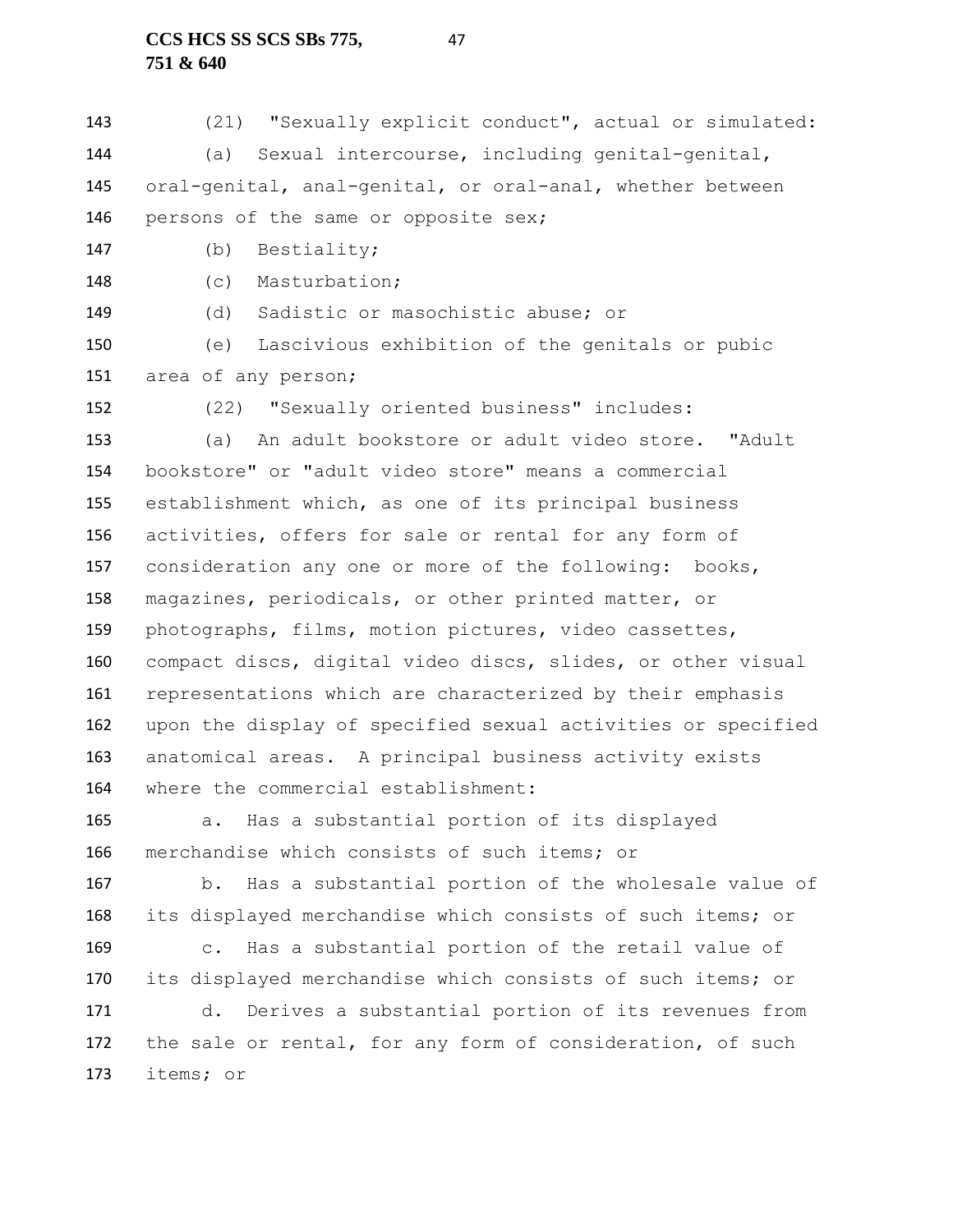e. Maintains a substantial section of its interior business space for the sale or rental of such items; or

 f. Maintains an adult arcade. "Adult arcade" means any place to which the public is permitted or invited wherein coin-operated or slug-operated or electronically, electrically, or mechanically controlled still or motion picture machines, projectors, or other image-producing devices are regularly maintained to show images to five or fewer persons per machine at any one time, and where the images so displayed are characterized by their emphasis upon matter exhibiting specified sexual activities or specified anatomical areas;

186 (b) An adult cabaret;

 (c) An adult motion picture theater. "Adult motion picture theater" means a commercial establishment where films, motion pictures, video cassettes, slides, or similar photographic reproductions, which are characterized by their emphasis upon the display of specified sexual activities or specified anatomical areas are regularly shown to more than 193 five persons for any form of consideration;

 (d) A semi-nude model studio. "Semi-nude model studio" means a place where persons regularly appear in a state of semi-nudity for money or any form of consideration in order to be observed, sketched, drawn, painted, sculptured, photographed, or similarly depicted by other persons. Such definition shall not apply to any place where persons appearing in a state of semi-nudity do so in a modeling class operated:

 a. By a college, junior college, or university supported entirely or partly by taxation;

 b. By a private college or university which maintains and operates educational programs in which credits are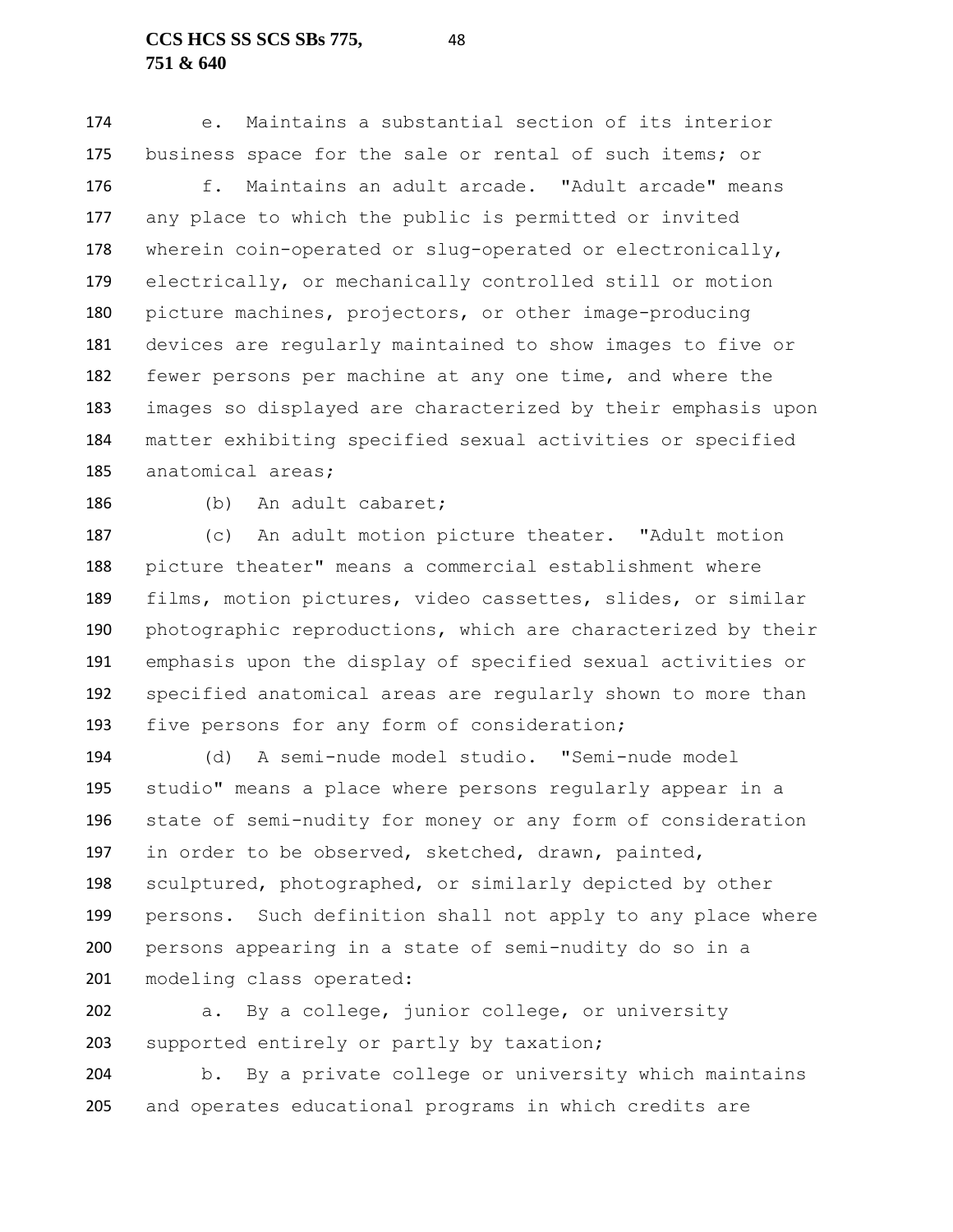#### **CCS HCS SS SCS SBs 775,** 49 **751 & 640**

 transferable to a college, junior college, or university supported entirely or partly by taxation; or

c. In a structure:

 (i) Which has no sign visible from the exterior of the structure and no other advertising that indicates a semi-nude person is available for viewing; and

 (ii) Where, in order to participate in a class, a student must enroll at least three days in advance of the class;

 (e) A sexual encounter center. "Sexual encounter center" means a business or commercial enterprise that, as one of its principal purposes, purports to offer for any form of consideration physical contact in the form of wrestling or tumbling between two or more persons when one or more of the persons is semi-nude;

 (23) "Sexual performance", any performance, or part thereof, which includes sexual conduct by a child who is less than **[**seventeen**] eighteen** years of age;

(24) "Specified anatomical areas" include:

 (a) Less than completely and opaquely covered: human genitals, pubic region, buttock, and female breast below a point immediately above the top of the areola; and

 (b) Human male genitals in a discernibly turgid state, 229 even if completely and opaquely covered;

 (25) "Specified sexual activity", includes any of the following:

 (a) Intercourse, oral copulation, masturbation, or sodomy; or

 (b) Excretory functions as a part of or in connection with any of the activities described in paragraph (a) of this subdivision;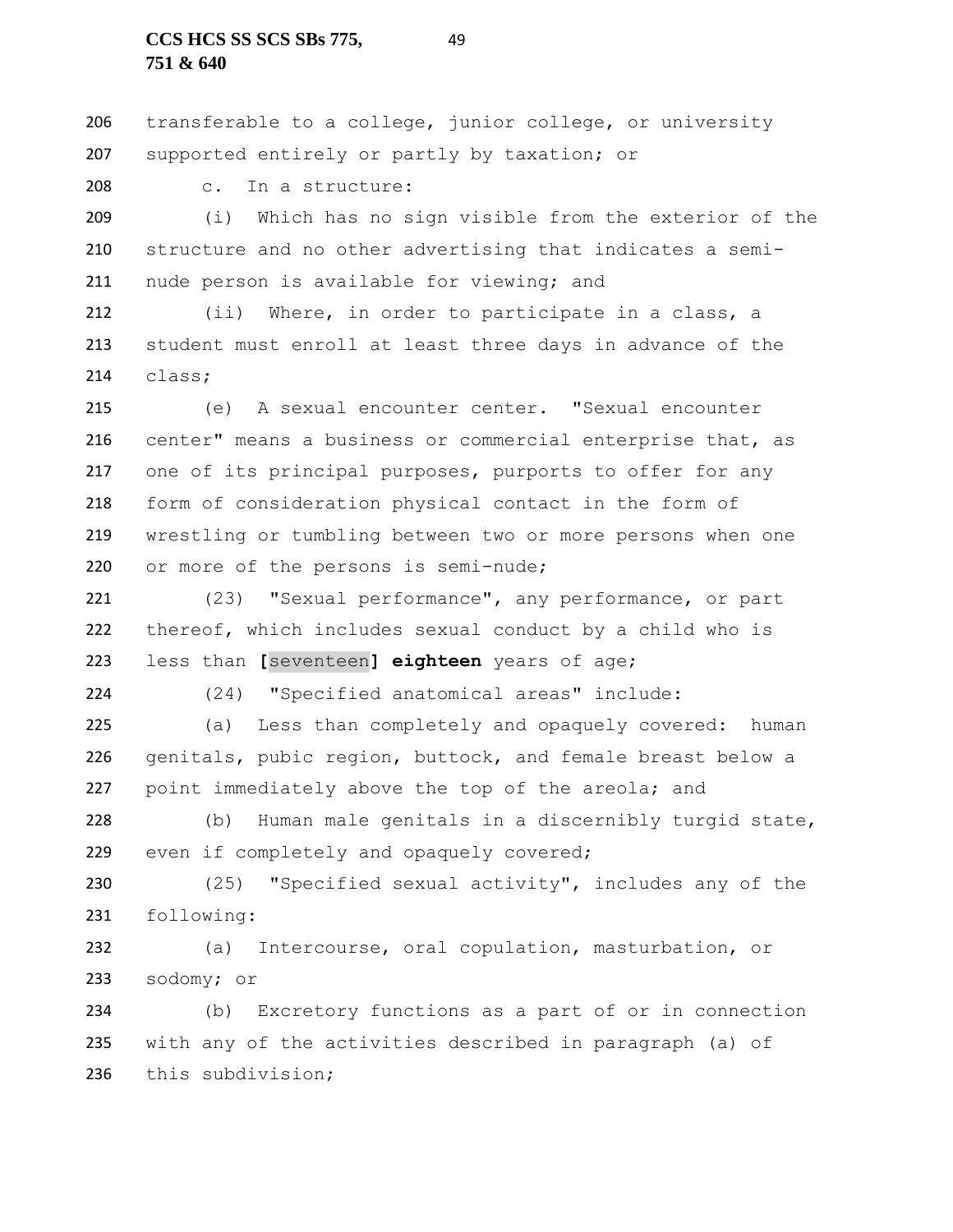(26) "Substantial", at least thirty percent of the item or items so modified;

 (27) "Visual depiction", includes undeveloped film and videotape, and data stored on computer disk or by electronic means which is capable of conversion into a visual image.

 **573.024. 1. A person commits the offense of enabling sexual exploitation of a minor if such person acting with criminal negligence permits or allows any violation of section 566.210, 566.211, 573.020, 573.023, 573.025, 573.030, 573.035, 573.200, or 573.205.**

 **2. The offense of enabling sexual exploitation of a minor is a class E felony for the first offense and a class C felony for a second or subsequent offense.**

 **3. If the person guilty of the offense of enabling sexual exploitation of a minor is an owner of a business or the owner's agent and the business provided the location or locations for such exploitation, the business location or locations shall be required to close for up to one year for the first offense, and the length of time shall be determined by the court. For a second offense, such business location or locations shall permanently close. As used in this section, "business" shall include, but is not limited to, a hotel or massage parlor and "owner's agent" shall include, any person empowered to manage the owner's business location or locations.**

 **573.206. 1. A person commits the offense of patronizing a sexual performance by a child if such person obtains, solicits, or participates in a sexual performance by a child under eighteen years of age.**

 **2. The offense of patronizing a sexual performance by a child is a class C felony.**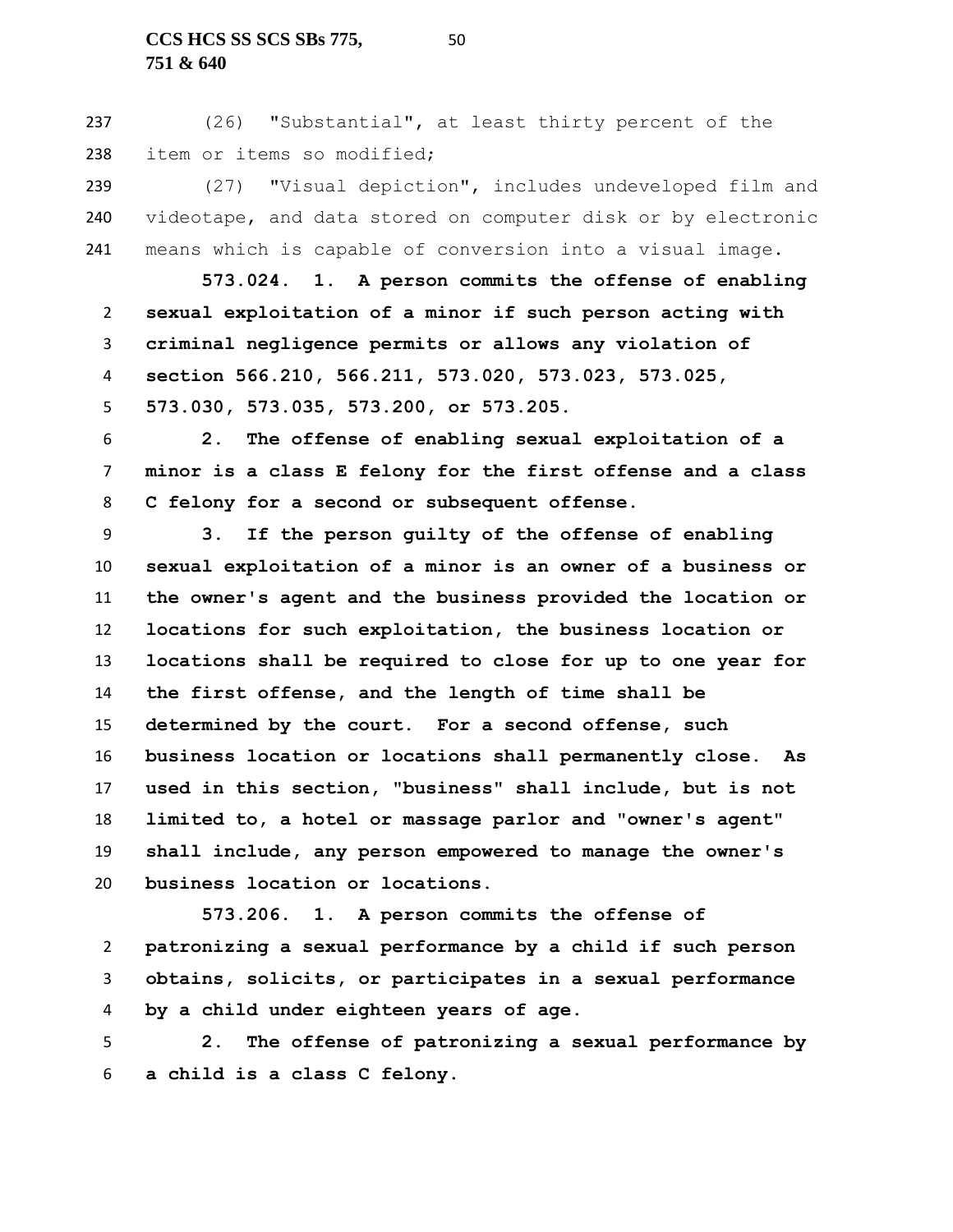**573.550. 1. A person commits the offense of providing explicit sexual material to a student if such person is affiliated with a public or private elementary or secondary school in an official capacity and, knowing of its content and character, such person provides, assigns, supplies, distributes, loans, or coerces acceptance of or the approval of the providing of explicit sexual material to a student or possesses with the purpose of providing, assigning, supplying, distributing, loaning, or coercing acceptance of or the approval of the providing of explicit sexual material to a student.**

 **2. The offense of providing explicit sexual material to a student is a class A misdemeanor.**

 **3. As used in this section, the following terms shall mean:**

 **(1) "Explicit sexual material", any pictorial, three- dimensional, or visual depiction, including any photography, film, video, picture, or computer-generated image, showing human masturbation, deviate sexual intercourse as defined in section 566.010, sexual intercourse, direct physical stimulation of genitals, sadomasochistic abuse, or emphasizing the depiction of postpubertal human genitals; provided, however, that works of art, when taken as a whole, that have serious artistic significance, or works of anthropological significance, or materials used in science courses, including but not limited to materials used in biology, anatomy, physiology, and sexual education classes shall not be deemed to be within the foregoing definition;**

 **(2) "Person affiliated with a public or private elementary or secondary school in an official capacity", an administrator, teacher, librarian, media center personnel, substitute teacher, teacher's assistant, student teacher,**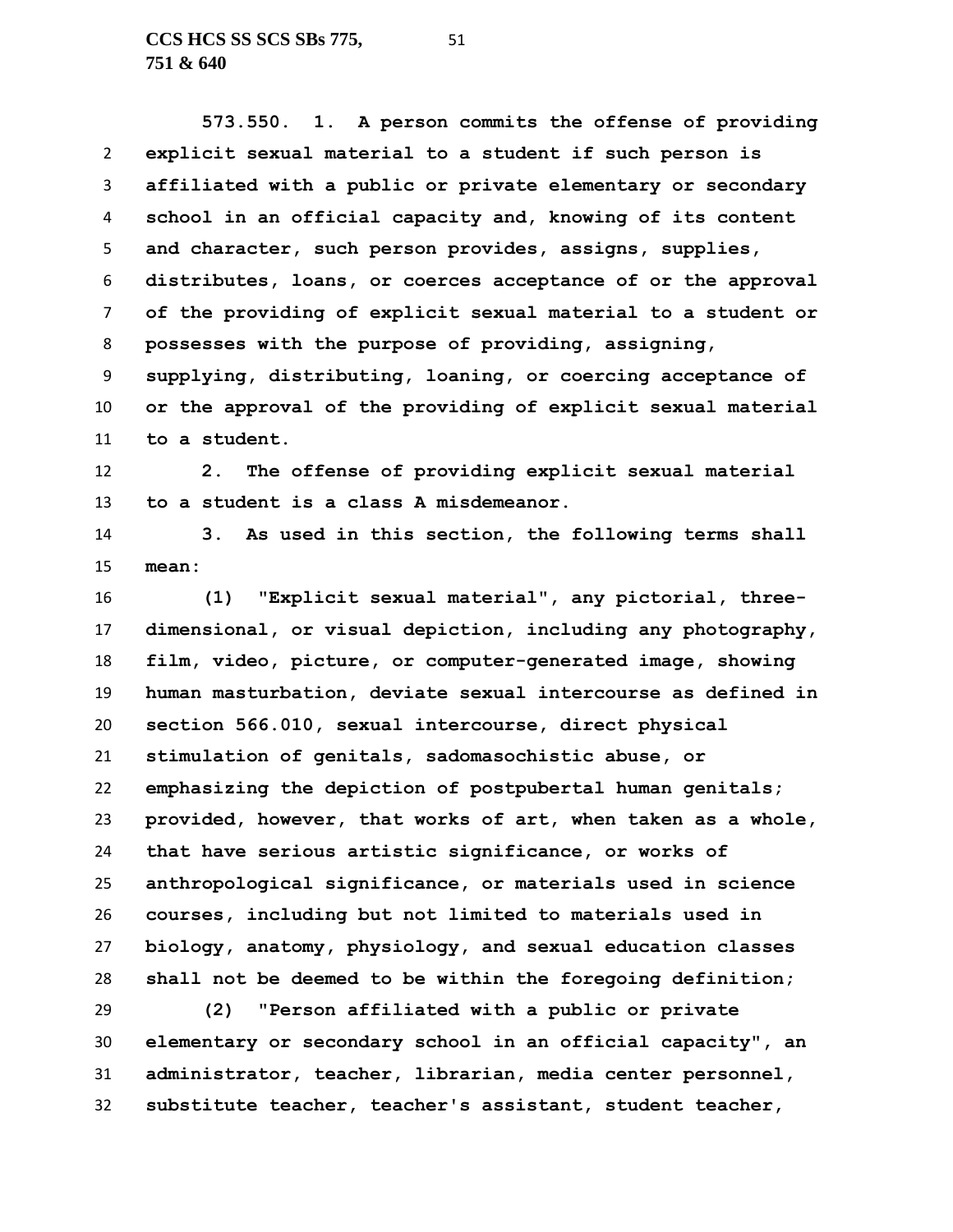**CCS HCS SS SCS SBs 775,** 52 **751 & 640**

 **law enforcement officer, school board member, school bus driver, guidance counselor, coach, guest lecturer, guest speaker, or other nonschool employee who is invited to present information to students by a teacher, administrator, or other school employee. Such term shall not include a student enrolled in the elementary or secondary school.**

 589.404. As used in sections 589.400 to 589.425, the following terms mean:

 (1) "Adjudicated" or "adjudication", adjudication of delinquency, a finding of guilt, plea of guilt, finding of not guilty due to mental disease or defect, or plea of nolo contendere to committing, attempting to commit, or conspiring to commit;

 (2) "Adjudicated delinquent", a person found to have committed an offense that, if committed by an adult, would be a criminal offense;

 (3) "Chief law enforcement official", the sheriff's office of each county or the police department of a city not within a county;

 (4) "Offender registration", the required minimum informational content of sex offender registries, which shall consist of, but not be limited to, a full set of fingerprints on a standard sex offender registration card upon initial registration in Missouri, as well as all other forms required by the Missouri state highway patrol upon each initial and subsequent registration;

 (5) "Residence", any place where an offender sleeps for seven or more consecutive or nonconsecutive days or nights within a twelve-month period;

 (6) "Sex offender", any person who meets the criteria to register under sections 589.400 to 589.425 or the Sex Offender Registration and Notification Act, Title I of the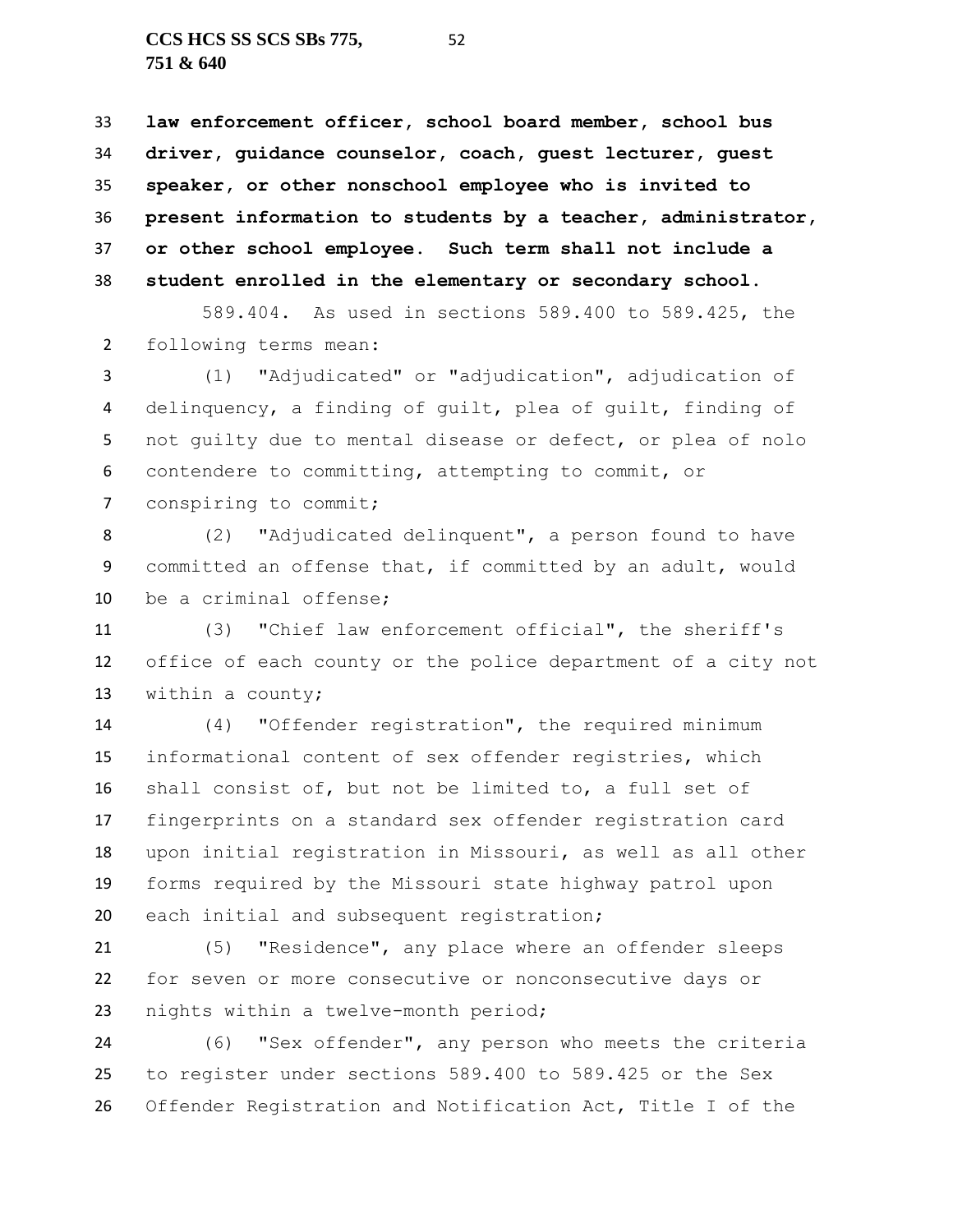Adam Walsh Child Protection and Safety Act of 2006, P.L. 109- 248;

 (7) "Sex offense", any offense which is listed under section 589.414 or comparable to those listed under section 589.414 or otherwise comparable to offenses covered under the Sex Offender Registration and Notification Act, Title I of the Adam Walsh Child Protection and Safety Act of 2006, P.L. 109-248;

 (8) "Sexual act", any type or degree of genital, oral, or anal penetration;

 (9) **"Sexual conduct", sexual intercourse, deviate sexual intercourse, or sexual contact;**

 **(10)** "Sexual contact", any **[**sexual touching of or contact with a person's body, either directly or through the clothing**] touching of another person with the genitals or any touching of the genitals or anus of another person, or the breast of a female person, or such touching through the clothing, or causing semen, seminal fluid, or other ejaculate to come into contact with another person, for the purpose of arousing or gratifying the sexual desire of any person or for the purpose of terrorizing the victim**;

 **[**(10)**] (11)** "Sexual element", used for the purposes of distinguishing if sexual contact or a sexual act was committed. Authorities shall refer to information filed by the prosecutor, amended information filed by the prosecutor, indictment information filed by the prosecutor, or amended indictment information filed by the prosecutor, the plea agreement, or court documentation to determine if a sexual element exists;

 **[**(11)**] (12)** "Signature", the name of the offender signed in writing or electronic form approved by the Missouri state highway patrol;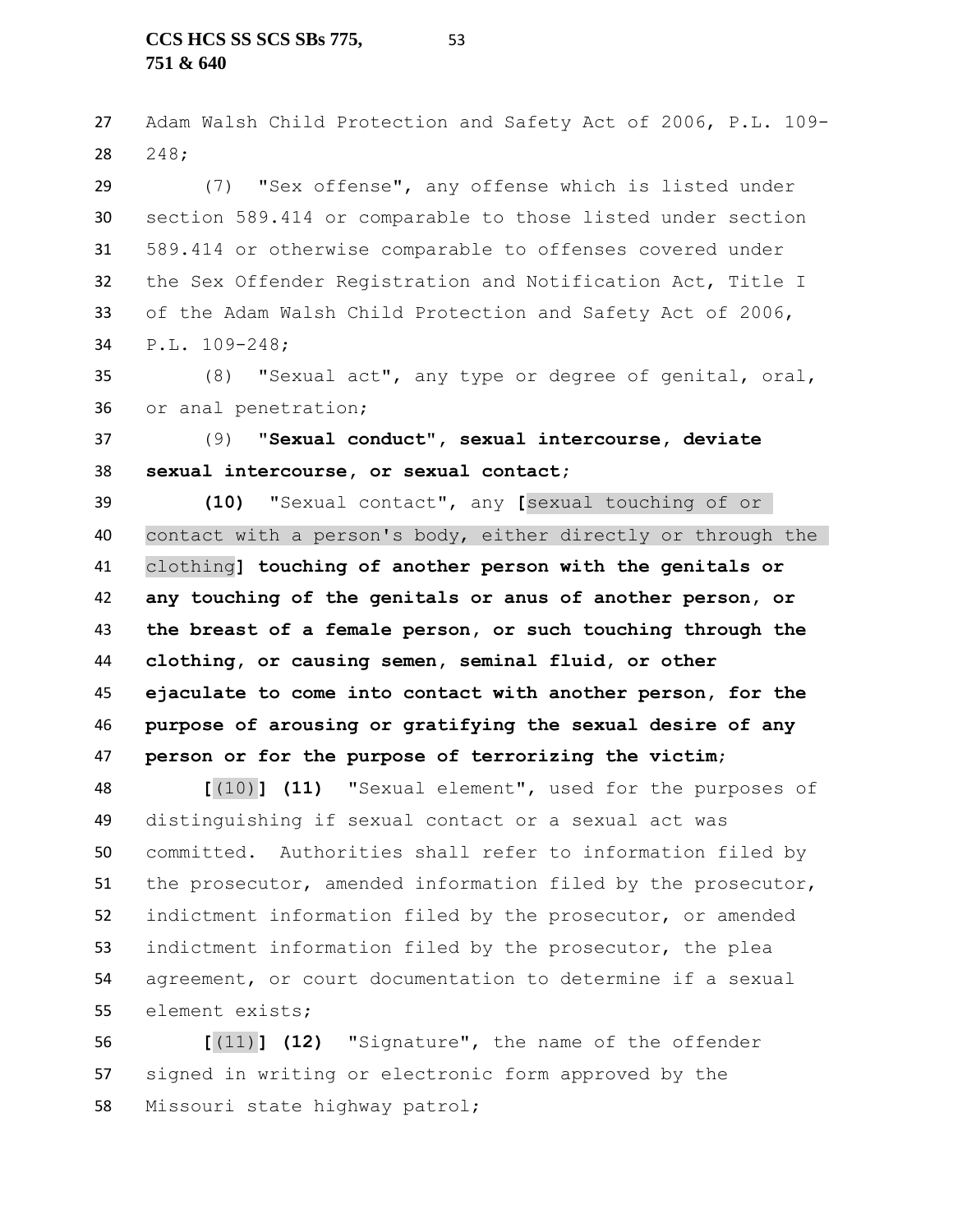**[**(12)**] (13)** "Student", an individual who enrolls in or attends the physical location of an educational institution, including a public or private secondary school, trade or professional school, or an institution of higher education;

 **[**(13)**] (14)** "Vehicle", any land vehicle, watercraft, or aircraft.

595.201. 1. This section shall be known and may be cited as the "Sexual Assault Survivors' Bill of Rights". **These rights shall be in addition to other rights as designated by law and no person shall discourage a person from exercising these rights. For the purposes of this section, "sexual assault survivor" means any person who is fourteen years of age or older and who may be a victim of a sexual offense who presents themselves to an appropriate medical provider, law enforcement officer, prosecuting attorney, or court.**

 2. **[**The rights provided to survivors in this section attach whenever a survivor is subject to a forensic examination, as provided in section 595.220; and whenever a survivor is subject to an interview by a law enforcement official, prosecuting attorney, or defense attorney.**]** A **sexual assault** survivor retains all the rights of this section **[**at all times**]** regardless of whether **[**the survivor agrees to participate in the criminal justice system or in family court; and regardless of whether the survivor consents to a forensic examination to collect sexual assault forensic evidence. The following rights shall be afforded to sexual assault survivors**] a criminal investigation or prosecution results or if the survivor has previously waived any of these rights. A sexual assault survivor has the right to**: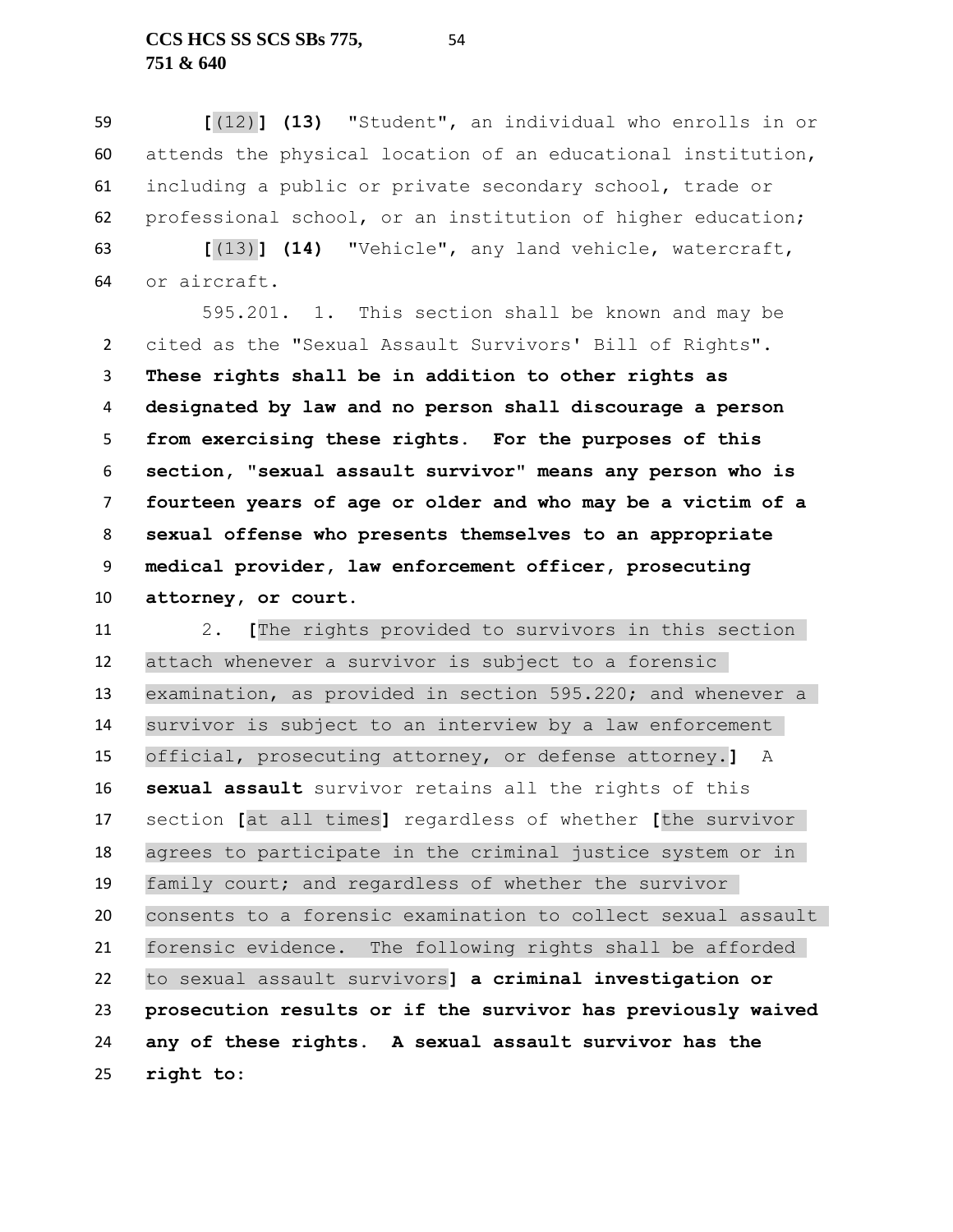(1) **[**A survivor has the right to**]** Consult with an employee or volunteer of a rape crisis center **[**during any forensic examination that is subject to confidentiality requirements pursuant to section 455.003, as well as the right to have a support person of the survivor's choosing present, subject to federal regulations as provided in 42 CFR 482; and during any interview by a law enforcement official, prosecuting attorney, or defense attorney. A survivor retains this right even if the survivor has waived the right in a previous examination or interview;

 (2) Reasonable costs incurred by a medical provider for the forensic examination portion of the examination of a survivor shall be paid by the department of public safety, out of appropriations made for that purpose, as provided under section 595.220. Evidentiary collection kits shall be developed and made available, subject to appropriations, to appropriate medical providers by the highway patrol or its designees and eligible crime laboratories. All appropriate medical provider charges for eligible forensic examinations shall be billed to and paid by the department of public safety;

 (3) Before a medical provider commences a forensic examination of a survivor, the medical provider shall provide the survivor with a document to be developed by the department of public safety that explains the rights of survivors, pursuant to this section, in clear language that is comprehensible to a person proficient in English at the fifth-grade level, accessible to persons with visual disabilities, and available in all major languages of the state. This document shall include, but is not limited to: (a) The survivor's rights pursuant to this section and other rules and regulations by the department of public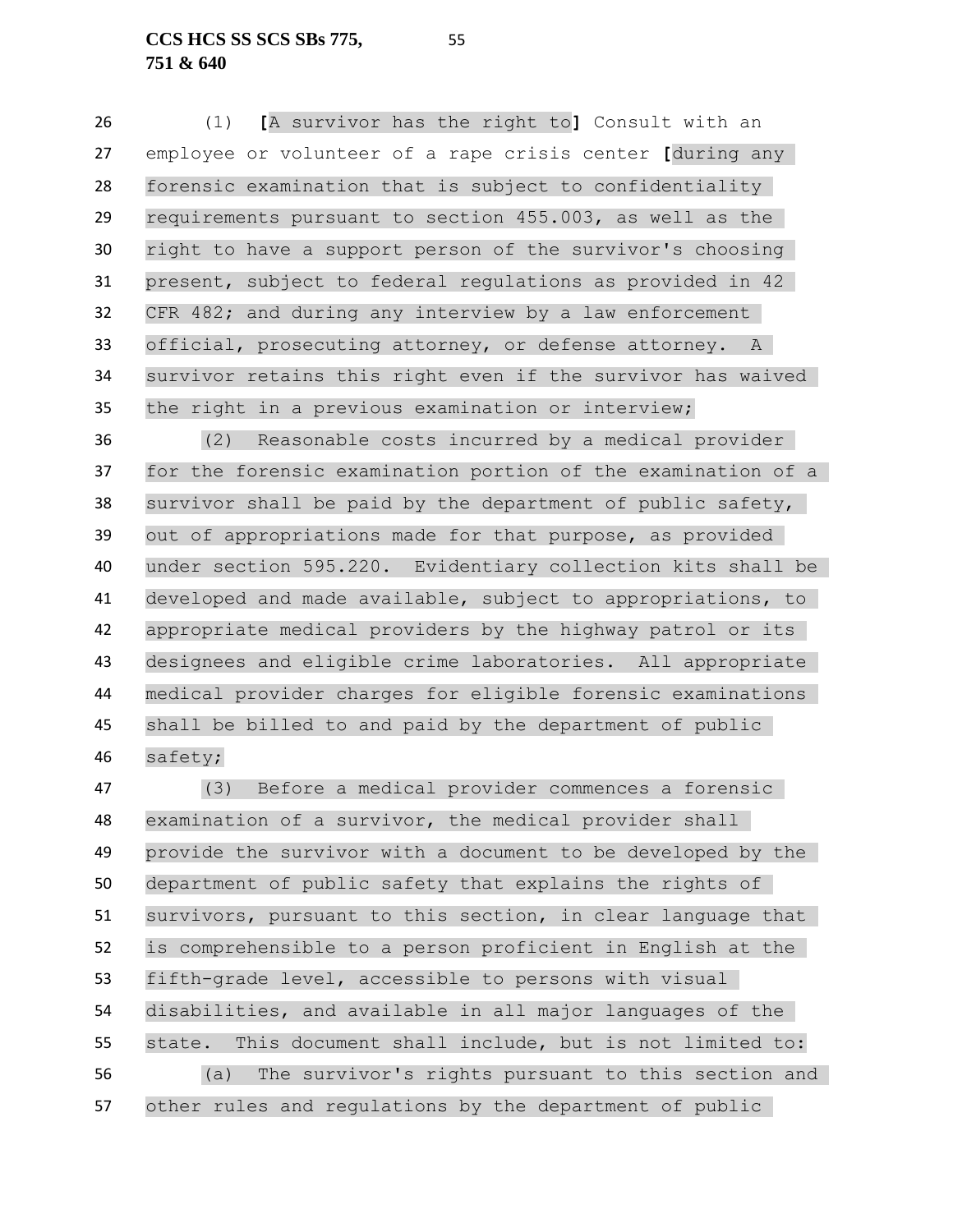safety and the department of health and senior services, which shall be signed by the survivor of sexual assault to confirm receipt; (b) The survivor's right to consult with an employee or volunteer of a rape crisis center, to be summoned by the medical provider before the commencement of the forensic examination, unless no employee or volunteer of a rape crisis center can be summoned in a reasonably timely manner, and to have present at least one support person of the victim's choosing; (c) If an employee or volunteer of a rape crisis center or a support person cannot be summoned in a timely manner, the ramifications of delaying the forensic examination; and (d) After the forensic examination, the survivor's right to shower at no cost, unless showering facilities are not reasonably available; (4) Before commencing an interview of a survivor, a law enforcement officer, prosecuting attorney, or defense attorney shall inform the survivor of the following: (a) The survivor's rights pursuant to this section and other rules and regulations by the department of public safety and the department of health and senior services, which shall be signed by the survivor of sexual assault to confirm receipt; (b) The survivor's right to consult with an employee or volunteer of a rape crisis center during any interview by a law enforcement official, prosecuting attorney, or defense attorney, to be summoned by the interviewer before the commencement of the interview, unless no employee or volunteer of a rape crisis center can be summoned in a

reasonably timely manner;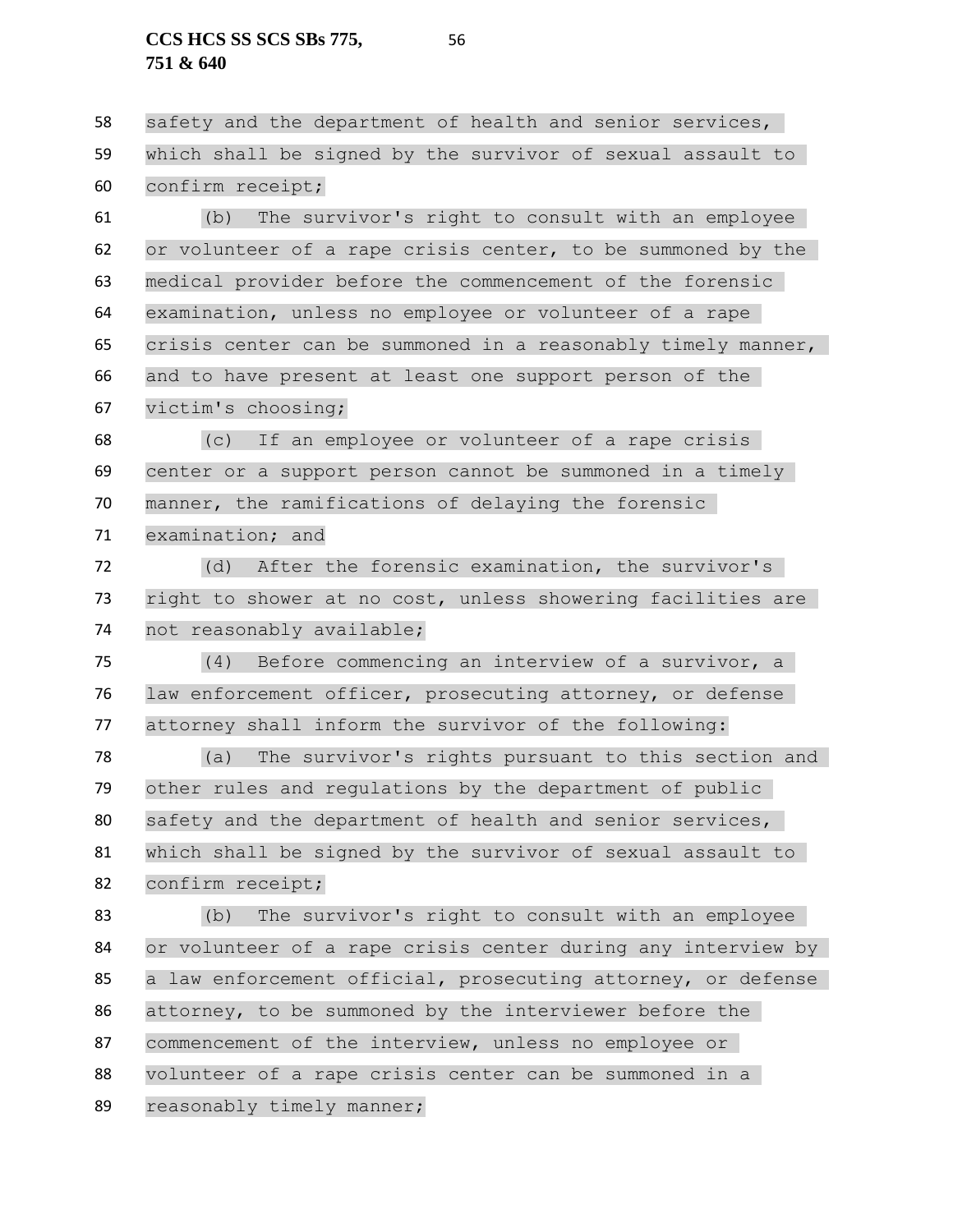(c) The survivor's right to have a support person of 91 the survivor's choosing present during any interview by a law enforcement officer, prosecuting attorney, or defense 93 attorney, unless the law enforcement officer, prosecuting attorney, or defense attorney determines in his or her good faith professional judgment that the presence of that individual would be detrimental to the purpose of the interview; and

 (d) For interviews by a law enforcement officer, the survivor's right to be interviewed by a law enforcement official of the gender of the survivor's choosing. If no 101 law enforcement official of that gender is reasonably available, the survivor shall be interviewed by an available law enforcement official only upon the survivor's consent;

 (5) The right to counsel during an interview by a law enforcement officer or during any interaction with the legal or criminal justice systems within the state;

 (6) A law enforcement official, prosecuting attorney, or defense attorney shall not, for any reason, discourage a survivor from receiving a forensic examination;

 (7) A survivor has the right to prompt analysis of sexual assault forensic evidence, as provided under section 595.220;

 (8) A survivor has the right to be informed, upon the survivor's request, of the results of the analysis of the survivor's sexual assault forensic evidence, whether the analysis yielded a DNA profile, and whether the analysis yielded a DNA match, either to the named perpetrator or to a suspect already in CODIS. The survivor has the right to receive this information through a secure and confidential message in writing from the crime laboratory so that the 121 survivor can call regarding the results;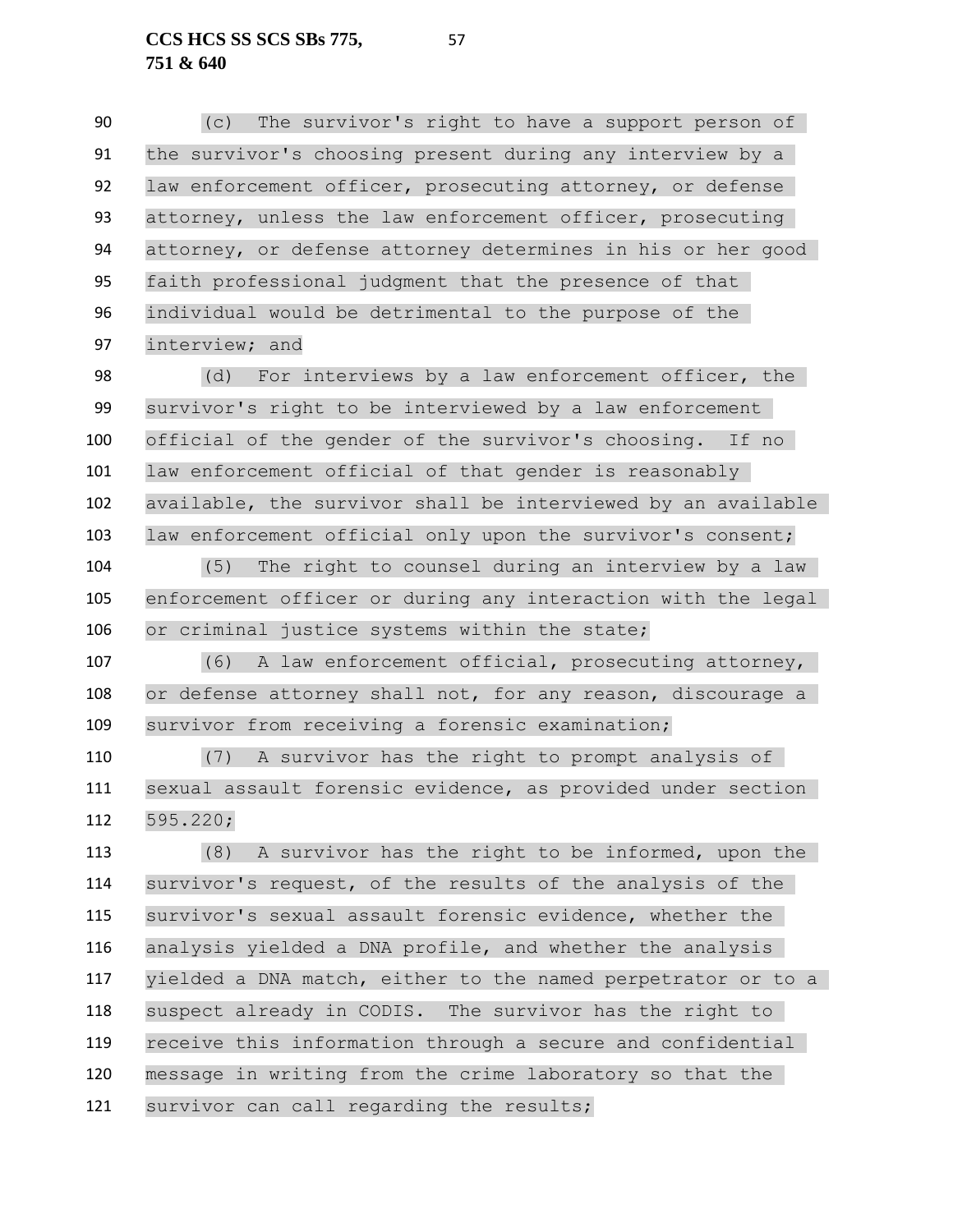(9) A defendant or person accused or convicted of a crime against a survivor shall have no standing to object to any failure to comply with this section, and the failure to provide a right or notice to a survivor under this section may not be used by a defendant to seek to have the conviction or sentence set aside;

 (10) The failure of a law enforcement agency to take possession of any sexual assault forensic evidence or to submit that evidence for analysis within the time prescribed under section 595.220 does not alter the authority of a law enforcement agency to take possession of that evidence or to submit that evidence to the crime laboratory, and does not alter the authority of the crime laboratory to accept and analyze the evidence or to upload the DNA profile obtained from that evidence into CODIS. The failure to comply with the requirements of this section does not constitute grounds in any criminal or civil proceeding for challenging the validity of a database match or of any database information, and any evidence of that DNA record shall not be excluded by 141 a court on those grounds;

 (11) No sexual assault forensic evidence shall be used 143 to prosecute a survivor for any misdemeanor crimes or any misdemeanor crime pursuant to sections 579.015 to 579.185; or as a basis to search for further evidence of any unrelated misdemeanor crimes or any misdemeanor crime pursuant to sections 579.015 to 579.185, that shall have been committed by the survivor, except that sexual assault forensic evidence shall be admissible as evidence in any criminal or civil proceeding against the defendant or person accused;

 (12) Upon initial interaction with a survivor, a law enforcement officer shall provide the survivor with a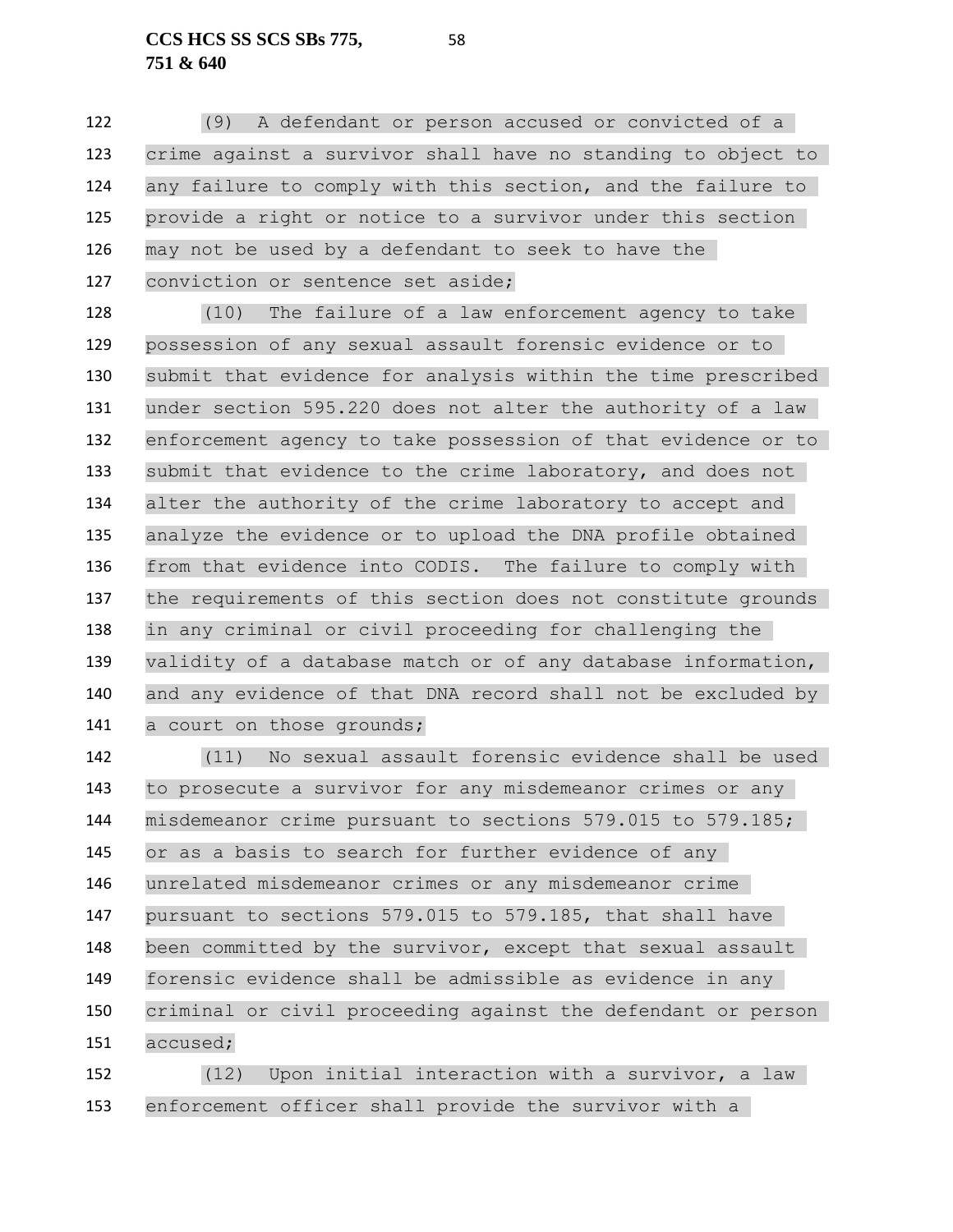**CCS HCS SS SCS SBs 775,** 59 **751 & 640**

 document to be developed by the department of public safety that explains the rights of survivors, pursuant to this section, in clear language that is comprehensible to a person proficient in English at the fifth-grade level, accessible to persons with visual disabilities, and available in all major languages of the state. This document shall include, but is not limited to: (a) A clear statement that a survivor is not required to participate in the criminal justice system or to receive a forensic examination in order to retain the rights provided by this section and other relevant law; (b) Telephone and internet means of contacting nearby rape crisis centers and employees or volunteers of a rape crisis center; (c) Forms of law enforcement protection available to the survivor, including temporary protection orders, and 170 the process to obtain such protection; (d) Instructions for requesting the results of the analysis of the survivor's sexual assault forensic evidence; and (e) State and federal compensation funds for medical and other costs associated with the sexual assault and any municipal, state, or federal right to restitution for survivors in the event of a criminal trial; (13) A law enforcement official shall, upon written request by a survivor, furnish within fourteen days of 180 receiving such request a free, complete, and unaltered copy of all law enforcement reports concerning the sexual assault, regardless of whether the report has been closed by 183 the law enforcement agency; (14) A prosecuting attorney shall, upon written request by a survivor, provide: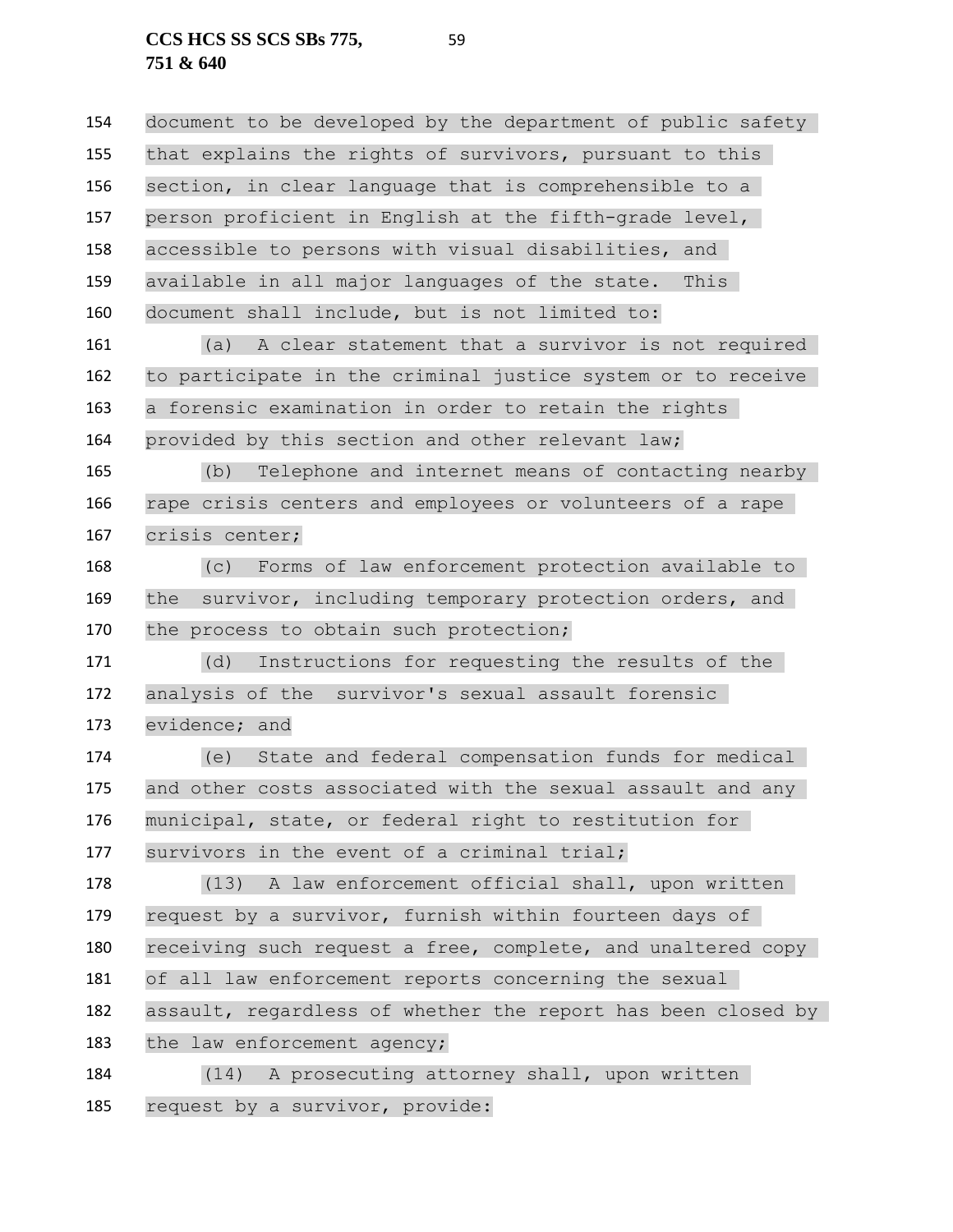(a) Timely notice of any pretrial disposition of the case; (b) Timely notice of the final disposition of the case, including the conviction, sentence, and place and time of incarceration; (c) Timely notice of a convicted defendant's location, including whenever the defendant receives a temporary, provisional, or final release from custody, escapes from custody, is moved from a secure facility to a less secure 195 facility, or reenters custody; and (d) A convicted defendant's information on a sex offender registry, if any; (15) In either a civil or criminal case relating to the sexual assault, a survivor has the right to be reasonably protected from the defendant and persons acting on behalf of the defendant, as provided under section 595.209 and Article I, Section 32 of the Missouri Constitution; (16) A survivor has the right to be free from intimidation, harassment, and abuse, as provided under section 595.209 and Article I, Section 32 of the Missouri 207 Constitution; (17) A survivor shall not be required to submit to a polygraph examination as a prerequisite to filing an accusatory pleading, as provided under 595.223, or to participating in any part of the criminal justice system; (18) A survivor has the right to be heard through a survivor impact statement at any proceeding involving a post arrest release decision, plea, sentencing, post conviction release decision, or any other proceeding where a right of the survivor is at issue, as provided under section 595.229 and Article I, Section 32 of the Missouri Constitution.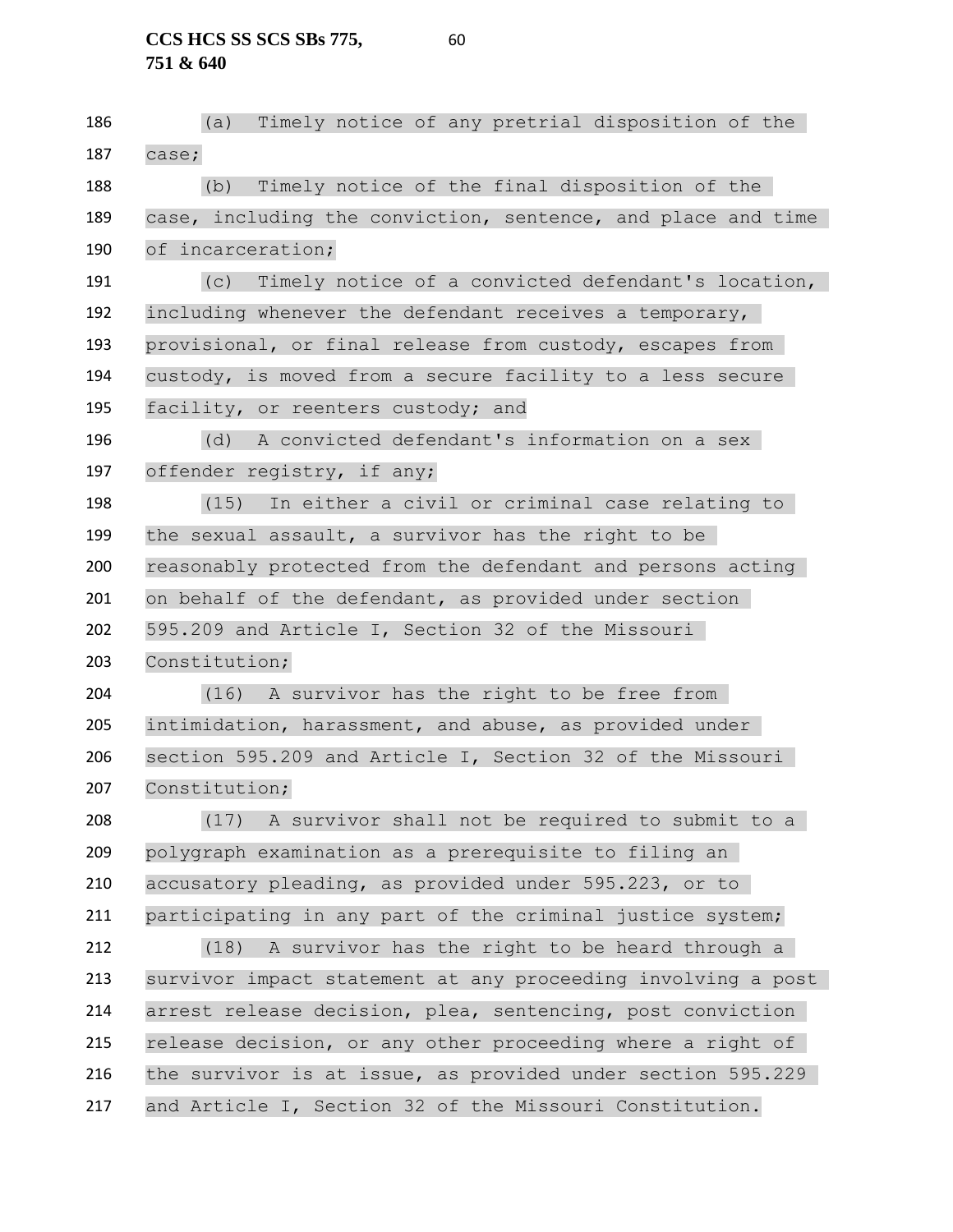3. For purposes of this section, the following terms mean:

 (1) "CODIS", the Federal Bureau of Investigation's Combined DNA Index System that allows the storage and exchange of DNA records submitted by federal, state, and local DNA crime laboratories. The term "CODIS" includes the National DNA Index System administered and operated by the Federal Bureau of Investigation;

 (2) "Crime", an act committed in this state which, regardless of whether it is adjudicated, involves the application of force or violence or the threat of force or violence by the offender upon the victim and shall include the crime of driving while intoxicated, vehicular manslaughter and hit and run; and provided, further, that no act involving the operation of a motor vehicle, except driving while intoxicated, vehicular manslaughter and hit and run, which results in injury to another shall constitute a crime for the purpose of this section, unless such injury was intentionally inflicted through the use of a motor vehicle. A crime shall also include an act of terrorism, as defined in 18 U.S.C. Section 2331, which has been committed outside of the United States against a resident of Missouri;

 (3) "Crime laboratory", a laboratory operated or supported financially by the state, or any unit of city, county, or other local Missouri government that employs at least one scientist who examines physical evidence in criminal matters and provides expert or opinion testimony with respect to such physical evidence in a state court of law;

 (4) "Disposition", the sentencing or determination of a penalty or punishment to be imposed upon a person convicted of a crime or found delinquent or against who a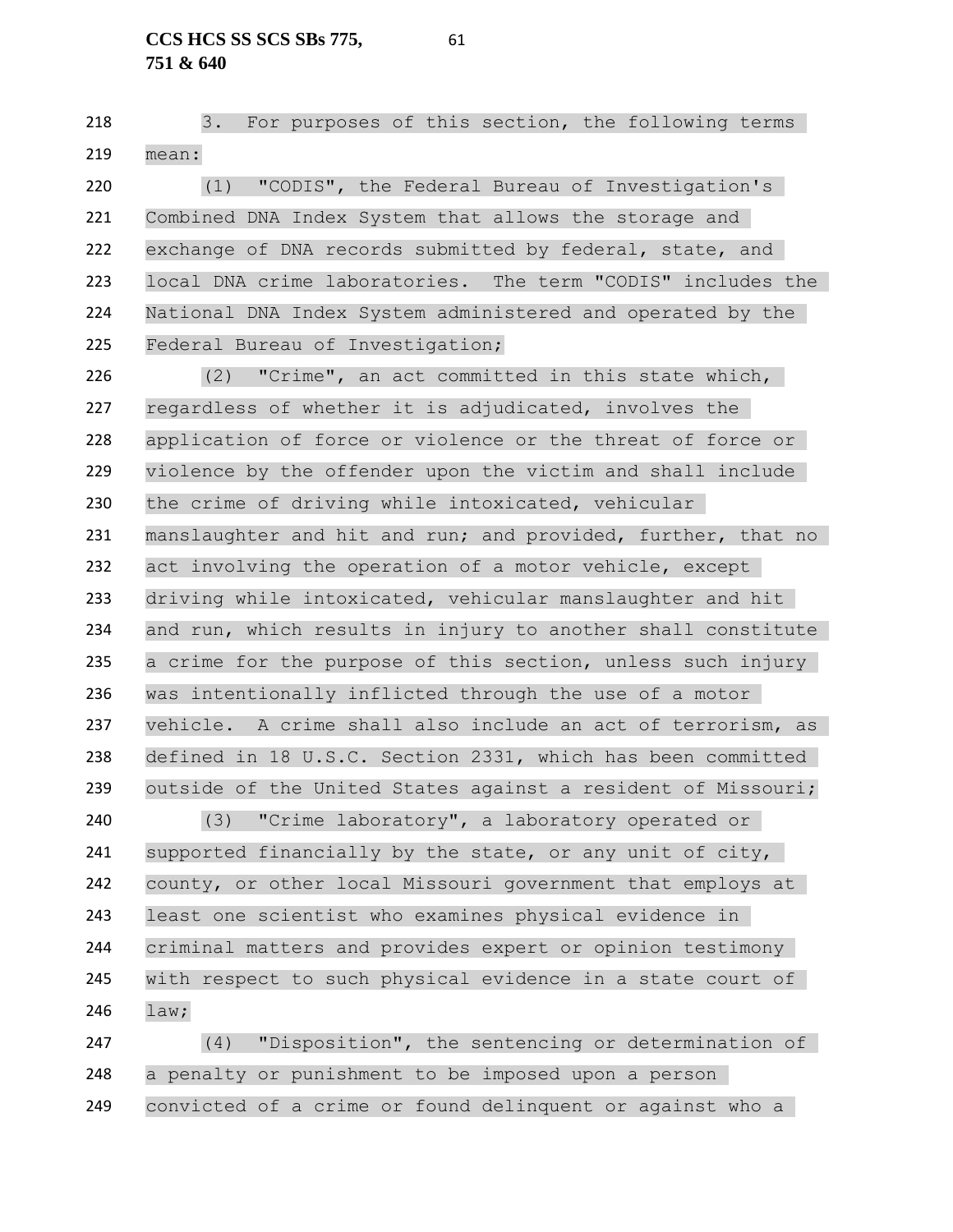finding of sufficient facts for conviction or finding of delinquency is made;

 (5) "Law enforcement official", a sheriff and his regular deputies, municipal police officer, or member of the Missouri state highway patrol and such other persons as may 255 be designated by law as peace officers;

 (6) "Medical provider", any qualified health care professional, hospital, other emergency medical facility, or other facility conducting a forensic examination of the survivor;

 (7) "Rape crisis center", any public or private agency that offers assistance to victims of sexual assault, as the term sexual assault is defined in section 455.010, who are adults, as defined by section 455.010, or qualified minors, 264 as defined by section 431.056;

 (8) "Restitution", money or services which a court orders a defendant to pay or render to a survivor as part of the disposition;

 (9) "Sexual assault survivor", any person who is a victim of an alleged sexual offense under sections 566.010 to 566.223 and, if the survivor is incompetent, deceased, or a minor who is unable to consent to counseling services, the parent, guardian, spouse, or any other lawful representative 273 of the survivor, unless such person is the alleged assailant;

 (10) "Sexual assault forensic evidence", any human biological specimen collected by a medical provider during a forensic medical examination from an alleged survivor, as provided for in section 595.220, including, but not limited to, a toxicology kit;

 (11) "Survivor", a natural person who suffers direct or threatened physical, emotional, or financial harm as the result of the commission or attempted commission of a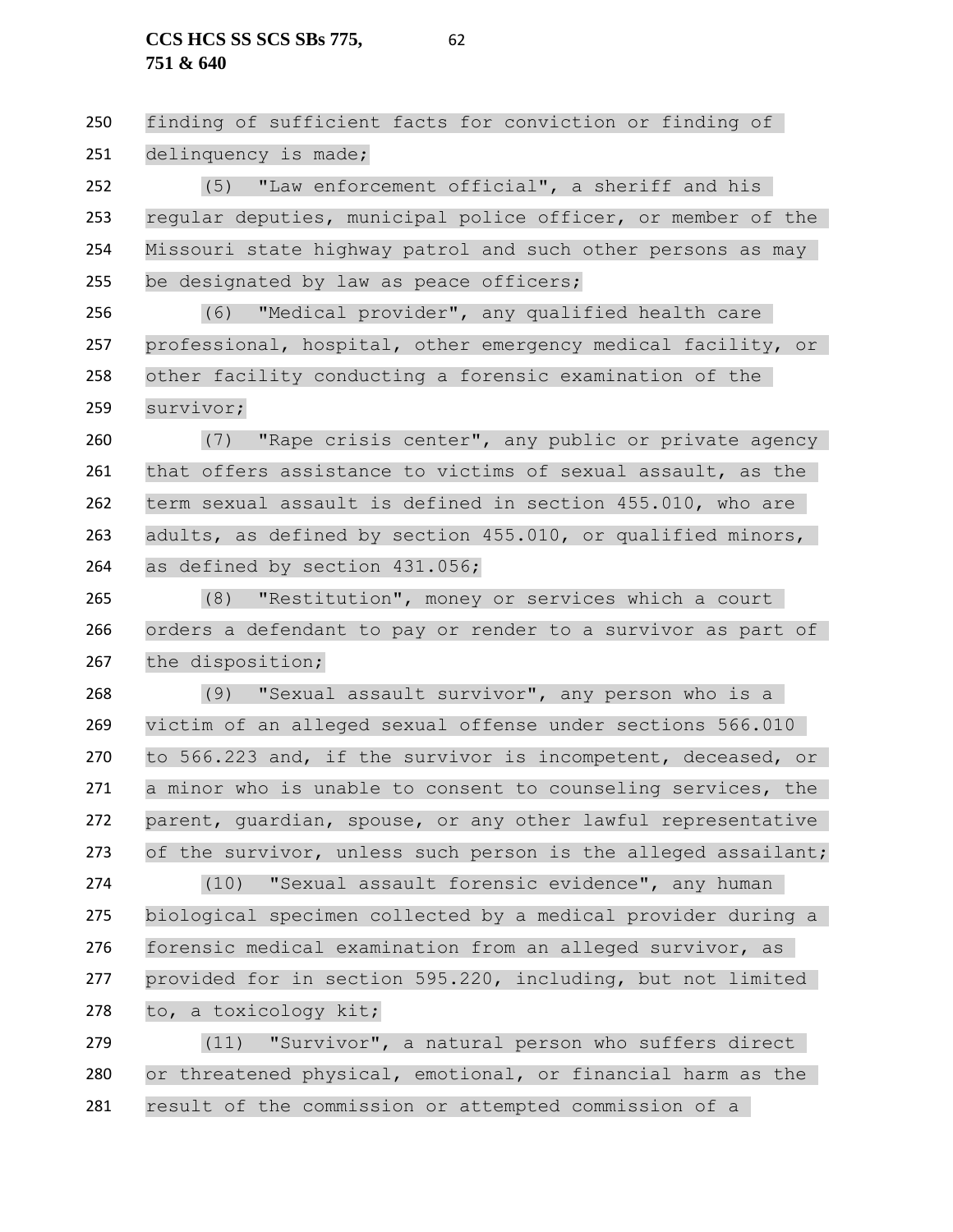crime. The term "victim" also includes the family members of a minor, incompetent or homicide victim.**] as defined in section 455.003;**

 **(2) A sexual assault forensic examination as provided in section 595.220, or when a telehealth network is established, a forensic examination as provided in section 192.2520 and section 197.135;**

 **(3) A shower and a change of clothing, as reasonably available, at no cost to the sexual assault survivor;**

 **(4) Request to be examined by an appropriate medical provider or interviewed by a law enforcement officer of the gender of the sexual assault survivor's choosing, when there is an available appropriate medical provider or law enforcement official of the gender of the sexual assault survivor's choosing;**

 **(5) An interpreter who can communicate in the language of the sexual assault survivor's choice, as is reasonably available, in a timely manner;**

 **(6) Notification and basic overview of the options of choosing a reported evidentiary collection kit, unreported evidentiary collection kit, or anonymous evidentiary collection kit as defined in section 595.220;**

 **(7) Notification about the evidence tracking system as defined in subsection 9 of section 595.220;**

 **(8) Notification about the right to information pursuant to subsection 4 of section 610.100;**

 **(9) Be free from intimidation, harassment, and abuse in any related criminal or civil proceeding and the right to reasonable protection from the offender or any person acting on behalf of the offender from harm and threats of harm arising out of the survivor's disclosure of the sexual assault.**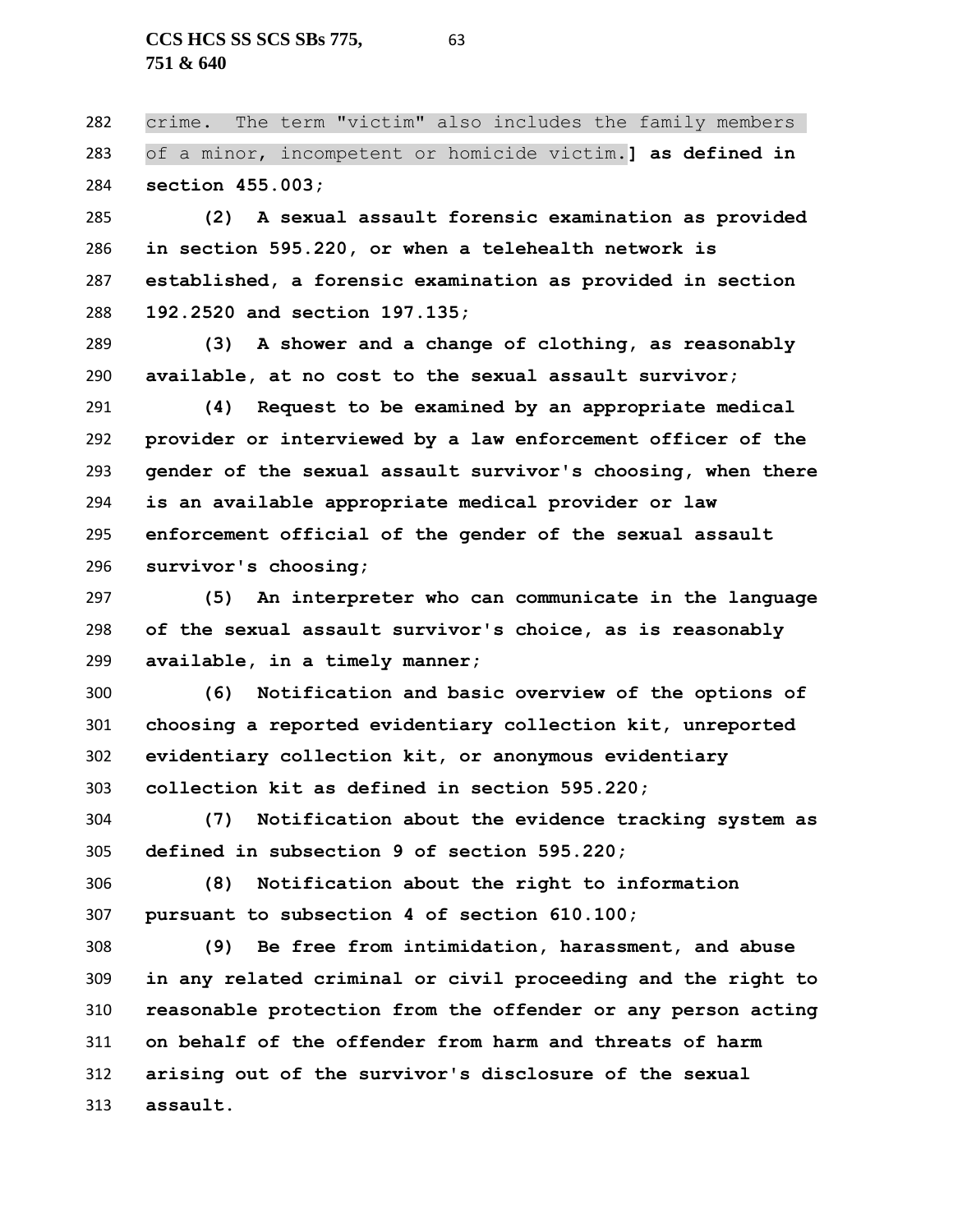**3. An appropriate medical provider, law enforcement officer, and prosecuting attorney shall provide the sexual assault survivor with notification of the rights of survivors pursuant to subsection 2 of this section in a timely manner. Each appropriate medical provider, law enforcement officer, and prosecuting attorney shall ensure that the sexual assault survivor has been notified of these rights.**

 **4. The department of public safety shall develop a document in collaboration with Missouri-based stakeholders. Missouri-based stakeholders shall include, but not be limited to, the following:**

**(1) Prosecuting attorneys;**

**(2) Chief law enforcement officers or their designees;**

 **(3) Appropriate medical providers, as defined in section 595.220;**

 **(4) Representatives of the statewide coalition against domestic and sexual violence;**

**(5) Representatives of rape crisis centers;**

 **(6) Representatives of the Missouri Hospital Association;**

 **(7) The director of the Missouri state highway patrol crime lab or their designee; and**

 **(8) The director of the department of health and senior services or their designee.**

**5. The document shall include the following:**

 **(1) A description of the rights of the sexual assault survivor pursuant to this section; and**

 **(2) Telephone and internet means for contacting the local rape crisis center, as defined in 455.003.**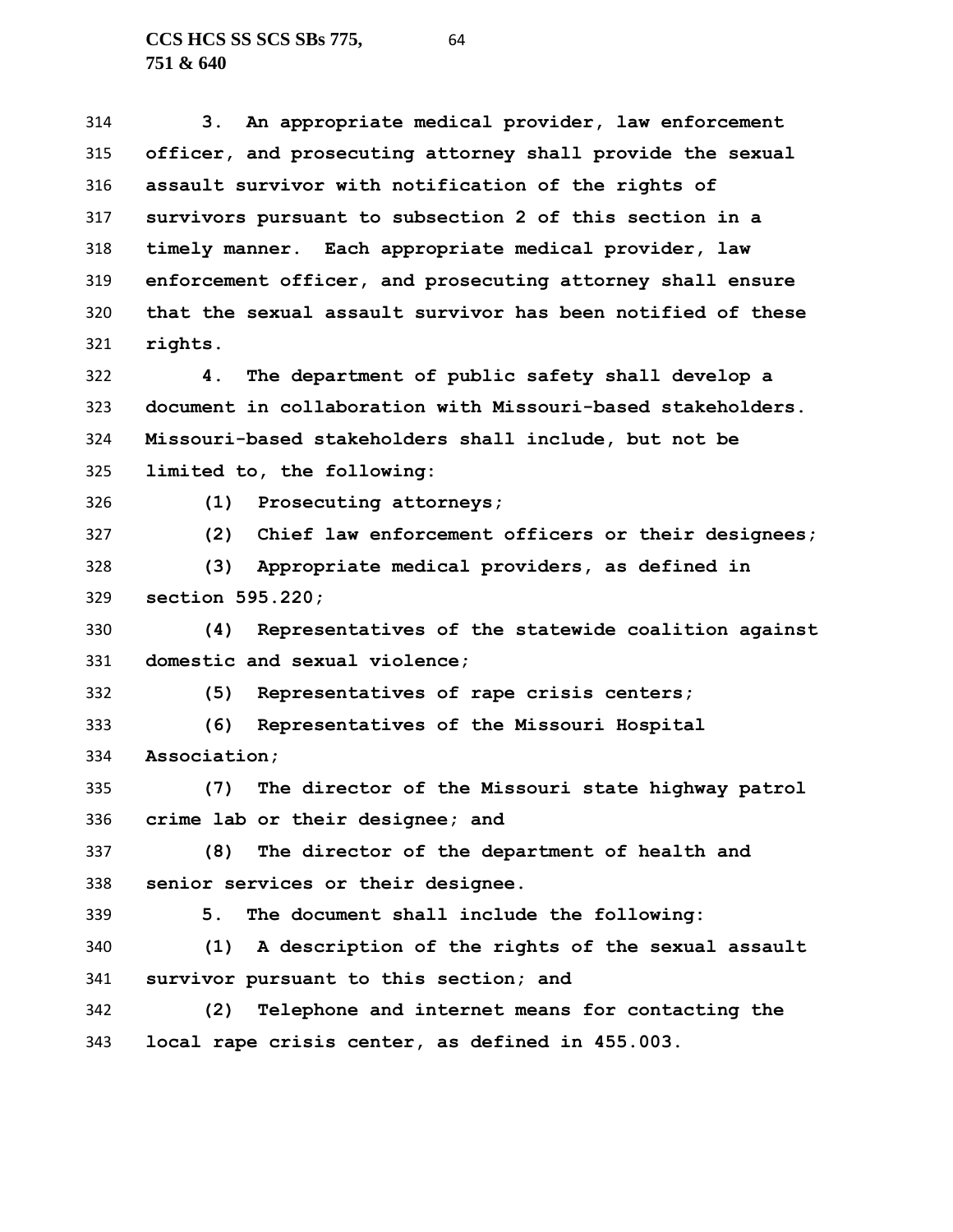**The department of public safety shall provide this document in clear language that is comprehensible to a person proficient in English and shall provide this document in any other foreign language spoken by at least five percent of the population in any county or city not within a county in Missouri.**

595.226. 1. After August 28, 2007, any information contained in any court record, whether written or published on the internet, including any visual or aural recordings that could be used to identify or locate any victim of an offense under chapter 566 or a victim of domestic assault or stalking shall be closed and redacted from such record prior to disclosure to the public. Identifying information shall include**, but shall not be limited to,** the name, home or temporary address, **personal email address,** telephone number, Social Security number, **birth date,** place of employment, **any health information, including human immunodeficiency virus (HIV) status, any information from a forensic testing report,** or physical characteristics, including an unobstructed visual image of the victim's face or body.

 2. **[**If the court determines that a person or entity who is requesting identifying information of a victim has a legitimate interest in obtaining such information, the court may allow access to the information, but only if the court determines that disclosure to the person or entity would not compromise the welfare or safety of such victim,**] Any person who is requesting identifying information of a victim and who has a legitimate interest in obtaining such information may petition the court for an in camera inspection of the records. If the court determines the person is entitled to all or any part of such records, the court may order production and disclosure of the records, but only if the**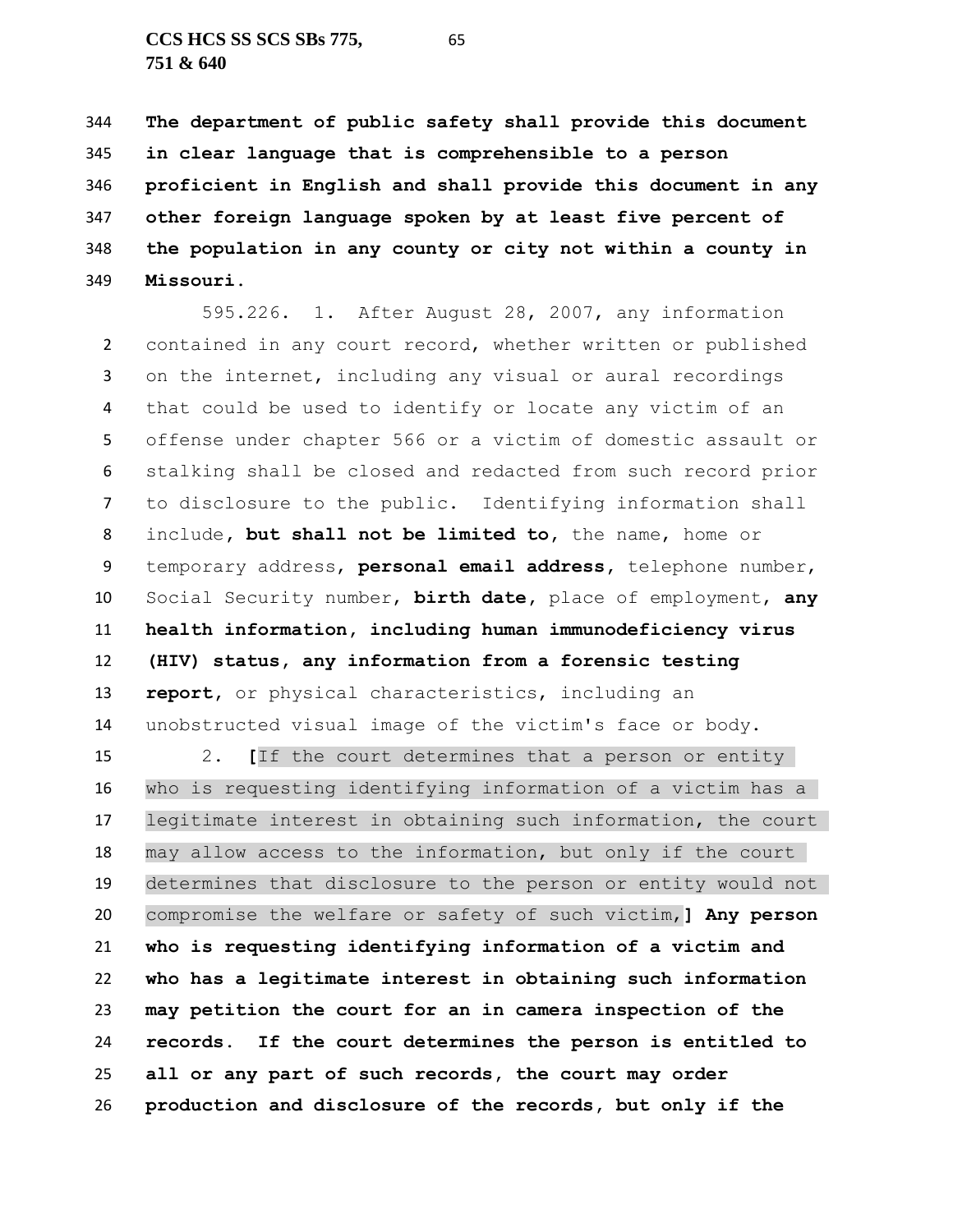**court determines that the disclosure to the person or entity would not compromise the welfare or safety of the victim,** and only after providing reasonable notice to the victim and after allowing the victim the right to respond to such request.

 3. Notwithstanding the provisions of subsection 1 of this section, the judge presiding over a case under chapter 566 or a case of domestic assault or stalking shall have the discretion to publicly disclose identifying information regarding the defendant which could be used to identify or locate the victim of the crime. The victim may provide a statement to the court regarding whether he or she desires such information to remain closed. When making the decision to disclose such information, the judge shall consider the welfare and safety of the victim and any statement to the court received from the victim regarding the disclosure.

 **595.320. If a judge orders a person who has been convicted of an offense under sections 565.072 to 565.076 to attend any batterer intervention program, as described in section 455.549, the person shall be financially responsible for any costs associated with attending such class.**

 632.305. 1. An application for detention for evaluation and treatment may be executed by any adult person, who need not be an attorney or represented by an attorney, including the mental health coordinator, on a form provided by the court for such purpose, and **[**must**] shall** allege under oath**, without a notarization requirement,** that the applicant has reason to believe that the respondent is suffering from a mental disorder and presents a likelihood of serious harm to himself **or herself** or to others. The application **[**must**] shall** specify the factual information on which such belief is based and should contain the names and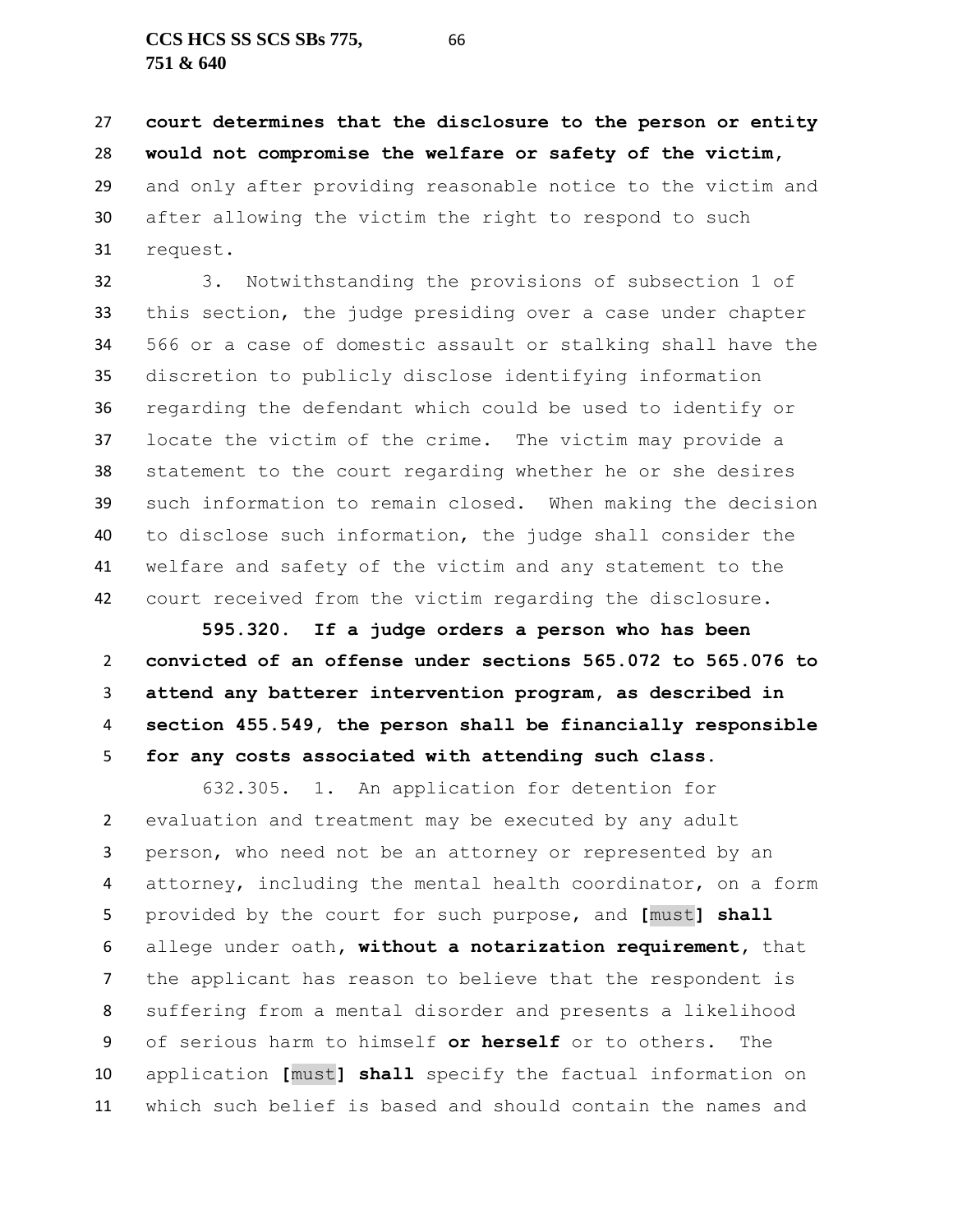addresses of all persons known to the applicant who have knowledge of such facts through personal observation.

 2. The filing of a written application in court by any adult person, who need not be an attorney or represented by an attorney, including the mental health coordinator, shall authorize the applicant to bring the matter before the court on an ex parte basis to determine whether the respondent should be taken into custody and transported to a mental health facility. The application may be filed in the court having probate jurisdiction in any county where the respondent may be found. If the court finds that there is probable cause, either upon testimony under oath or upon a review of affidavits, to believe that the respondent may be suffering from a mental disorder and presents a likelihood of serious harm to himself **or herself** or others, it shall direct a peace officer to take the respondent into custody and transport him **or her** to a mental health facility for detention for evaluation and treatment for a period not to exceed ninety-six hours unless further detention and treatment is authorized pursuant to this chapter. Nothing herein shall be construed to prohibit the court, in the exercise of its discretion, from giving the respondent an opportunity to be heard.

 3. A mental health coordinator may request a peace officer to take or a peace officer may take a person into custody for detention for evaluation and treatment for a period not to exceed ninety-six hours only when such mental health coordinator or peace officer has reasonable cause to believe that such person is suffering from a mental disorder and that the likelihood of serious harm by such person to himself **or herself** or others is imminent unless such person is immediately taken into custody. Upon arrival at the